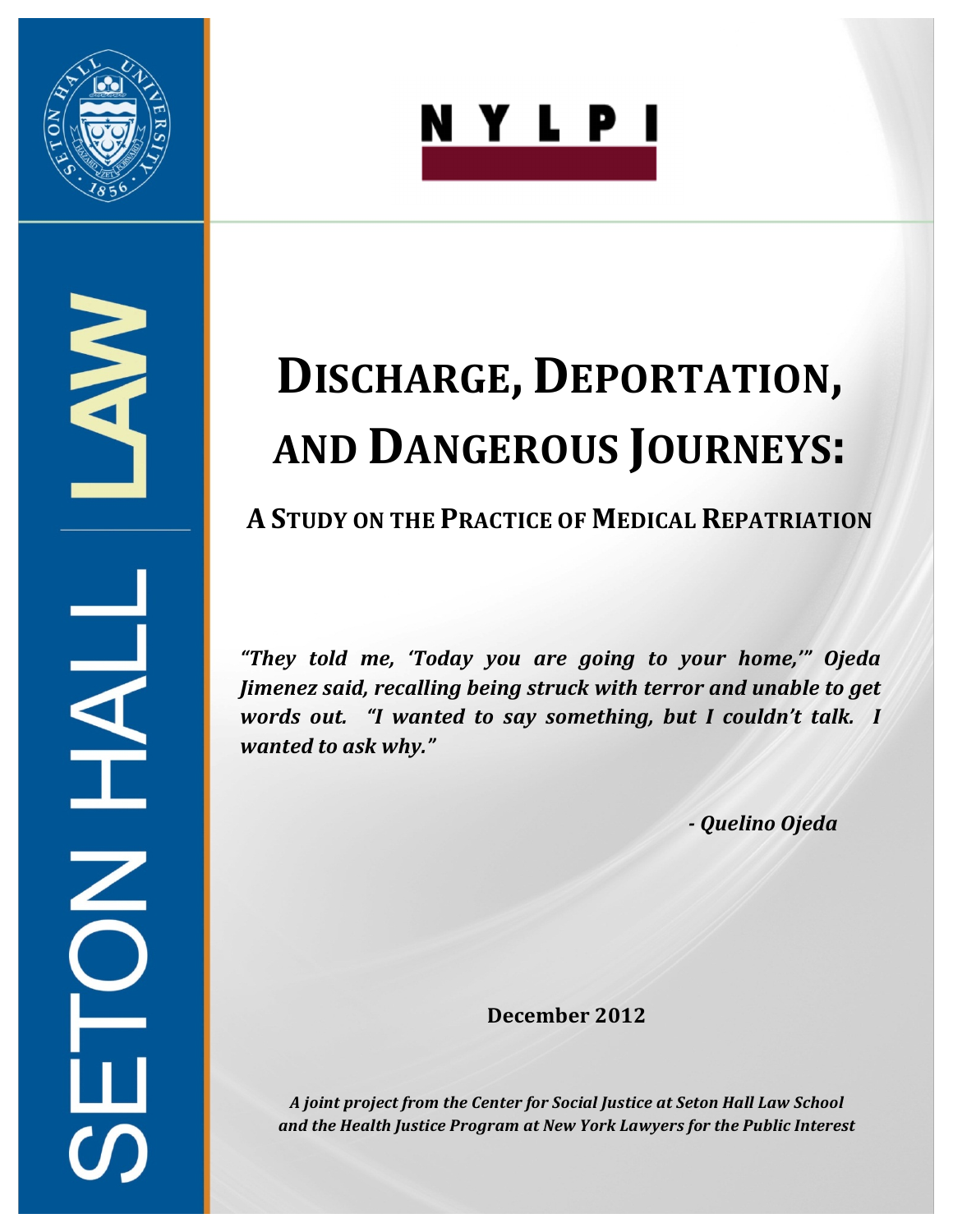# **TABLE OF CONTENTS**

| THE DUTY OF DUE DILIGENCE UNDER INTERNATIONAL HUMAN RIGHTS LAW  45 |  |
|--------------------------------------------------------------------|--|
|                                                                    |  |
|                                                                    |  |
|                                                                    |  |
|                                                                    |  |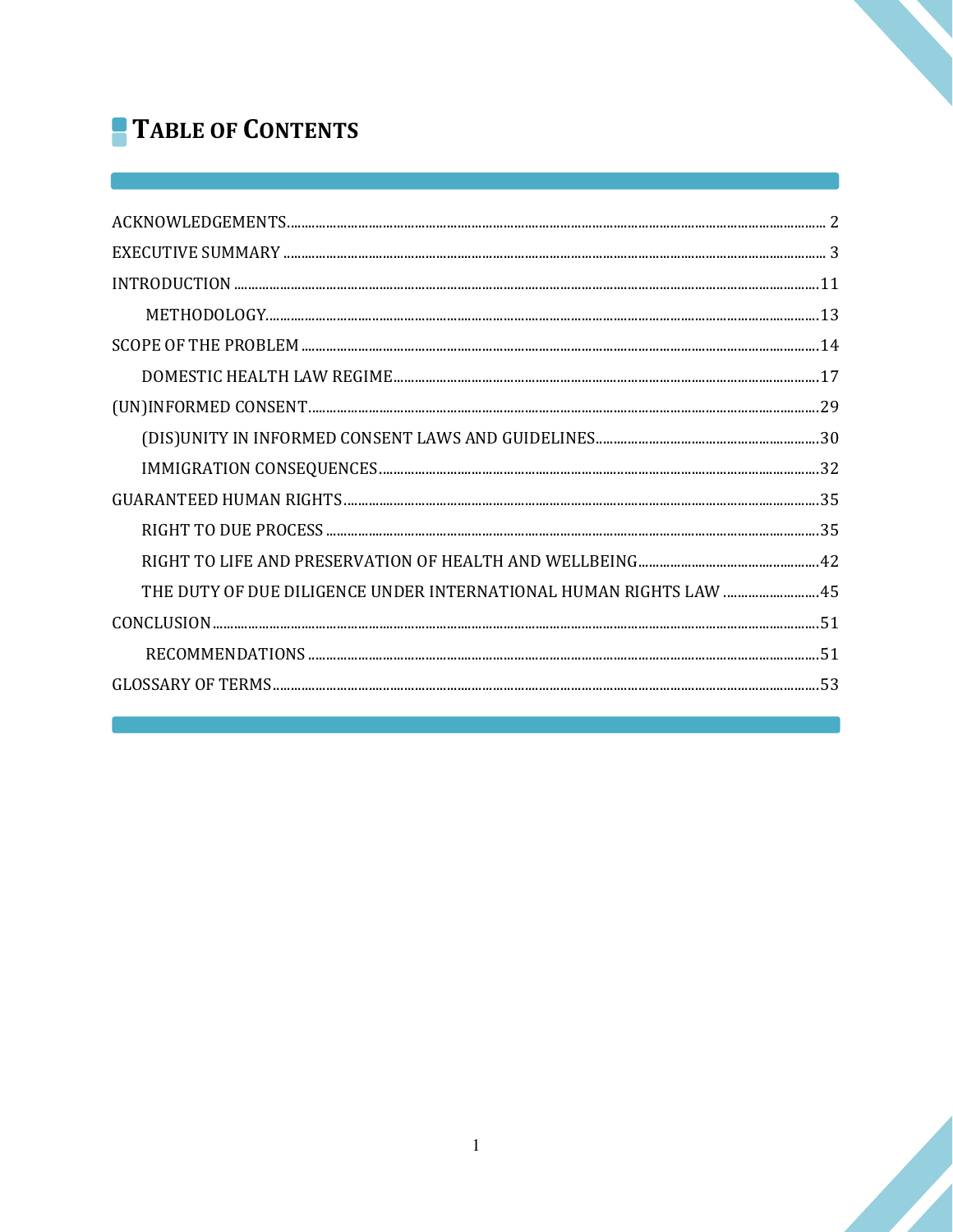#### ACKNOWLEDGEMENTS

This report, and the accompanying website, represent the culmination of years of research and advocacy on the practice of medical repatriation. The report was researched and written by students in the Immigrants' Rights/International Human Rights Clinic, under the supervision of Professors Lori A. Nessel and Rachel Lopez at Seton Hall Law School and Shena Elrington and Nisha Agarwal at New York Lawyers for the Public Interest. The primary student authors of the report were In Pyo Lee, Erica Sibley, Todd Tolin, and Sarah Vander Woud. In the summer of 2010, Seton Hall Law student Kimberly Krone conducted a fact-finding mission to Guatemala to document the practice of medical repatriation, interviewing victims of this practice and their families. She was supervised by Anjana Malhotra, Esq., former Practitioner in Residence at Seton Hall Law School. Andrew Darcy, Jennifer Scott, Dawn Pepin and Labinot Berlajolli drafted advocacy documents to assist those challenging medical repatriations. Jessica Charniga and Alicia Lera drafted a request for a thematic hearing before the Inter American Commission on Human Rights on the practice of medical repatriation. Katherine Terenzi provided helpful research and Lindsey Hennawi provided invaluable editorial and production assistance. Anjali Bali and Katharine Naples-Mitchell created and developed the accompanying website to the report.

The Center for Social Justice and New York Lawyers for the Public Interest express their sincere appreciation to the organizations who lent their support and expertise to this project. In particular, Jaime Ferrant at the Border Action Network and Moe Ginsburg, Esq. helped us to understand the issues in Arizona. Lisa Palumbo, Esq. at the Legal Assistance Foundation educated us as to issues arising in Chicago hospitals. John DeLeon and members of his firm and networks help us to understand the issues in Florida and nationally. Clinical Law Professors Sarah Paoletti, Carrie Bettinger Lopez and JoNel Newman all provided insight into the human rights implications of medical repatriation. We would also like to thank the members of the Medical Deportation Workgroup, all of whom provided critical input and expertise concerning the practice of medical repatriation.

Finally, CSJ and NYLPI thank the survivors of medical repatriation, as well as the family members and advocates of those that have not survived, for having the courage to come forward and share their stories.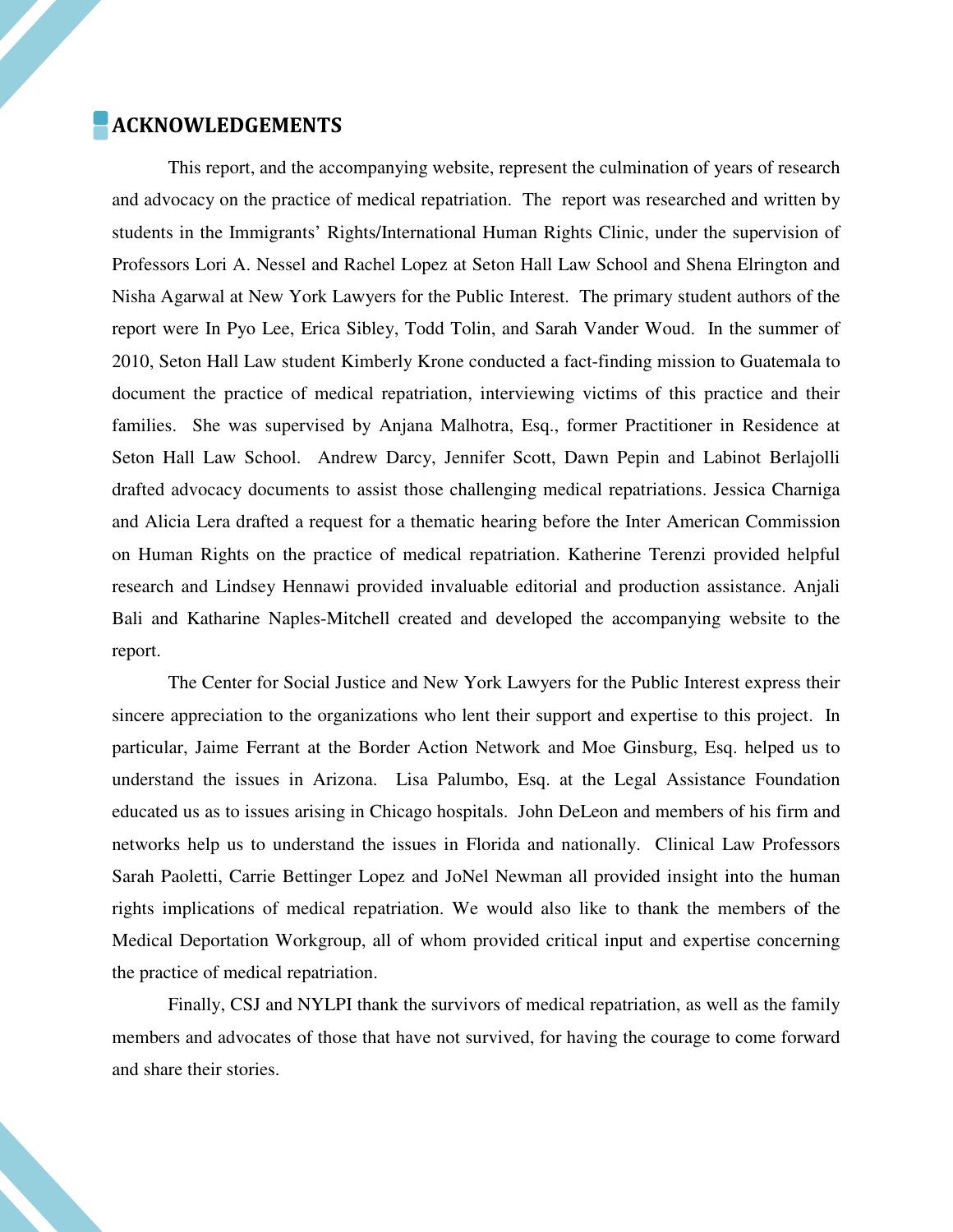#### EXECUTIVE SUMMARY

This report, a collaborative project of Seton Hall University School of Law's Center for Social Justice (CSJ) and the Health Justice Program at New York Lawyers for the Public Interest (NYLPI), utilizes a human rights framework to critique the widespread but barely publicized practice of forced or coerced medical repatriations of immigrant patients. Through this practice, private and public hospitals in the United States are engaged in unlawful, and frequently extrajudicial, deportations of ill or injured immigrant patients to medical facilities abroad, completely circumventing the federal government's exclusive authority to deport individuals.

While most medical repatriations occur in the shadows, there is enough information to establish that the U.S. is in systematic violation of its human rights obligations under a variety of treaties that the U.S. has signed and/or ratified. Overall, hospitals, non-governmental organizations (NGOs), journalists, and advocates have been able to document more than 800 cases of attempted or successful medical repatriations across the United States. As these medical deportations are likely to increase in frequency due to certain aspects of the Patient Protection and Affordable Care Act (PPACA), which will be discussed in more depth below, it is a particularly timely concern for both immigration and health care advocates.

Furthermore, standing at the intersection of these two highly controversial and complex political issues—immigration and health care policy—the debate about medical repatriation, to the extent that people are aware of it, largely focuses on the illegality of the immigrant and the costs to hospitals. In an effort to refocus the debate, this report takes a human rights-based approach to medical repatriation by examining (1) the fundamental human rights that all people should be afforded regardless of immigration status; and (2) the role of the U.S. in perpetuating this practice. The purpose of this report is to:

- Raise awareness about the practice of medical repatriation before we begin to see the practice increase, which it is likely to do in the near future, and quantify the accompanying harm to both the immigrants that face forced or coerced medical repatriation and their family members.
- Demonstrate how medical repatriation violates both international and domestic law.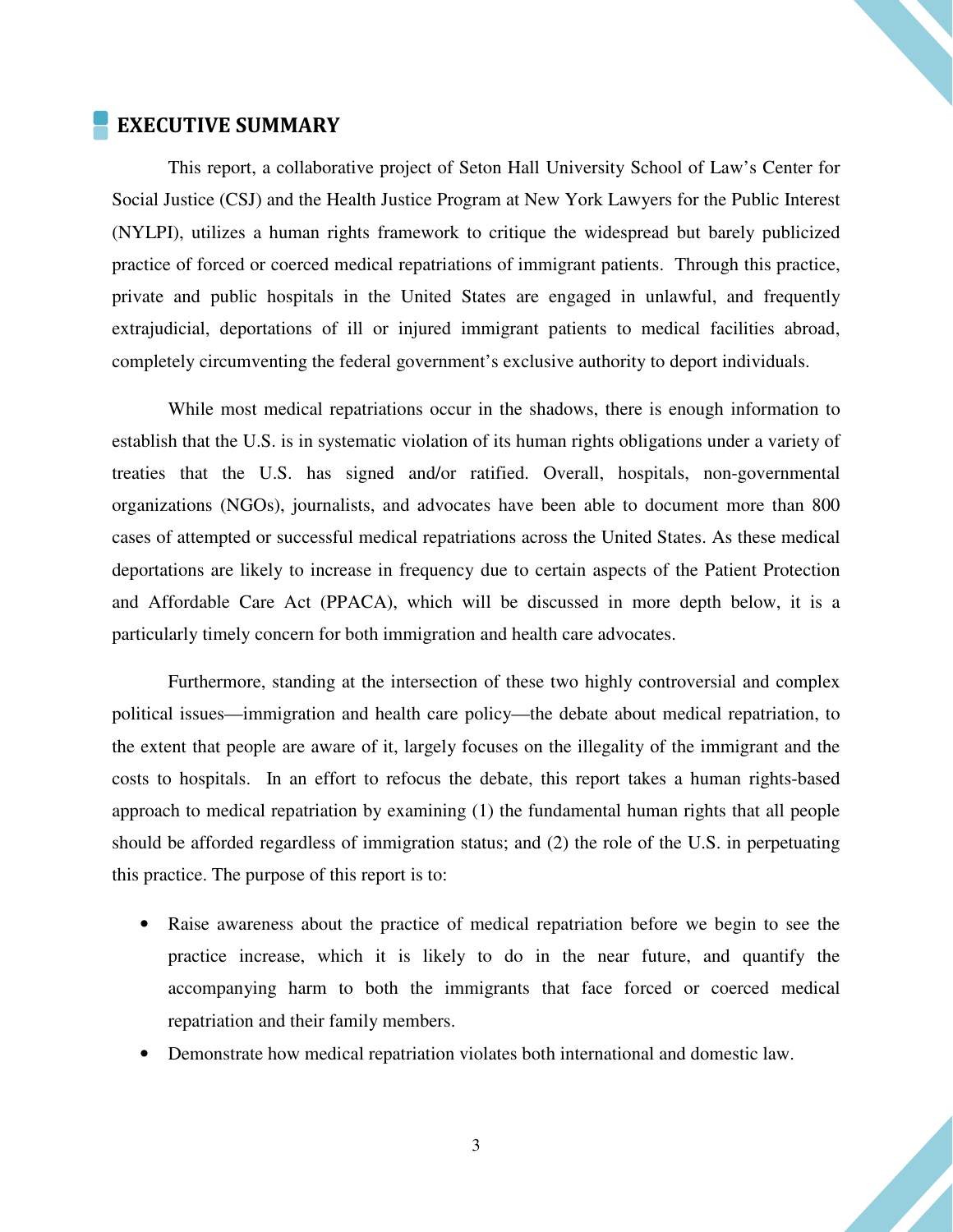- Persuade the U.S. Department of Health and Human Services to track medical repatriations, impose sanctions on hospitals that perform involuntary medical repatriations and develop regulations that impose greater accountability for hospitals discharging patients to facilities abroad.
- Encourage Congress to convene hearings on the practice and better comply with international human rights obligations.
- Promote dialogue between the U.S. State Department and foreign consulates with the goal of developing a formal procedure for international medical transfers.
- Impart to hospitals the importance and necessity of "informed consent" through disclosures of potentially severe immigration and health consequences regarding medical repatriation.
- Contribute to the current dialogue on the need for more humane immigration and health care laws and policies, particularly in light of the passage of the PPACA, which will make the conditions under which medical repatriations occur more common.

#### Why Does Medical Repatriation Happen?

Generally, medical repatriation occurs when a hospital sends critically injured or ill immigrant patients back to their native country without their consent. Although hospitals are required to provide emergency medical care to patients regardless of their immigration status, this obligation terminates once the patient is stabilized. At this point, federal law requires hospitals to create a discharge plan and transfer patients to "appropriate facilities" that ensure the health and safety of the patient. Unfortunately, many long-term care facilities, rehabilitation centers, and nursing homes are reticent to accept immigrant patients because many are ineligible for public health insurance due to their immigration status and cannot otherwise afford private health insurance.

This combination of vulnerable immigrant patients and lack of a reimbursement stream for their care has contributed to a situation in which many hospitals take matters into their own hands. Acting alone or in concert with private transportation companies, such hospitals are functioning as unauthorized immigration officers and deporting seriously ill or injured immigrant patients directly from their hospital beds to their native countries. Such hospitals are engaging in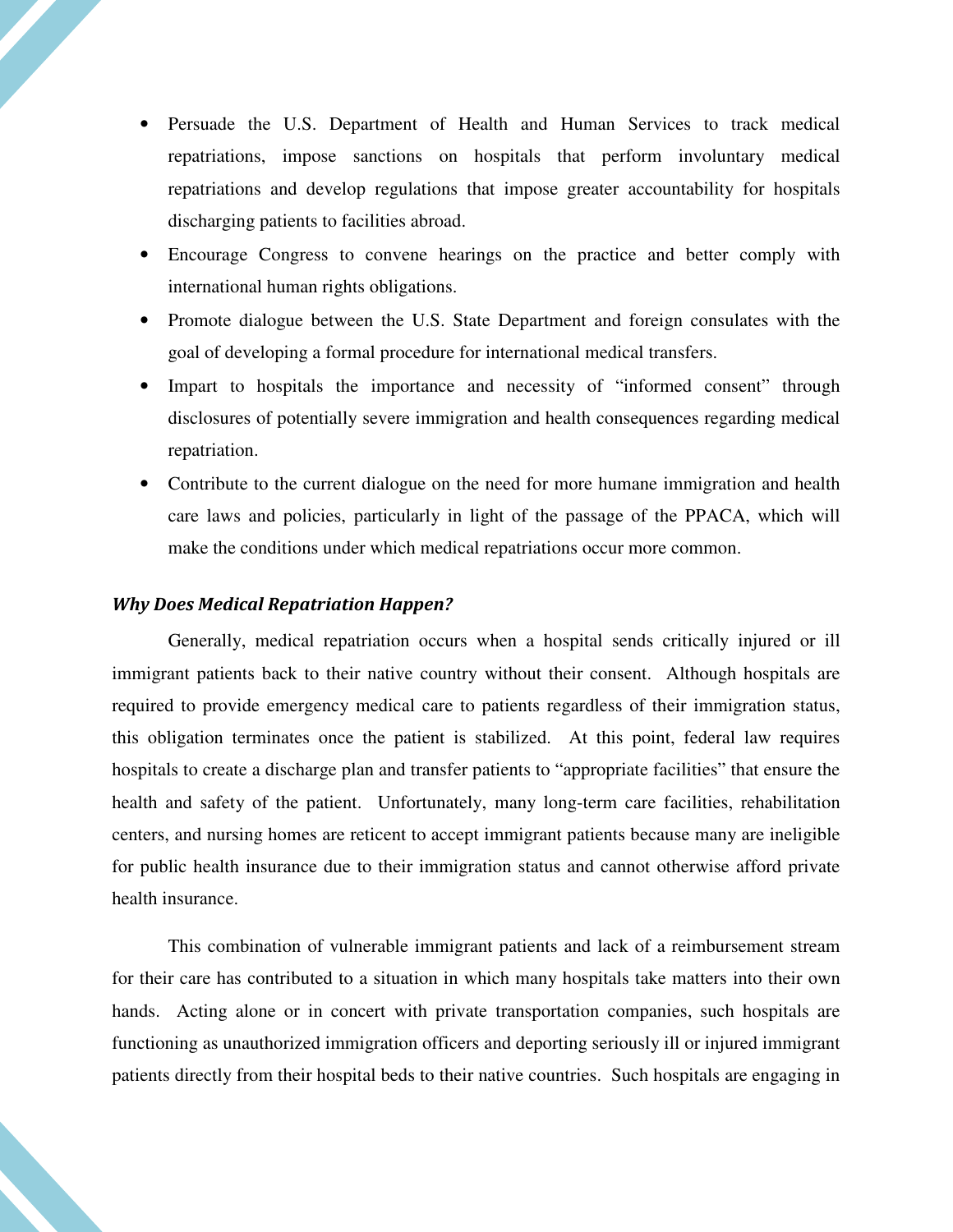*de facto* deportations either without the consent of the immigrant patient or by exercising coercion to obtain consent.

#### How Often Does Medical Repatriation Occur? Is It Increasing?

The secrecy surrounding medical repatriations and the failure of federal or state agencies to monitor these *de facto* deportations makes it difficult to assess the true magnitude of the situation. Despite this fact, hospitals, NGOs, journalists, and advocates have been able to document many cases of forced or coerced medical repatriations in the U.S. A snapshot of cases from media and CSJ research indicates that between 846 and 978 immigrant patients have been involuntarily repatriated. CSJ has documented medical repatriation cases from 15 states; hospitals have deported these individuals to seven different countries including El Salvador, Guatemala, Honduras, Lithuania, Mexico, Philippines, and South Korea. This count, however, does not include the many medical repatriations that went unreported by hospitals and the federal government.

In all likelihood, the reduced allocation of federal funding under the PPACA will lead to more medical repatriations as hospitals, particularly those that provide a disproportionate amount of care to uninsured and publicly insured patients, face additional financial strain. Beginning in 2014, the federal government will dramatically reduce Medicaid Disproportionate Share Hospital (DSH) payments.<sup>1</sup> Historically, the federal government has distributed this funding to states to assist hospitals that provide a large volume of care to Medicaid and uninsured patients. Under health reform, millions of previously uninsured patients will become eligible for Medicaid. Since the number of uninsured patients is expected to decrease dramatically, the federal government will reduce the amount of DSH funding it distributes to states. Unfortunately, despite health reform, some patients, including many patients who may face medical repatriation, will remain uninsured. Faced with the prospect of decreased DSH payments, many hospitals that regularly treat this patient population may resort to medical repatriation in an effort to offset the costs of providing post-acute care to undocumented immigrants.<sup>2</sup>

 $^{\rm 1}$  Patricia Boozang et al., New York State Health Foundation, Implementing Federal Health Care REFORM: A ROADMAP FOR NEW YORK STATE 62 (2010).

<sup>&</sup>lt;sup>2</sup> See generally Nina Bernstein, Hospitals Fear Cuts in Aid for Care to Illegal Immigrants, N.Y. TIMES (July 26 2012) *available at* http://www.nytimes.com/2012/07/27/nyregion/affordable-care-act-reduces-a-fund-for-the-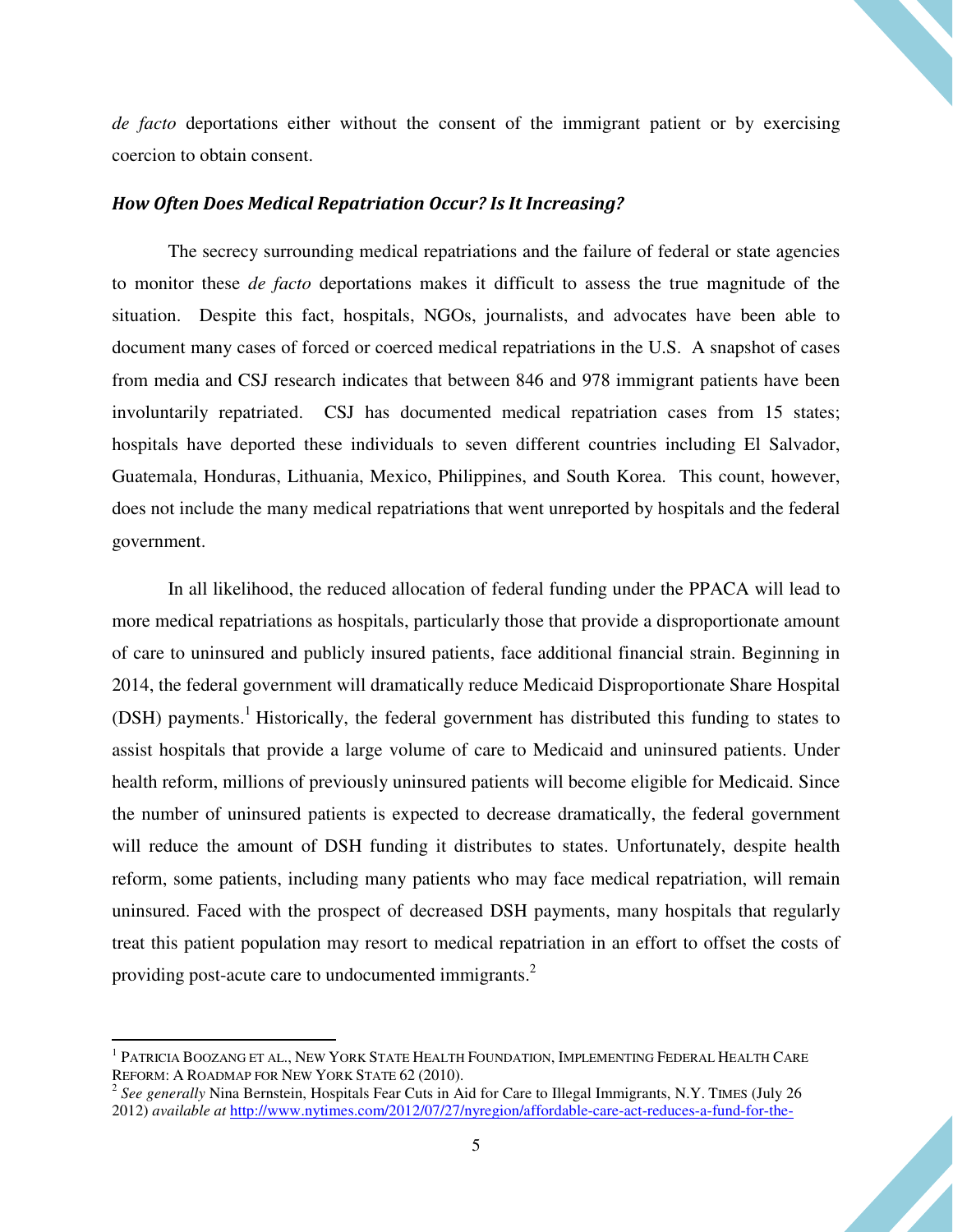#### Who Does Medical Repatriation Affect?

Medical repatriation most obviously affects the lives, health, and well-being of immigrant, and at times even U.S. citizen, patients who have suffered a serious injury or illness. Hospitals have attempted to medically repatriate patients across a variety of age ranges with various immigration statuses, including a two-day-old U.S. citizen child born to undocumented immigrant parents, a nineteen-year-old lawful permanent resident, and an undocumented teenager who lived in the U.S. for eighteen years prior to being repatriated.

Medical repatriation also dramatically affects the lives of the patient's family, both in the U.S. and abroad. Medical repatriations often separate families in the U.S. at a time when family support is urgently needed. Similarly, when critically injured or ill immigrants are repatriated to countries and families that do not have the resources or medical advances to care for them, family members are helpless to sustain the lives of their loved ones.

#### What is the Harm That Follows Medical Repatriation?

 $\overline{a}$ 

When critically ill or catastrophically injured immigrant patients are transferred to facilities abroad, their lives and health are often jeopardized because these facilities cannot provide the care they require and the transfers themselves are inherently risky, resulting in significant deterioration of a patient's health, or even death. This report documents some of these tragic stories: a nineteen-year-old girl who died shortly after being wheeled out of a hospital back entrance typically used for garbage disposal and transferred to Mexico; a car accident victim who died shortly after being left on the tarmac at an airport in Guatemala; and a young man with catastrophic brain injury who remains bed-ridden and suffering from constant seizures after being forcibly repatriated to his elderly mother's hilltop home in Guatemala.

Unfortunately, the U.S. has failed to provide an adequate process through which immigrants who are unlawfully repatriated can seek redress. While there are some documented cases in which the hospital has admitted that it failed to obtain consent to transfer the patient abroad, immigration laws preclude the majority of unlawfully repatriated undocumented patients from returning to the U.S. For example, once an immigrant who has been in the U.S. without

uninsured.html?pagewanted=all (noting the pressure that reduced DSH funding will place on hospitals that provide care to undocumented immigrants in need of emergency care).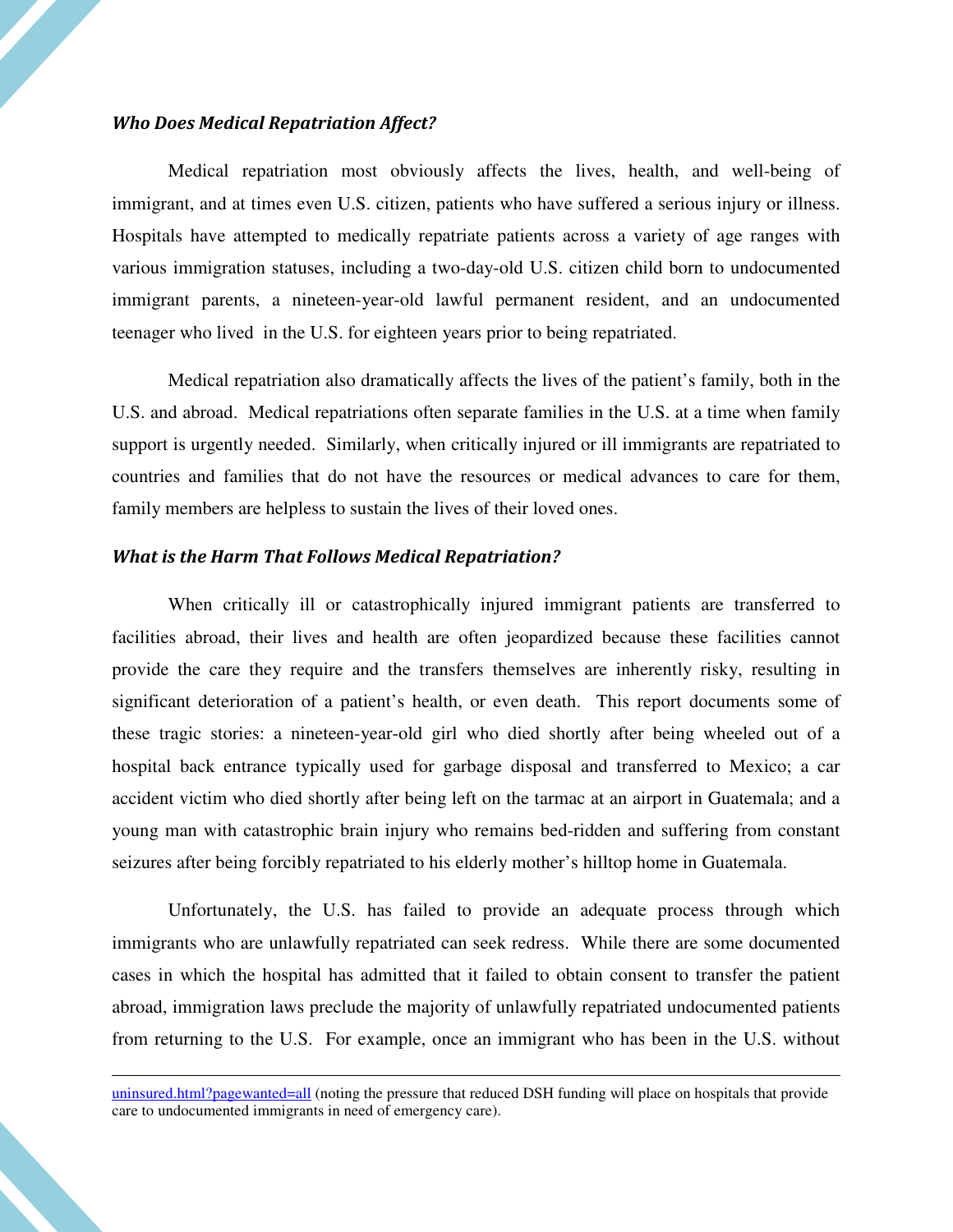lawful immigration status for over a year voluntarily departs from the country, s/he will be prohibited from returning to the U.S. for ten years, without special permission. Similarly, immigrants that voluntarily depart after more than six months (but less than a year) of unlawful status will be barred from reentering for three years, without special permission. Although the Immigration and Nationality Act (INA) establishes some form of recourse for immigrants who are ordered deported, these avenues are only available when a removal order exists. When a patient is repatriated by a hospital, outside of the federal immigration process, no such order exists. Thus, the U.S. effectively allows the hospital, a private actor, to circumvent the immigration process, leaving the immigrant patient without recourse to challenge serious immigration consequences of medical repatriation.

#### MEDICAL REPATRIATION VIOLATES INTERNATIONAL HUMAN RIGHTS LAW AND DOMESTIC LAW

The practice of repatriation violates a host of guaranteed human rights, including the right to a fair trial and due process; the right to life, liberty and personal security; the right to protection of the family; and the right to preservation of health and well-being. International human rights law mandates that countries exercise due diligence in order to protect individuals within its borders from human rights violations. Specifically, countries have a duty to prevent, investigate, and punish violations of human rights, and, when possible, ensure adequate compensation to victims as warranted for damages resulting from these violations. Under this standard of due diligence, even when the violation of a human right is not the result of any governmental action, responsibility can be imputed to the country when it fails to fulfill its duties. Because the U.S. has failed to exercise due diligence and enact a domestic legislative scheme to protect immigrant patients' rights, it is in systematic violation of the human rights obligations it has under a variety of treaties.

#### Medical Repatriation Violates Due Process

When hospitals remove immigrant patients from the U.S. against their will or under coercion, this action is tantamount to a *de facto* deportation, which violates the patients' right to due process. The U.S. is bound to protect immigrants' rights to due process under both international law and the U.S. Constitution. The United States has ratified a number of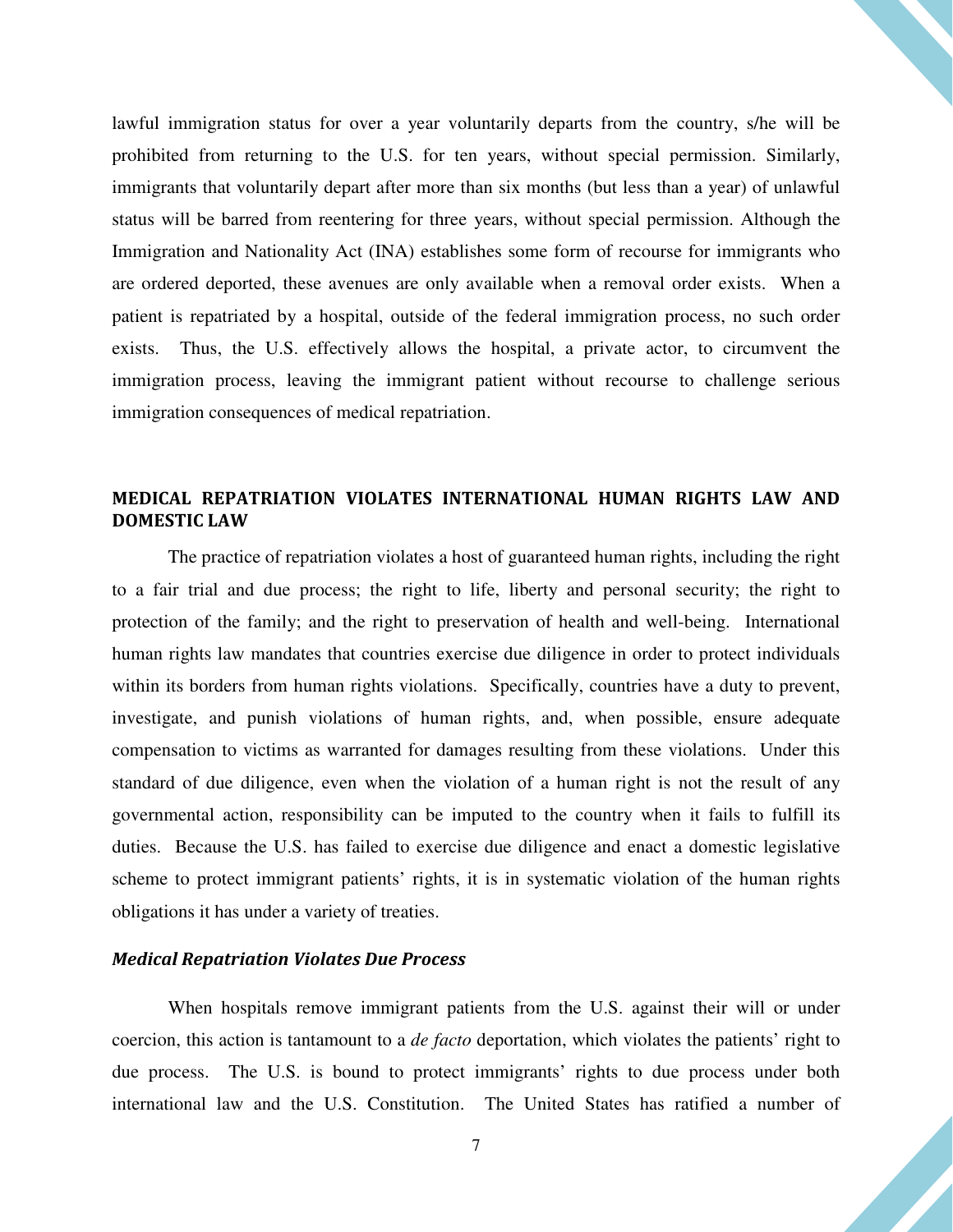international treaties that mandate protection of the right to due process for immigrants, including the International Covenant on Civil and Political Rights (ICCPR), and the American Declaration on the Rights and Duties of Man (American Declaration). In addition, although the U.S. has not yet ratified the American Convention on Human Rights (American Convention) or the International Covenant on Economic, Social, and Cultural Rights (ICESCR), it has signed both treaties and thereby obligated itself not to engage in actions that would undermine the object and purpose of the treaties. The Fifth and Fourteenth Amendments of the U.S. Constitution also guarantee immigrants the right to due process.

#### Medical Repatriation Violates Rights to Life and Preservation of Health and Well-Being

When critically ill or catastrophically injured immigrant patients are transferred to facilities abroad that cannot adequately provide the care they require, their health, and in some instances even their lives, are put in jeopardy. Accordingly, these patients' rights to life and preservation of health and well-being are undermined. These rights are protected by the ICCPR, the American Convention, the American Declaration, and the ICESCR. Regrettably, the U.S.'s current legislative scheme restricts immigrants' access to public health programs, limits hospitals' ability to seek reimbursement for the care they provide to uninsured immigrants, inadequately enforces existing protections regarding patient dumping and federal discharge laws, and fails to create a regulatory framework concerning informed consent. Thus it does not protect immigrant patients' rights to life and preservation of health.

#### **CONCLUSION**

The practice of forced or coerced medical repatriation violates international and U.S. law and must be curtailed. The federal government has failed to remedy serious deficiencies in its overall legislative scheme, particularly with respect to patients' rights to due process, life, and the preservation of health and well-being. These deficiencies have very real and sometimes fatal consequences for immigrant patients, who find themselves back in their native countries, separated from their families, and in need of critical care they are unable to access. As medical deportations are likely to increase in frequency in the near future, there is an urgent need for state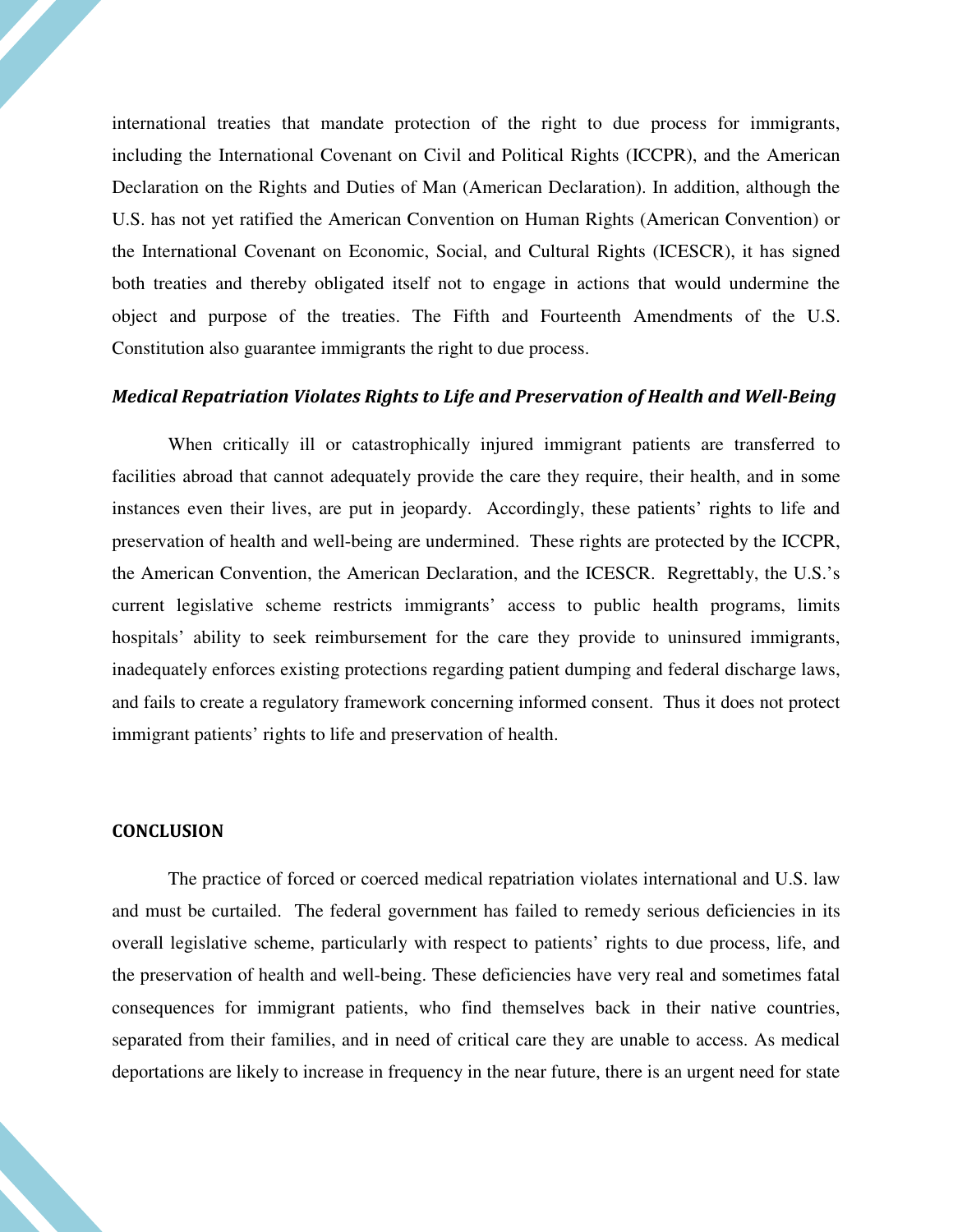and federal governments to address the issue of medical repatriation and prevent the escalation of these human rights violations.

#### RECOMMENDATIONS

#### *To the U.S. Congress:*

- Convene hearings to investigate the practice of unlawful medical repatriations by private hospitals under international and domestic law.
- Repeal all laws that impose bars to Medicaid benefits based upon immigration status.

#### *To the Department of Health and Human Services:*

- Immediately promulgate regulations that prohibit and impose sanctions on any hospital that performs an involuntary repatriation.
- Develop a process by which hospitals must document and report international patient transfers.
- Develop an auditing process through which the department can monitor compliance with such rules and regulations.

*To the Department of State:* 

• Engage in a dialogue with foreign consulates within the U.S. and implement a formal procedure for international medical transfers, so that transfers can be verified with receiving hospitals prior to the issuing of travel documents.

#### *To Hospitals:*

- In the absence of state or federal regulations, establish protocols to ensure that consent to unlawful, international transfers is *informed*, which would include disclosure of potential immigration consequences.
- Confirm (in cooperation with foreign consulates) that destination hospitals can provide the necessary long-term care before a transfer is deemed viable.
- Train hospital social workers and advocates on the special issues of working with immigrants, both documented and undocumented.

#### *To States:*

- Repeal any bars to funding for means-tested and long-term medical care based on immigration status.
- Establish a fund for long-term care for catastrophically injured immigrants.

#### *To State Courts:*

- Acknowledge federal preemption limitation on jurisdiction when discharge proceedings involve *de facto* deportations.
- Stay any orders of international discharge until determinations of immigration status, removability, and potential relief have been rendered by an Immigration Court.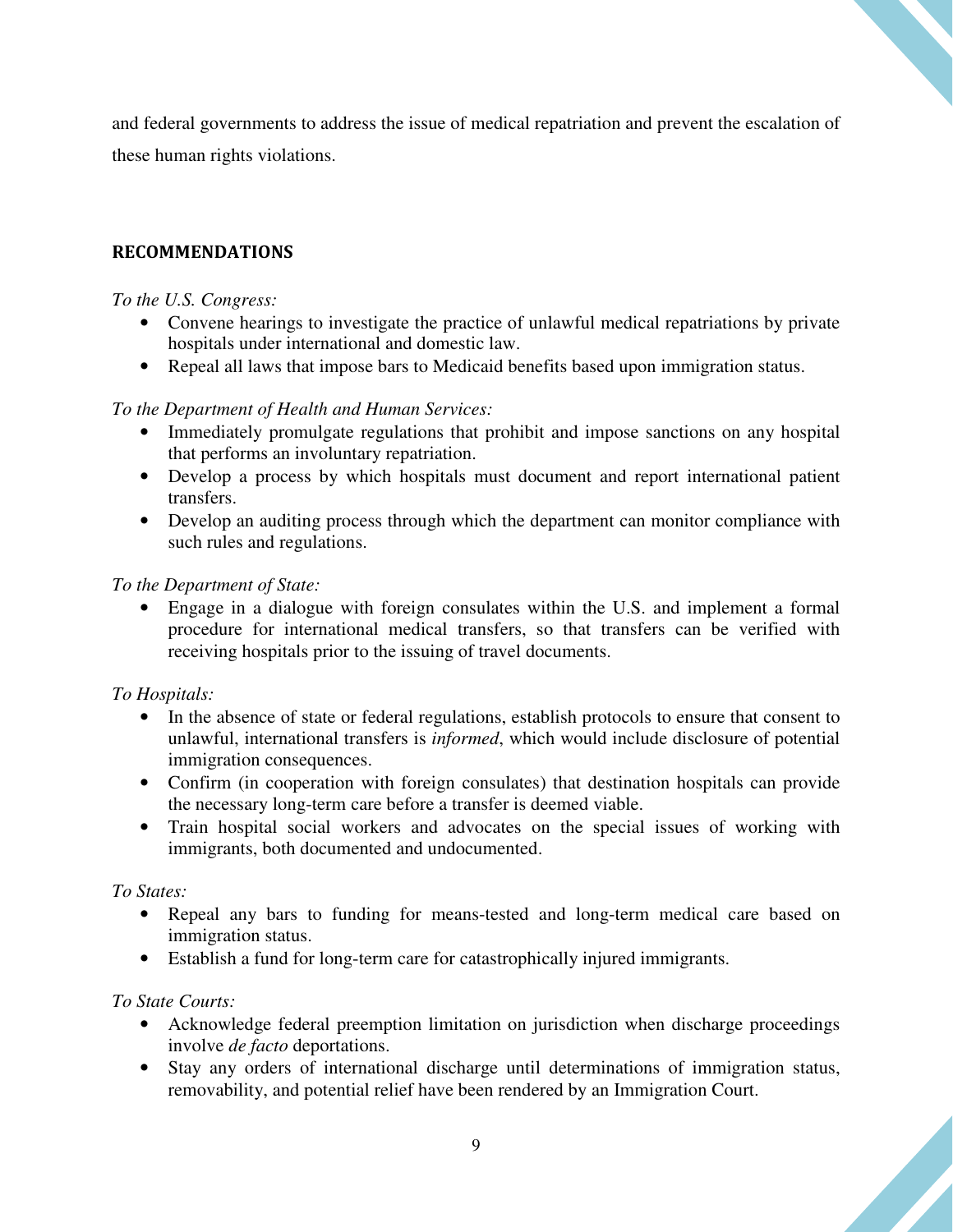• Direct any appointed guardians to consider immigration consequences when acting on behalf of the patient and seek independent assessment of the patient's situation

#### *To Community Groups and Advocates:*

- Document cases of actual or threatened medical deportation.
- Raise awareness concerning discharge and language access rights and Emergency Medicaid.
- Create a rapid response working group to assist undocumented immigrants at risk of medical deportation.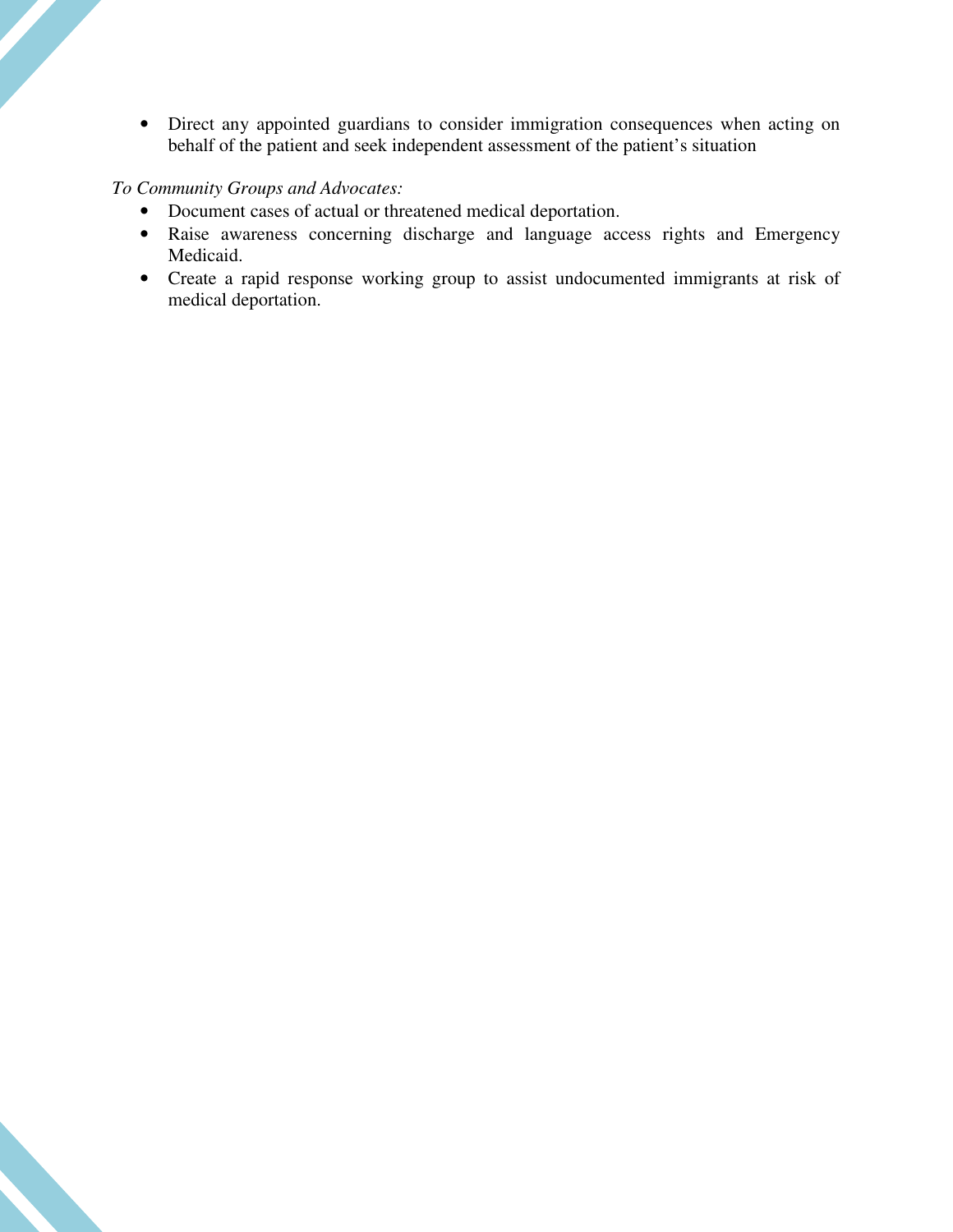## **INTRODUCTION**

 At only sixteen years old, Quelino Ojeda Jimenez left his village of small wood- and straw-roofed houses in Mexico in search of work in the United States. Hoping to earn enough money to support his family—his common law wife, two-year-old daughter, parents, and six sisters—he traveled to South Carolina and then Georgia, where he found work as a roofer.

 For four years, Quelino's hard work put roofs over the heads of hundreds of Americans. In August of 2010, when Quelino was twenty years old, he moved to Chicago to work on a building near Midway Airport. While removing sheet metal from the building's roof, he fell backwards and plummeted over twenty feet to the ground below. Comatose for three days, he awoke at a hospital nearly quadriplegic and reliant on a ventilator.

 The hospital cared for Quelino for four months before deciding it was "best to return him close to his family," although his family contested his repatriation.<sup>3</sup> Three days before Christmas, hospital staff disconnected him from equipment and rolled him away on a gurney as one of his caregivers pleaded for them to stop. Crying and unable to speak, Quelino could do nothing.

 In February of 2011, the hospital in Chicago acknowledged that it never obtained Quelino's consent to transfer him to Mexico and "regret[ed] the way this process flowed and the steps that were taken."<sup>4</sup> Notwithstanding the hospital's remorse, its actions in removing Quelino from the country after his having been here without permission for at least a year meant that he would be barred from returning for ten years.<sup>5</sup> Quelino languished for more than a year in a Mexican hospital that had no rehabilitation services and lacked the funding for new filters needed for his ventilator. After suffering two cardiac arrests and developing bedsores and a septic infection, Quelino died there on January 1, 2012.<sup>6</sup>

 $\overline{a}$ 

<sup>&</sup>lt;sup>3</sup> Judith Graham et al., *Undocumented Worker Who Became Quadriplegic is Moved to Mexico Against His Will, CHI.* TRIB., Feb. 6, 2011, at http://www.chicagobreakingnews.com/news/local/ct-met-quadriplegic-immigrantdeporte20110206,0,5042915.story.

*Id*.

 $58$  U.S.C. 1182(a)(9)(B)(i)(ii) specifying that any alien who has been unlawfully present in the United States for one year or more, and who again seeks admission within 10 years of the date of such alien's departure or removal from the United States, is inadmissible.

<sup>6</sup> Becky Schlikerman, *Quadriplegic immigrant dies after Chicago-area hospital returned him to Mexico*, CHI. TRIB., Jan. 4, 2012, at http://articles.chicagotribune.com/2012-01-04/health/ct-met-quelino-death-20120104\_1\_quelino-ojeda-jimenez-mexican-family-mexican-hospital.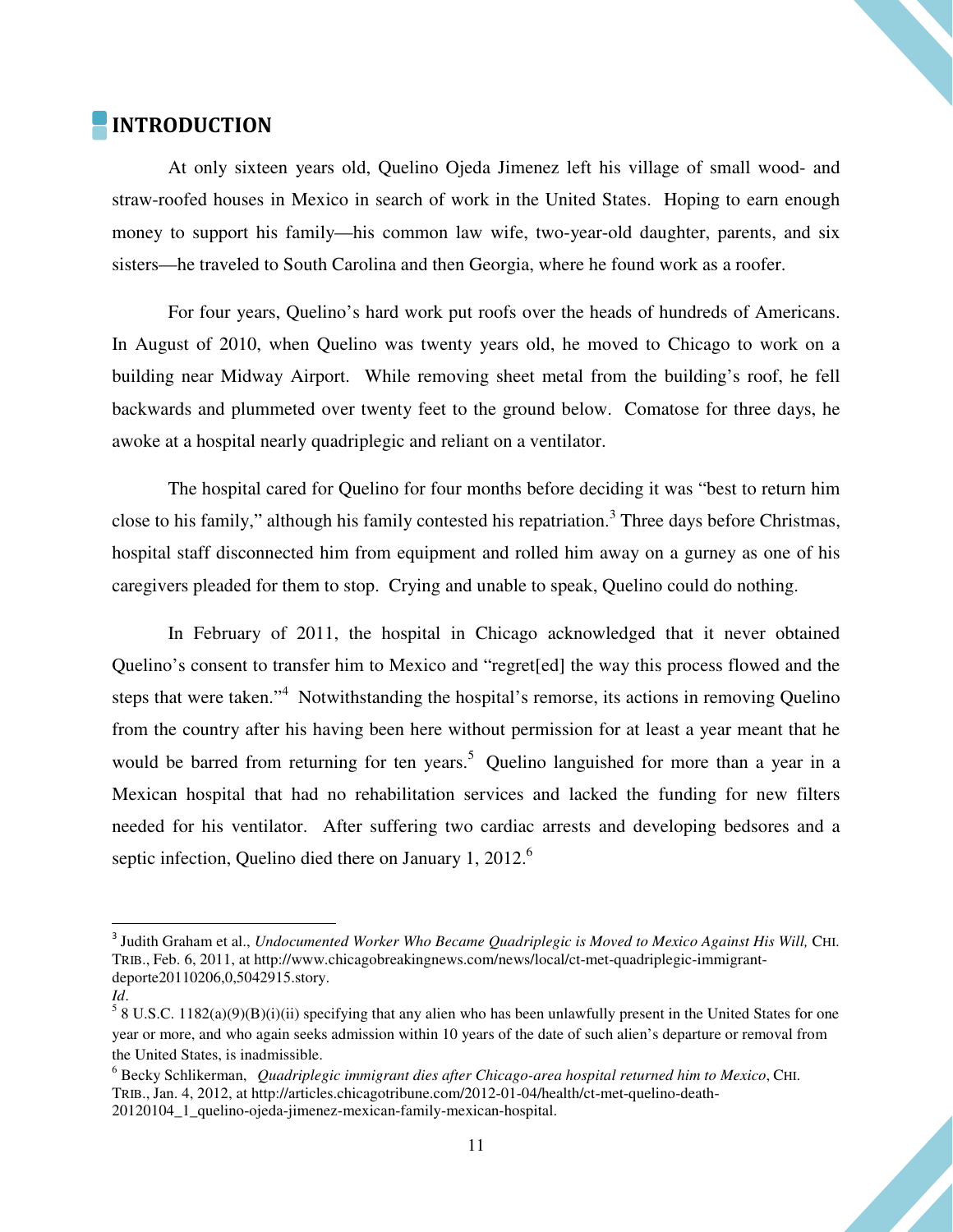Quelino's story is just one of many that have been uncovered by the news media and advocates across the country in recent years. Overall, non-governmental organizations (NGOs), journalists, and advocates have been able to document more than 800 similar cases across the United States.<sup>7</sup> This report, a collaborative project of Seton Hall University School of Law's Center for Social Justice (CSJ) and the Health Justice Program at New York Lawyers for the Public Interest (NYLPI), seeks to bring attention to medical repatriation, a practice in which U.S. hospitals unlawfully deport ill or injured immigrant patients against their will to medical facilities abroad, completely circumventing the federal government's exclusive deportation powers.

 Medical repatriation stands at the intersection of two of the most controversial political issues in the U.S.: immigration and health care policy. As a result, to the extent that people are aware of the practice, the debate is largely focused on the illegality of the immigrant and the costs to hospitals. In an effort to recast the debate, this report takes a human rights-based approach to medical repatriation by examining (1) the fundamental human rights that all people are entitled to; and (2) the United States' role in allowing for immigration and health care regimes that perpetuate this practice.

Part I describes the methodology employed by the CSJ and NYLPI for this report. Part II defines medical repatriation and sheds light on the magnitude and frequency of the practice. Part III sets forth the domestic health law regime. Part IV analyzes how the patient's consent is often coerced, uninformed, or completely absent in these medical repatriations. Part V explains how medical repatriation violates immigrant patients' human rights under international and U.S. domestic law. Specifically, this section examines how medical repatriation violates the right to due process, a fair hearing, and humane treatment as well as a victims' rights to life and preservation of health and well-being; Part VI examines the U.S. government's duty to exercise due diligence to protect vulnerable victims' human rights. Lastly, Parts VII and VIII conclude with a list of recommendations to curtail the practice.

In some of these cases, the efforts of the hospital to repatriate the patient were halted.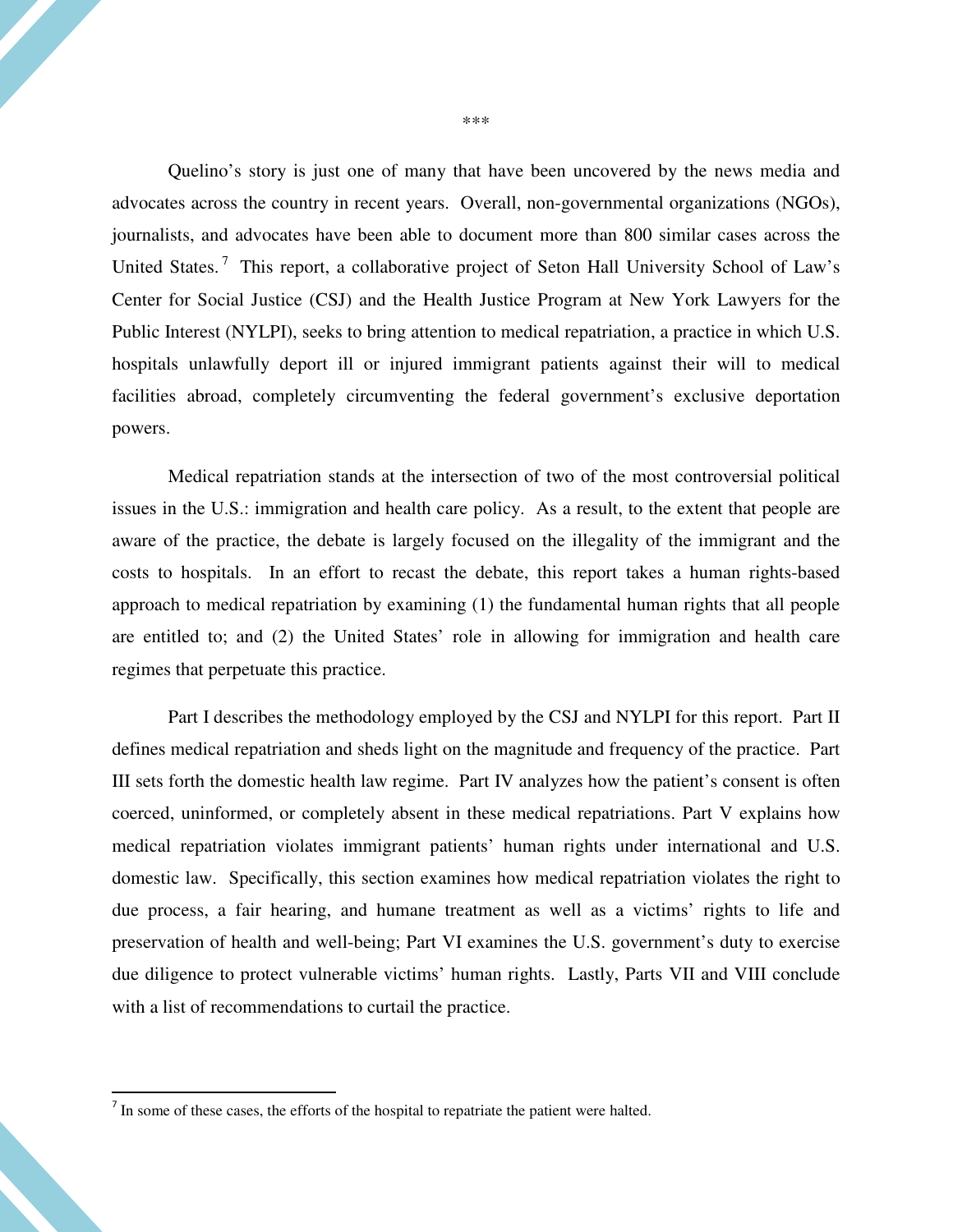#### METHODOLOGY

The report is based on case studies collected by the Seton Hall University School of Law Center for Social Justice (CSJ) through court decisions, newspaper reports, interviews with local advocates and organizations, and accounts obtained from relatives of patients who were repatriated by hospitals. From June to August 2010, CSJ's International Human Rights and Rule of Law Initiative conducted fieldwork in Guatemala to document the availability of medical services to Guatemalans repatriated from U.S. hospitals and to investigate specific patient outcomes. Two Seton Hall law students<sup>8</sup> conducted interviews with patients, their families, advocates, health care providers, attorneys, Guatemalan Consular officials, and public health experts in Guatemala and the U.S. In addition, the Health Justice Program at New York Lawyers for the Public Interest (NYLPI), along with New York Immigration Coalition (NYIC), conducted two dozen structured interviews with advocates, health care providers, and hospital social workers throughout New York City to determine the frequency with which medical repatriations took place at health care facilities throughout the city, as well as the reasons underlying these facilities' decisions to repatriate immigrant patients.<sup>9</sup>

content/uploads/2011/02/Agarwal\_Aronchick\_Matter\_of\_Life.pdf.

<sup>&</sup>lt;sup>8</sup> In the summer of 2010, Seton Hall Law student Kimberly Krone conducted a fact-finding mission to Guatemala to document the practice of medical repatriation, in conjunction with law student Jennifer Scott, and supervised by attorney Anjana Malhotra, practitioner in residence in CSJ's International Human Rights/Rule of Law Project. 9 Nisha Agarwal & Liane Aronchick, *A Matter of Life and Death: Advocates in New York Respond to Medical* 

*Repatriation,* 46 HARV. C.R. – C.L. L. REV (2011), at http://harvardcrcl.org/wp-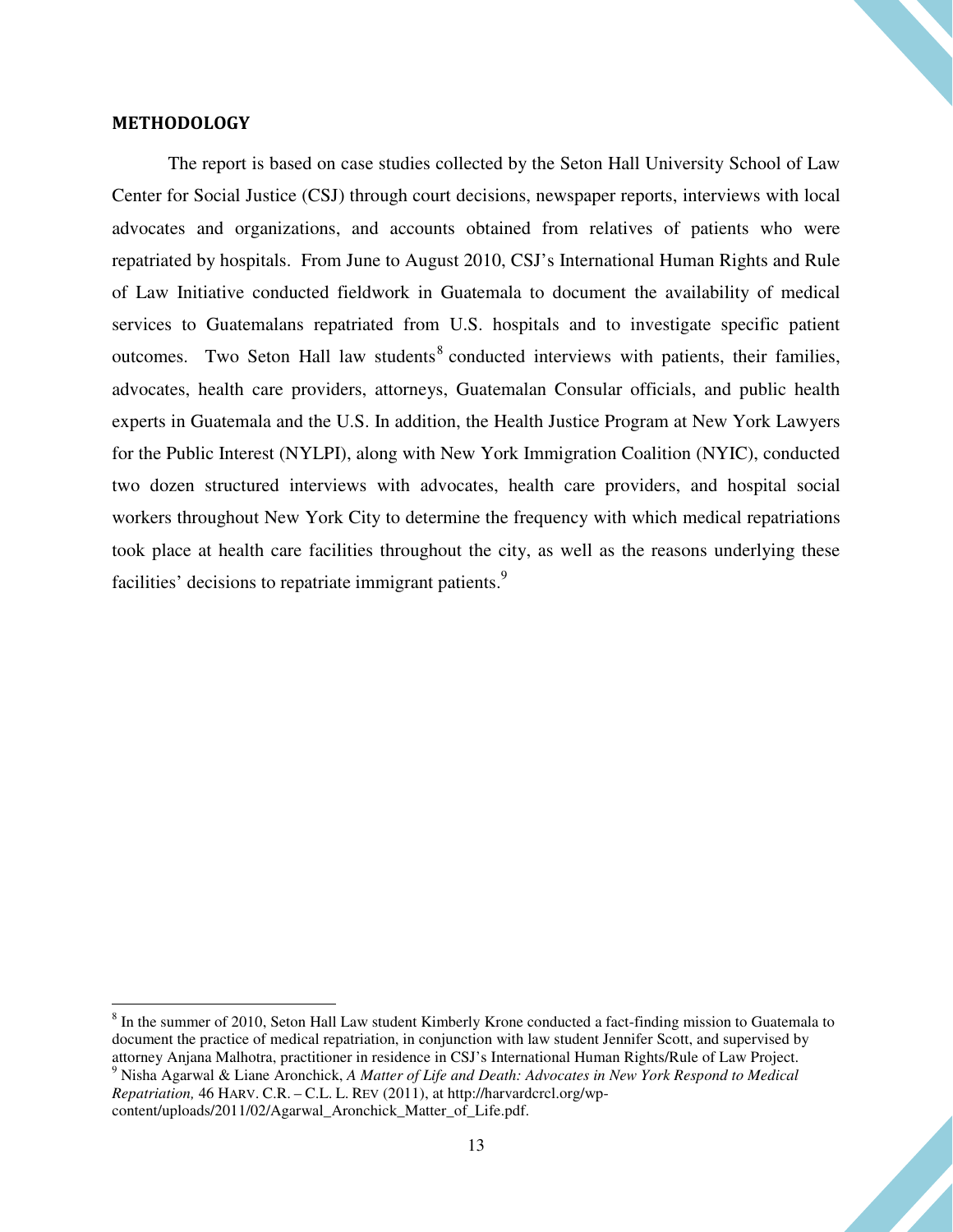#### SCOPE OF THE PROBLEM

l

Medical repatriations often begin with an undocumented immigrant suffering a catastrophic injury or illness and arriving in a hospital's emergency room. Under U.S. law, hospitals must "stabilize" any individual who needs emergency care regardless of his or her immigration status or ability to pay. The hospital may transfer a patient who has not been stabilized to another facility that can provide appropriate medical treatment, but the patient must consent.<sup>10</sup> Once the hospital determines that the patient has been stabilized, its obligation to treat the patient ends even if he or she is still in critical condition.<sup>11</sup> At this point, if the patient requires further care, the hospital must develop a discharge plan and may transfer the patient to another medical facility, but only one that can meet the patients' needs.<sup>12</sup>

 Unfortunately, long-term care facilities, rehabilitation centers, and nursing homes are often reticent to accept uninsured immigrant patients, primarily because immigrant patients who lack lawful immigration status or have been lawful permanent residents for less than five years are not eligible for federally funded healthcare benefits.<sup>13</sup> Additionally, many of these immigrants have low-wage jobs that do not provide them with private health insurance and are unable to pay out of pocket for their care.

 This scenario combining vulnerable immigrant patients with a lack of reimbursement streams for their care has led hospitals to take matters into their own hands. Acting alone or in concert with private transportation companies, a growing number of hospitals are functioning as unauthorized immigration officers and sending seriously ill or injured immigrant patients from their hospital beds to their native countries. As will be shown below, hospitals have engaged in such *de facto* deportations without the consent of the immigrant patient or his/her family or by exercising coercion to obtain consent.

 $10$  In order for a transfer plan to be deemed appropriate, it must ensure that the patient will be received at a facility that is likely and able to provide a patient with necessary post-hospital services where any risks to the patient's health will be minimized. 42 U.S.C.A. § 1395dd (2010).

 $11$  Some states, however, have adopted laws, like New York's anti-patient dumping law (New York Emergency Medical Service Reform Act), requiring that hospitals treat patients beyond stabilization.  $12$  42 C.F.R. § 482.4 (2010).

<sup>&</sup>lt;sup>13</sup> Lawful Permanent Residents are ineligible for federal Medicaid coverage for five years after obtaining lawful permanent residency. Personal Responsibility and Work Opportunity Reconciliation Act of 1996 (PRWORA or "1996 Welfare Act"), Pub. L. No. 104-193, 110 Stat. 2105 (1996).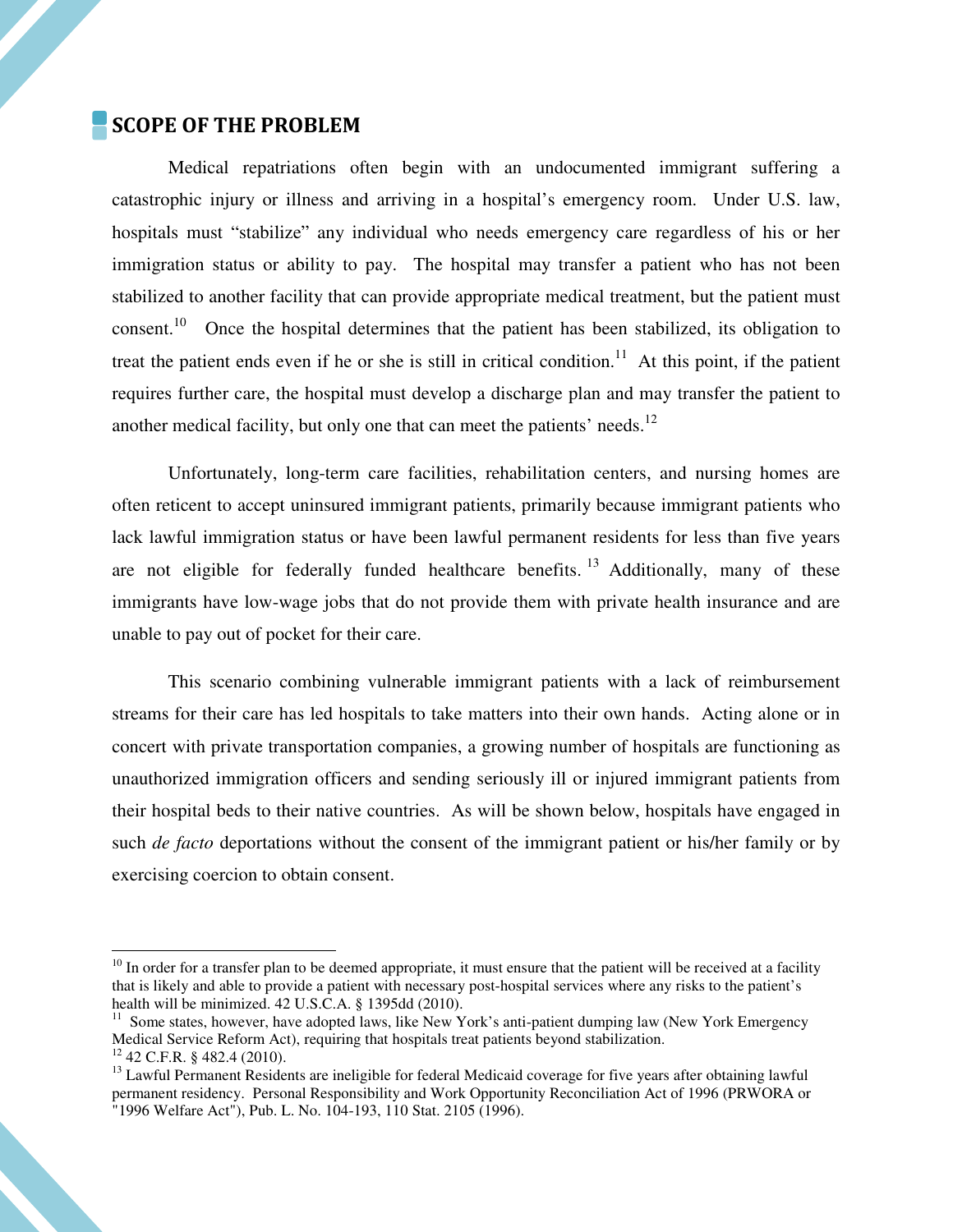The secrecy surrounding these unlawful repatriations and the failure of federal or state agencies to monitor these *de facto* deportations make it difficult to assess the true magnitude of the situation. Nevertheless, hospitals, NGOs, journalists, and advocates have documented a substantial number of unlawful forced or coerced medical repatriations. A snapshot of cases from the media and investigation by the CSJ indicates that there have been between 846 and 978 executed and attempted repatriations in the  $U.S.<sup>14</sup>$  The CSJ has identified cases of immigrant patients being unwillingly repatriated from hospitals in Arizona, <sup>15</sup> California, <sup>16</sup> Florida, <sup>17</sup> Georgia,<sup>18</sup> Illinois,<sup>19</sup> Maryland,<sup>20</sup> Michigan,<sup>21</sup> Nebraska,<sup>22</sup> Nevada,<sup>23</sup> New Jersey,<sup>24</sup> New York,<sup>25</sup> North Carolina,  $^{26}$  Ohio,  $^{27}$  Tennessee,  $^{28}$  and Texas  $^{29}$  to El Salvador, Guatemala, Honduras, Lithuania, Mexico, the Philippines, and South Korea. This sampling, however, does not do justice to the number of medical repatriations that go unreported.

The scale of this practice is further evidenced by the growth of private enterprise which developed to assist hospitals in carrying out such repatriations. These companies employ private airplanes and ambulances to transfer patients from hospitals in the U.S. to facilities in the patients' native countries. Unfortunately, many times these countries are incapable of providing

<sup>&</sup>lt;sup>14</sup> See, e.g., Deborah Sontag, *Immigrants Facing Deportation by U.S. Hospitals*, N.Y. TIMES, Aug. 3, 2008, at A1 [hereinafter Sontag, *Immigrants*] (reporting that "some 96 patients a year [are] repatriated by St. Joseph's Hospital in Phoenix; 6 to 8 patients a year [are] flown to their homelands from Broward General Medical Center in Fort Lauderdale, Florida; 10 [have been] returned to Honduras from Chicago hospitals since early 2007."). Chicago hospitals also send patients to Lithuania, Poland, Guatemala, and Mexico. *See* Judith Graham, *Sending Sick Undocumented Immigrants Back Home*, CHI. TRIB., Aug. 20, 2008,

http://newsblogs.chicagotribune.com/triage/2008/08/sending-sick-un.html.

<sup>15</sup> Case of Antonio de Jesús Torres, *see* Deborah Sontag, *Deported in a Coma, Saved Back in U.S,* N.Y. TIMES, Nov. 8, 2008, at A1[hereinafter Sontag, *Deported*].

<sup>16</sup> Case of Jose Lopez, *see* Lisa Richardson, *Patients Without Borders,* L.A. TIMES, Nov. 5, 2003, at A1*,*  http://articles.latimes.com/2003/nov/05/local/me-transfer5.

<sup>17</sup> Case of Jimenez, *see* Lori A. Nessel, *The Practice of Medical Repatriation: The Privatization of Immigration Enforcement and Denial of Human Rights*, 55 WAYNE L. REV. 1725 (2009).

<sup>18</sup> Case of Monica Chavarria, *see* Kevin Sack, *For Sick Illegal Immigrants, No Relief Back Home,* N.Y. TIMES, Dec. 31, 2009, at A1, http://www.nytimes.com/2010/01/01/health/policy/01grady.html?pagewanted=all.

<sup>19</sup> Case of Orlando Lopez, *see* Colleen Mastony, *For Patient, Time Runs Out,* CHI. TRIB., Nov. 9, 2005,

http://articles.chicagotribune.com/2005-11-09/news/0511090305\_1\_nursing-long-term-care-patient.

 $20$  Case of Manuel L, documented by the CSJ.

<sup>&</sup>lt;sup>21</sup> Case of Jose G, documented by the CSJ.

<sup>22</sup> Mastony, *supra* note 19.

 $23$  Case of Antonio D, documented by the CSJ.

 $24$  Case of Enrique, documented by the CSJ.

<sup>25</sup> *See* Agarwal, *supra* note 9.

<sup>&</sup>lt;sup>26</sup> Case of Fernando C, documented by the CSJ.

 $27$  Case of Sonia M, documented by the CSJ.

 $28$  Case of Santos V, documented by the CSJ.

 $29$  Case of Miguel H, documented by the CSJ.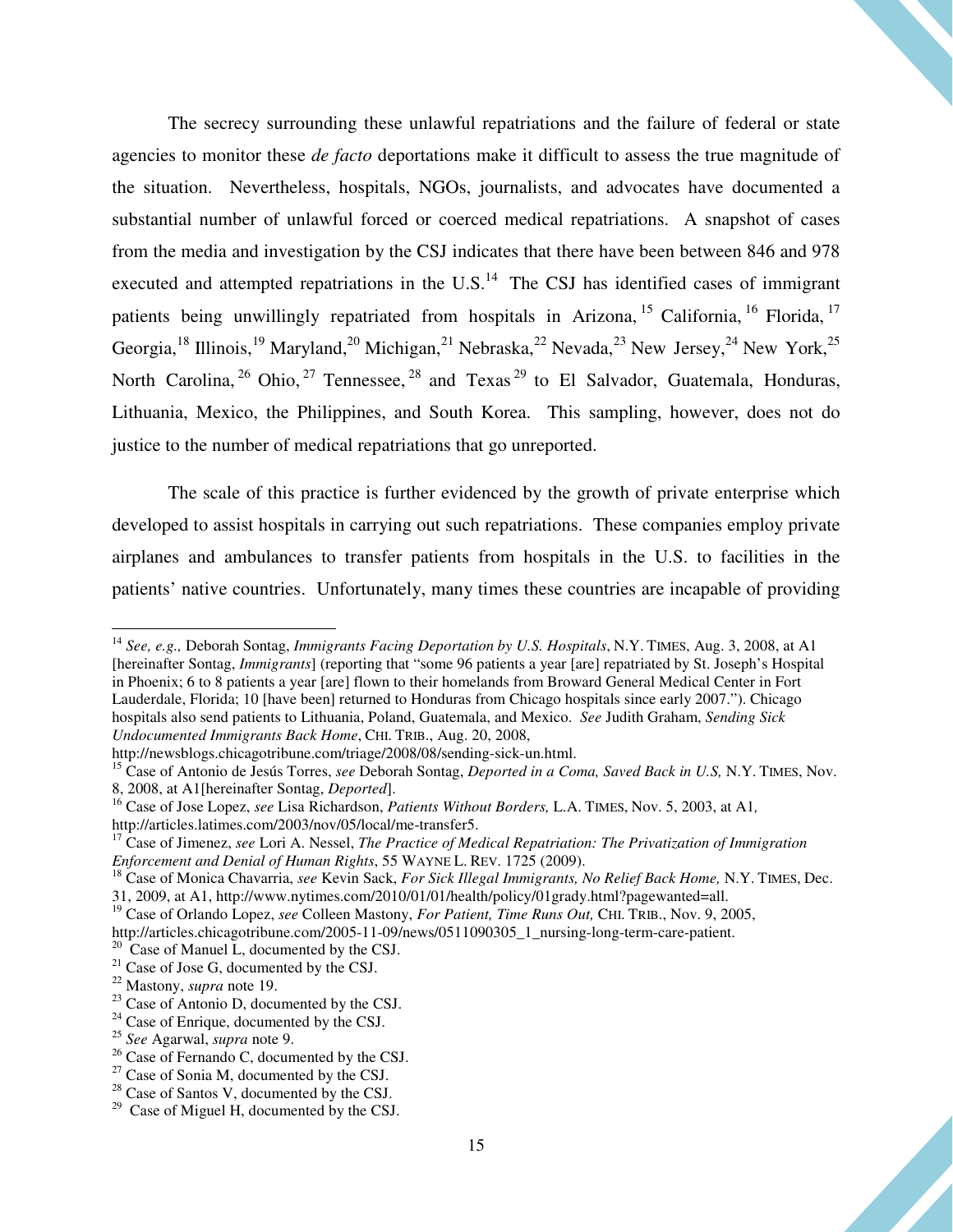the medical services necessary for patients' rehabilitation or survival.<sup>30</sup> Mexcare, a private transfer company engaging in medical repatriations to Latin America, describes itself as the "alternative choice for the acute care of unfunded Latin American Nationals."<sup>31</sup> Mexcare boasts "over 50 hospitals and treatment centers" in places such as Mexico, Guatemala, El Salvador, Honduras, Nicaragua, Costa Rica, and Panama. <sup>32</sup> And, as previously mentioned, with the pending decreases in DSH funding to hospitals with disproportionately large uninsured and undocumented patient bases, it is likely that this industry will grow, and repatriations will become more and more common.

 Although medical repatriations usually occur without governmental oversight or public knowledge, the case of Luis Jimenez wound its way through the courts in Florida and received a good deal of media coverage. In February 2000, Luis Alberto Jimenez, a 35-year-old undocumented landscaper in Florida, was in a car that was struck by a drunk driver with a blood alcohol level four times the legal limit.<sup>33</sup> The head-on crash left Luis with traumatic brain damage and severe physical injuries, leading a Florida court to appoint his relative, Montejo Gaspar Montejo, as his legal guardian. Martin Memorial Medical Center treated Luis until June 2000 when he was transferred to a nursing home. However, Luis was readmitted to Martin Memorial in January 2001 due to a severe infection that doctors feared could be terminal. Almost a year later, when Martin Memorial could not find a domestic long-term care provider that would accept Luis, the hospital intervened in Montejo's guardianship proceedings to seek court approval to discharge Luis and transport him to a hospital in his native Guatemala. The court authorized the hospital to transport Luis to Guatemala in June 2003. Although Montejo appealed, the hospital flew Luis to Guatemala the next morning before the court could rule on his appeal.

 Despite Luis's "deportation" to Guatemala, Montejo continued to challenge the order that allowed Martin Memorial to remove him to Guatemala where there were no public health care

<sup>30</sup> *See* Nessel, *supra* note 17, at 1728-1729.*; see also* Sontag, *Immigrants*, *supra* note 14.

<sup>&</sup>lt;sup>31</sup> As advertised on Mexcare's site, "Mexcare privides [sic] an alternative in the care of the unfunded [L]atin American National. With *over 50 hospitals and treatment centers,* MexCare reduces cost per discharge for U.S. hospitals seeking to alleviate the financial [sic] burden of unpaid services." MexCare *at* http://www.mexcare.com (follow "locations" link) (last visited November 16, 2012)

 $32$  *Id.* 

<sup>33</sup> *See* Nessel, *supra* note 17, at 1728-1729. *See also* Sontag, *Immigrants*, *supra* note 14.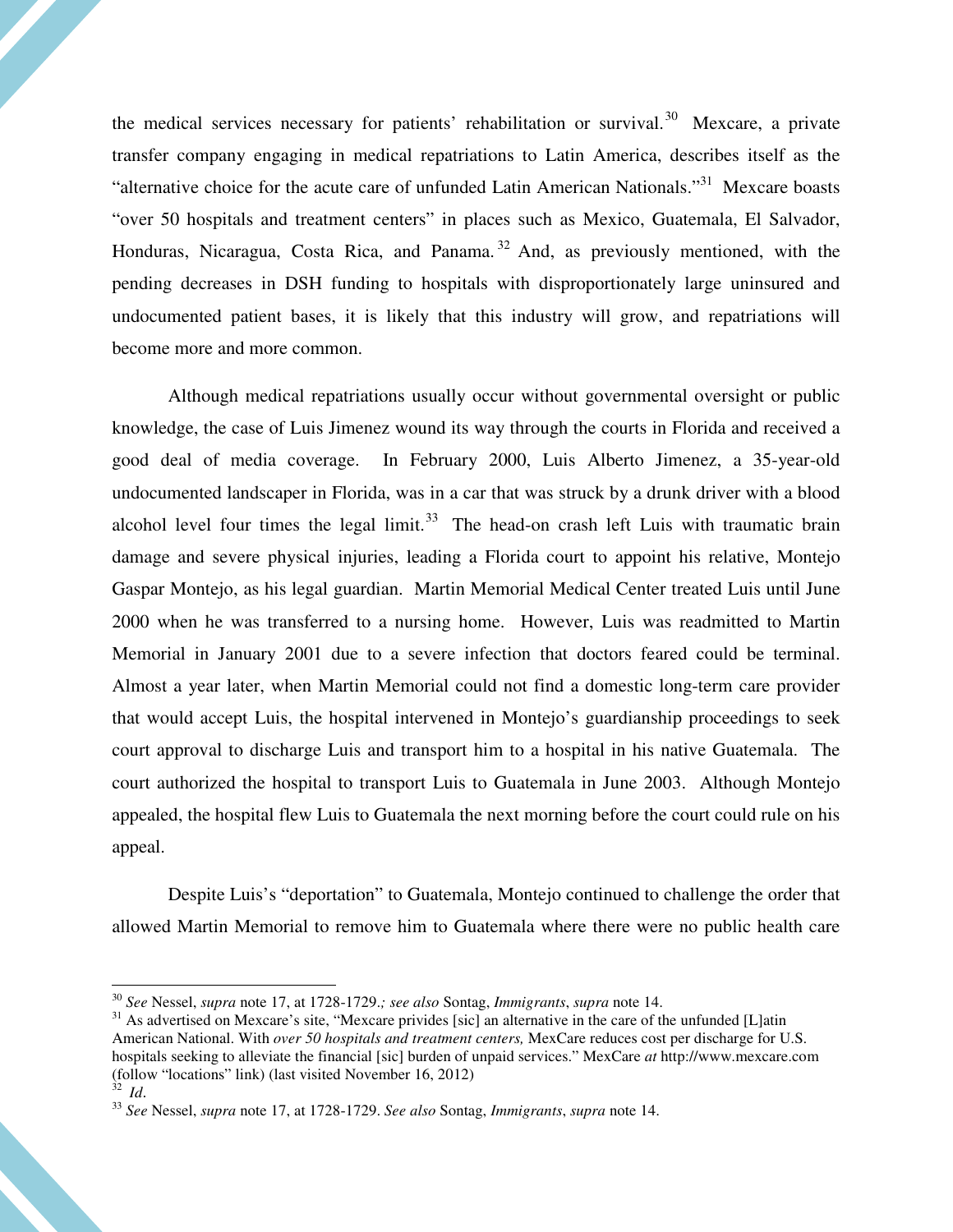facilities that could provide traumatic brain injury rehabilitation.<sup>34</sup> Finally, on May 5, 2004, while Luis, bedridden and suffering from routine seizures, $35$  was living with his elderly mother in a remote area of Guatemala, the Florida District Court of Appeals overturned the lower court's order. Because the Court found that "federal immigration law preempts deportation"<sup>36</sup> by state courts, it invalidated the state court's order that had authorized the hospital to transport Luis. While the Florida District Court of Appeals decision was significant for holding that state courts lack the authority to engage in what are essentially hospital deportations, it was too late to help Luis, who languished without medical treatment in Guatemala.<sup>37</sup>

 The Florida District Court of Appeals decision does not come as a surprise. The U.S. Supreme Court has long held that the authority to admit or exclude foreigners "is an incident of sovereignty belonging to the government of the U.S."<sup>38</sup> and that "the power to regulate immigration is unquestionably exclusively a federal power."<sup>39</sup> When patients or their families do not consent to repatriation, hospitals resort to securing state court orders, as in Luis's case. Despite well-established law concluding that only the federal government is vested with the power to deport foreigners, hospitals still unilaterally transport patients abroad without federal authorization and without due consideration for the well-being of the patient sent abroad.

#### DOMESTIC HEALTH LAW REGIME

Due to deficiencies in its overall federal legislative scheme, the U.S. has fostered an environment in which hospitals engage in medical repatriation with little or no oversight, placing the health and well-being of immigrant patients at risk. Specifically, the U.S. has (1) deprived hospitals of the primary funding stream available to treat undocumented immigrants; (2) failed to enforce the limited protections available to undocumented immigrants under the Medicare statute concerning the provision of emergency care and discharge planning; and (3) failed to enact a

 $34$  Montejo v. Martin Mem'l Med. Ctr., Inc., 874 So.2d 654, 658.

<sup>35</sup> Sontag, *Immigrants*, *supra* note 14.

<sup>36</sup> *Montejo,*874 So. 2d. at 656.

<sup>37</sup> *See* Sontag, *Immigrants*, *supra* note 14 (reporting that as of 2008 when a New York Times reporter last visited Luis in Guatemala, she found that he had not received medical care in the five years since he was forcibly repatriated).

 $38$  Chae Chan Ping v. United States, 130 U.S. 581, 609 (1889).

<sup>39</sup> De Canas v. Bica, 424 U.S. 351, 354 (1976).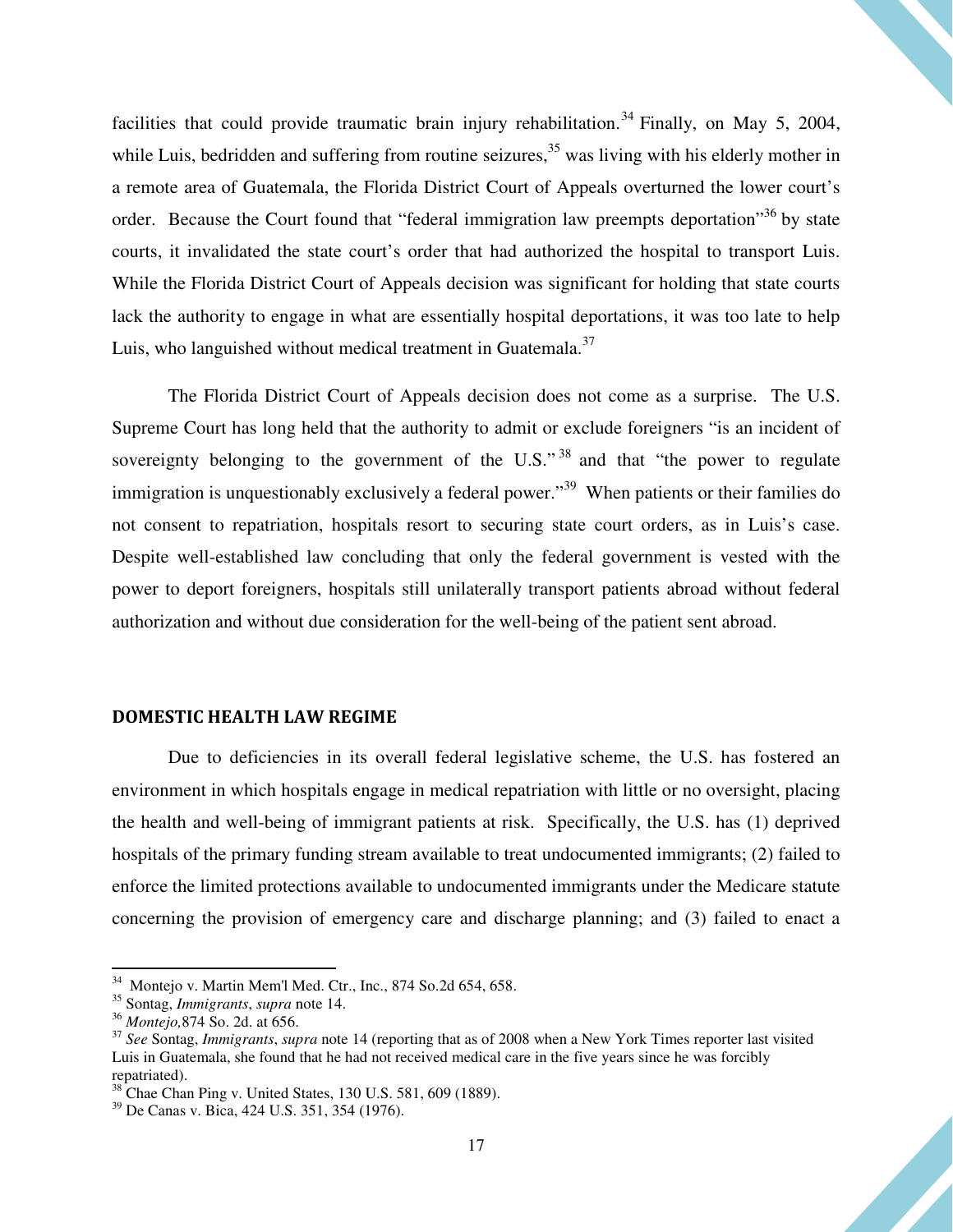legal or regulatory framework outlining informed consent requirements within the medical repatriation context.

#### Manuel

 Following a car accident in 2009, Manuel was admitted as an emergency patient to a hospital in Maryland and was diagnosed with a serious neck injury. Despite his suffering and need for neck surgery, hospital administrators advised Manuel and his family that he should return to Guatemala where he would receive better care and less expensive treatment. Manuel's family objected to a transfer, believing that he would not receive the required care in Guatemala.

 In light of the family's refusal, the hospital informed them that if Manuel were to receive treatment in the U.S., he would be held financially liable and would also need a U.S. citizen to underwrite the debt. Because of the hospital's continuous pressure and misrepresentations about health care options in Guatemala, the family eventually agreed to Manuel's transfer.<sup>40</sup>

 The hospital, however, made no arrangements for Manuel's care once he arrived in Guatemala. Manuel had to independently find a hospital and pay for his neck surgery. The hospital to which Manuel was admitted ended up lacking not only proper technology, but also the doctors with the technical expertise required for the surgical procedures. Today, Manuel continues to experience excruciating pain and suffer serious problems with his neck.<sup>41</sup>

#### Public Health Programs

 $\overline{a}$ 

Medicaid, a federal-state public insurance program enacted pursuant to Title XIX of the Social Security Act, serves as one of the primary vehicles through which hospitals receive reimbursement for the care they provide to low-income patients. In fact, Medicaid is *the* largest source of funding for health centers and public hospitals that serve the poor and uninsured.<sup>42</sup> The program currently provides coverage to over 60 million people, many of whom are severely low-

<sup>&</sup>lt;sup>40</sup>CSJ Inverview with Henry Gomez, advocate from Grupo Cajola, Cajola, Guatemala, August 3, 2010.

<sup>&</sup>lt;sup>41</sup>CSJ Interview with Henry Gomez, advocate from Grupo Cajola, Cajola, Guatemala, August 3, 2010. By financially pressuring Manuel, the hospital also misrepresented his eligibility for benefits and violated Maryland law. Under Maryland law, non-profit hospitals are required to have free and reduced-cost care policies and to affirmatively inform patients of the availability of such charity care. *See* MD. CODE, HEALTH-GEN. § 19-214.1 (a)(1) (requiring every non-profit "hospital to develop a financial assistance policy for providing free and reducedcost care to all patients whose health care coverage does not pay the full cost of their hospital bill."), (a)(2) ("Each policy shall include, at a minimum, free medically necessary care for patients with income below 150 percent of the Federal Poverty Level, and reduced-cost medically necessary care for low-income patients with family income above 150 percent of the Federal Poverty Level").

<sup>&</sup>lt;sup>42</sup> Medicaid and the Uninsured, THE HENRY J. KAISER FAMILY FOUND. (Feb. 2011) http://www.kff.org/medicaid/upload/8157.pdf.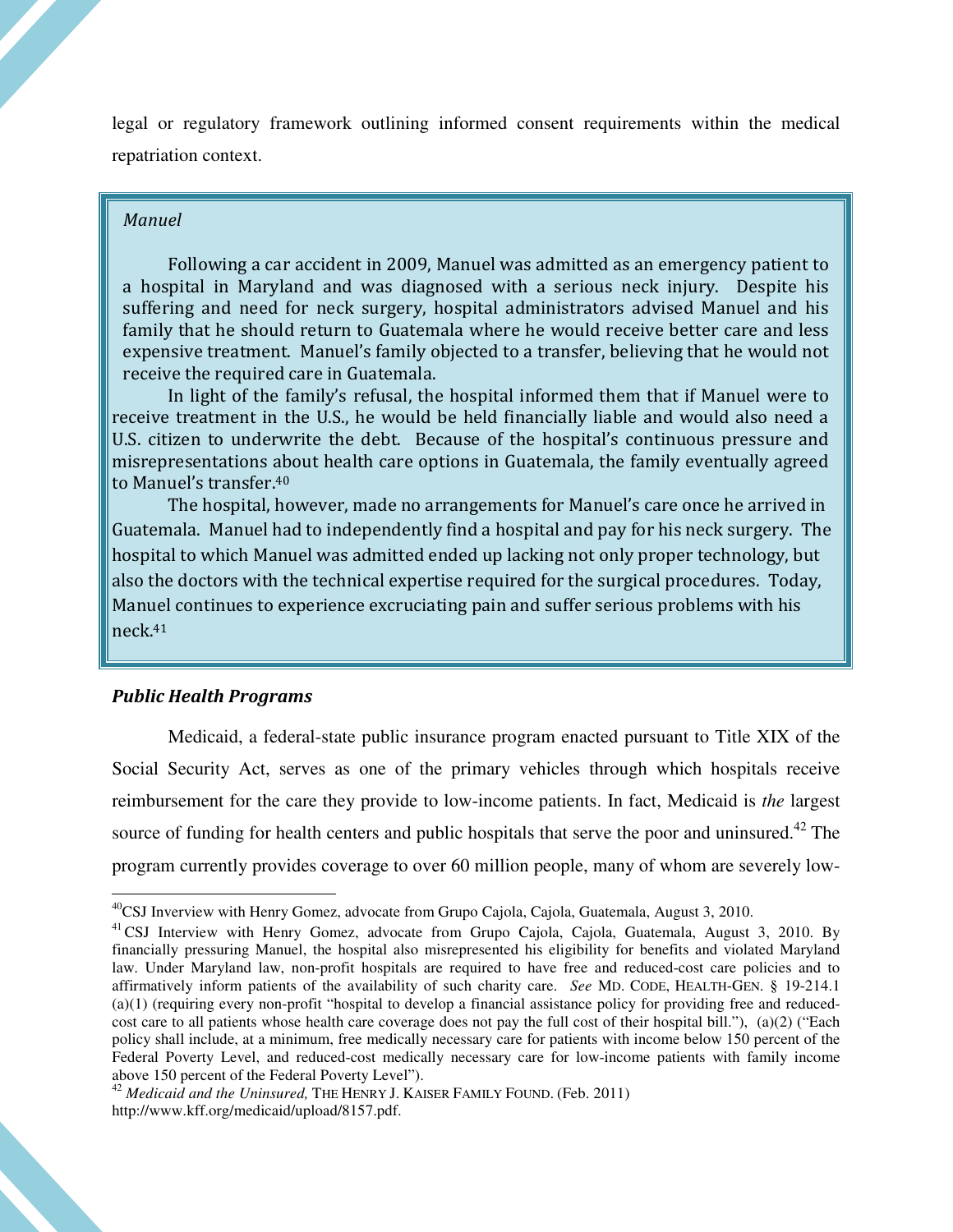income,<sup>43</sup> with "spending for hospitals and physicians reach [ing]  $$91.5$  billion."<sup>44</sup> Despite the central role Medicaid financing plays in the health care delivery system, the federal government has increasingly limited the scope of coverage available to both documented and undocumented immigrants. In 1996, as part of a large-scale restriction on means-tested federal assistance to immigrants, Congress passed the Personal Responsibility and Work Opportunity Reconciliation Act ("PRWORA"), which created a five-year residency requirement for entering lawful immigrants to receive federal funding through Medicaid or the State Children's Health Insurance Program (SCHIP).<sup>45</sup> PRWORA also explicitly barred undocumented immigrants from receiving any federal medical funding except for emergency care. As a result of these restrictions, many immigrants, even those with lawful immigration status, may have difficulty obtaining coverage for their care.

Recent federal legislation has restricted immigrants' access to federal health insurance even further. The Patient Protection and Affordable Care Act of 2010 (PPACA), one of the most sweeping pieces of health care legislation ever enacted in the U.S., requires citizens and all lawfully present residents to have health insurance.<sup>46</sup> The mandate, however, specifically excludes undocumented immigrants.<sup>47</sup> In addition, PPACA prohibits undocumented immigrants

<sup>43</sup> *Id.*

<sup>44</sup> *Medicaid and the Uninsured,* THE HENRY J. KAISER FAMILY FOUND. (Mar. 2011) http://www.kff.org/medicaid/upload/8165.pdf.

<sup>45</sup> *See* Robin K. Cohen, *PRWORA's Immigrant Provisions* (Dec. 13, 2007) http://www.cga.ct.gov/2007/rpt/2007-R-0705.htm. Some states provide health care for LPRs present for fewer than five years using state funds. Certain state laws also allow immigrants to obtain state benefits under the Person Residing Under Color Of Law ("PRUCOL") category. *See e.g., Medical Assistance Programs for Immigrants in Various States,* NAT'L IMMIGR. L. CTR., http://www.nilc.org/pubs/guideupdates/med-services-for-imms-in-states-2010-02-24.pdf. In New York, aliens who are residing in the United States "with the knowledge and permission or acquiescence of the federal immigration agency and whose departure from the US such agency does not contemplate enforcing" are eligible for Medicaid benefits. N.Y. COMP. CODES R. & REGS. tit. 18 § 360-3.2 (j)(2)(i)(a) (2010). These state laws may indirectly provide alternatives to medical repatriation for noncitizen patients because hospitals are able to enroll some non-citizen patients in public health insurance programs, which enables them to discharge the patients to domestic long-term care facilities. *See e.g.* Agarwal, *supra* note 7, at 9 (a patient from St. Lucia was determined to be eligible for PRUCOL status and therefore avoided repatriation). However, while these state laws provide local relief, they are not the norm and are not sustainable as a long-term solution to the medical repatriation problem, given the enormous pressures to *cut* state Medicaid programs instead of expand them. States may also use SCHIP funds to provide prenatal care to pregnant women regardless of immigration status. *Medicaid and the Uninsured,*  THE HENRY J. KAISER FAMILY FOUND. (Apr. 2006) http://www.kff.org/medicaid/upload/7492.pdf.

<sup>46</sup> *How Are Immigrants Included in Health Care Reform?* NAT'L IMMIGR. L. CTR., (April 2010)

http://www.nilc.org/immspbs/health/immigrant-inclusion-in-HR3590-2010-04-19.pdf.

<sup>&</sup>lt;sup>47</sup> Personal Responsibility and Work Opportunity Reconciliation Act of 1996 (PRWORA or "1996 Welfare Act"), Pub. L. No. 104-193, 110 Stat. 2105 (1996).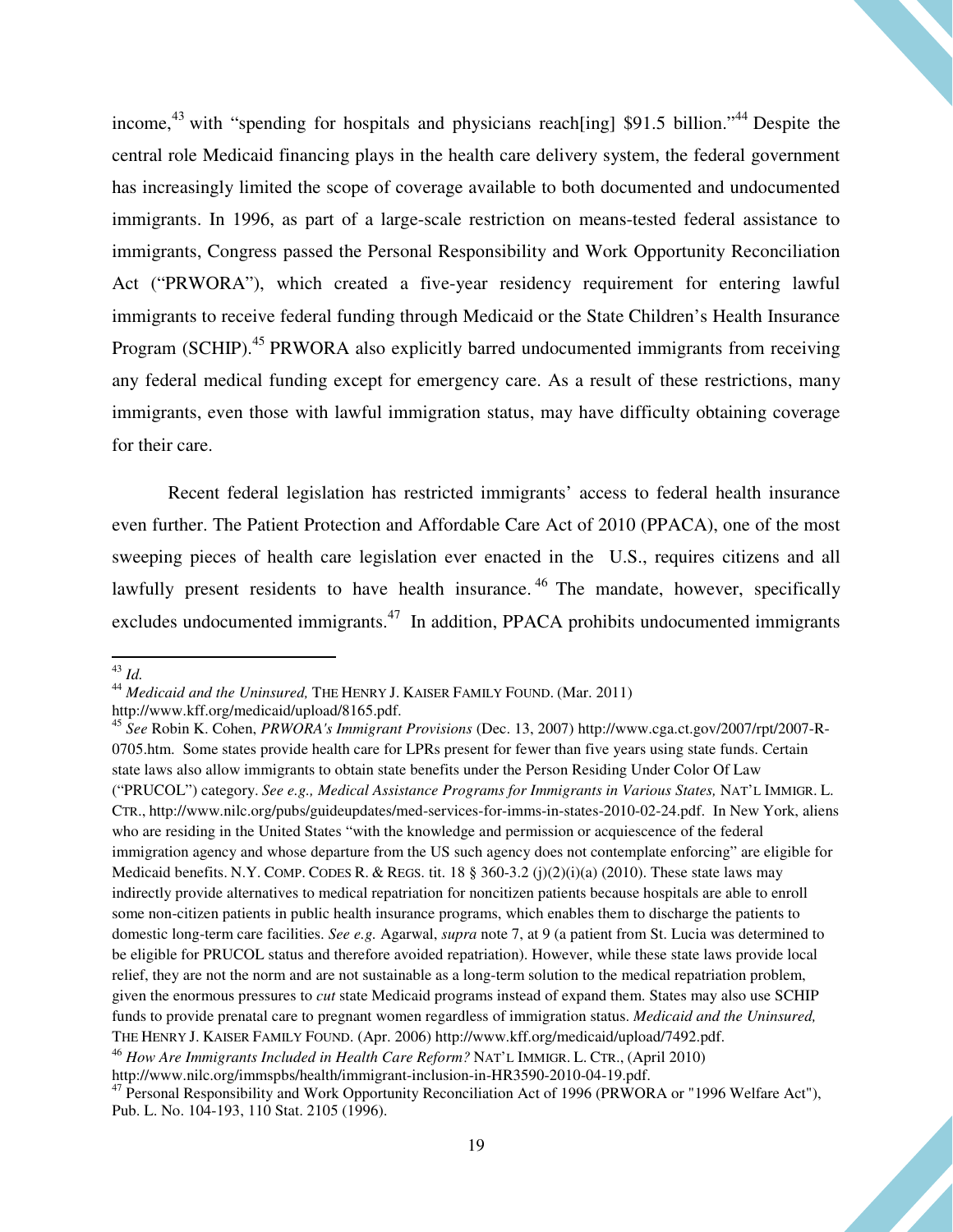from receiving premium tax credits or cost-sharing reductions aimed at reducing health care costs.<sup>48</sup> As a result, an estimated 4.3 million undocumented immigrants will remain uninsured after this provision goes into force.<sup>49</sup> PPACA also reduces the pool of Medicaid Disproportionate Share Hospital (DSH) payments available to help support hospitals that provide a large volume of care to Medicaid and uninsured patients, including undocumented patients.<sup>50</sup> As a result, despite health reform, many patients, including undocumented patients, will remain uninsured and seek care from hospitals. Consequently, hospitals will continue to face the problem of burdensome uncompensated care costs that PPACA seeks to reform. Faced with the shrinking availability of DSH funds, many hospitals that provide care to uninsured undocumented patients may be tempted to turn to medical repatriation as a means to reduce costs.

#### Discharge Planning and Anti-Dumping Laws

The federal government has sporadically enacted piecemeal legislation to address the very real health hazards under-insured and uninsured patients face when seeking health care, including the Emergency Medical Treatment and Active Labor Act ("EMTALA") and Medicare discharge planning requirements. Although these laws provide some measure of protection to undocumented immigrants, they do so only in very narrow circumstances. Furthermore, the federal government has failed to adequately enforce these provisions or provide sufficient funding to incentivize compliance, effectively blunting any bite these provisions may have otherwise had.

#### Emergency Medical Treatment and Active Labor Law ("EMTALA")

In 1986, Congress enacted EMTALA "to address the increasing number of reports that hospital emergency rooms [were] refusing to accept or treat patients with emergency conditions if the patient [did] not have medical insurance."<sup>51</sup> Under EMTALA, if a patient appears at a facility with "an emergency medical condition that has not been stabilized," the hospital *must* provide emergency treatment for the condition in order to stabilize the patient or transfer the

<sup>48</sup> *Id.*

<sup>49</sup> *Patient Protection and Affordable Care Act (PPACA): Long Term Costs for Governments, Employers, Families and Providers,* THE LEWIN GROUP (June 8, 2010) http://www.lewin.com/content/publications/LewinGroupAnalysis-PatientProtectionandAffordableCareAct2010.pdf.

<sup>50</sup> PATRICIA BOOZANG ET AL., NEW YORK STATE HEALTH FOUNDATON, IMPLEMENTING FEDERAL HEALTH CARE REFORM: A ROADMAP FOR NEW YORK STATE 62 (2010).

<sup>51</sup> St. Anthony Hosp. v. U.S. Dep't of Health & Human Servs., 309 F.3d 680, 692 (10th Cir. 2002)*; See also*  Agarwal, *supra* note 9, at 14.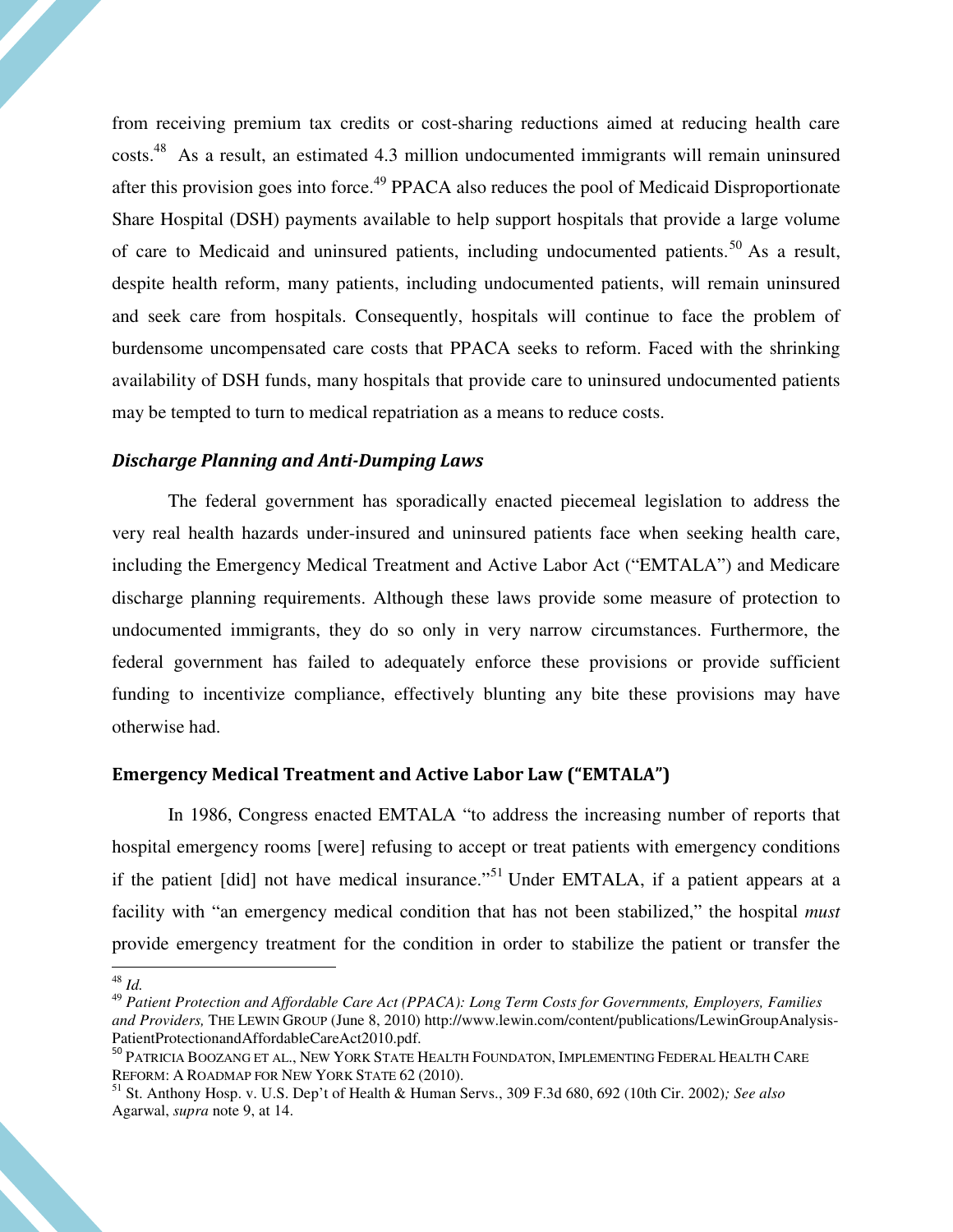patient to an "appropriate" medical facility.<sup>52</sup> The requirement applies only to those facilities that participate in the Medicare program and provide emergency services. A facility's obligations under EMTALA end when the patient has been "stabilized."<sup>53</sup> In order to determine whether a patient has been stabilized, the facility must make a determination "within reasonable medical probability that no material deterioration of the condition is likely to result from or occur during the transfer of the individual from a facility....<sup> $54$ </sup> This determination is largely factual, requiring an inquiry into the reasonableness of the transfer under the circumstances.<sup>55</sup> Although counterintuitive, courts have held that a "stabilized" patient is not the same as a patient in "stable condition."<sup>56</sup> As a result, hospitals may lawfully transfer patients who have been "stabilized," within the narrow meaning of the term under EMTALA, while they still require critical ongoing care. EMTALA, therefore, does not fully protect immigrant patients from being transferred to facilities abroad with inadequate capacity, supplies, or staff.

#### Antonio

"At the end of the day… I realized it was not about the dignity of a person, it was about a bottom line."

Antonio is no stranger to hard work. Growing up in Mexico, he watched his father regularly trek to Arizona for employment as a farm worker. At nineteen, Antonio and his family obtained green cards and joined their father in Gila Bend, AZ where they tended the alfalfa fields. On June 7, 2008, Antonio set out to work as usual, unaware that a car accident would leave him comatose, connected to a ventilator, and fighting for survival.

 When Antonio was admitted to the intensive care unit at a hospital in Arizona, his parents were informed that he had a severe brain injury, bruised lungs, and abdominal injuries. Two days later, a social worker at the hospital suggested they unplug him, as there was little hope for his recovery. When Antonio's parents refused, they were told that since Antonio had not been a permanent resident for five years, he did not qualify for financial assistance—and without insurance; the hospital could not keep him. Five days later, the social worker arranged for Antonio's transfer to a public hospital in

 $52$  42 U.S.C. § 1395dd (b) - (c) (2010).

<sup>53</sup> *Id*.; *See also* 42 C.F.R. § 489.24 (d)(2) (2010).

<sup>54</sup> § 1395dd (e)(3)(A) (2010).

<sup>55</sup> Cherukuri v. Shalala, 175 F.3d 446, 454 (6th Cir. 1999).

<sup>&</sup>lt;sup>56</sup> St. Anthony Hosp., 309 F.3d at 694 (finding that stabilizing treatment required by the Act is "medical treatment of the condition as may be necessary to assure, within reasonable medical probability, that no material deterioration of the condition is likely to result from or occur during the transfer of the individual from a facility" 42 U.S.C. § 1395dd (e)(3)(A), while stable condition "indicates that a patient's disease process has not changed precipitously or significantly").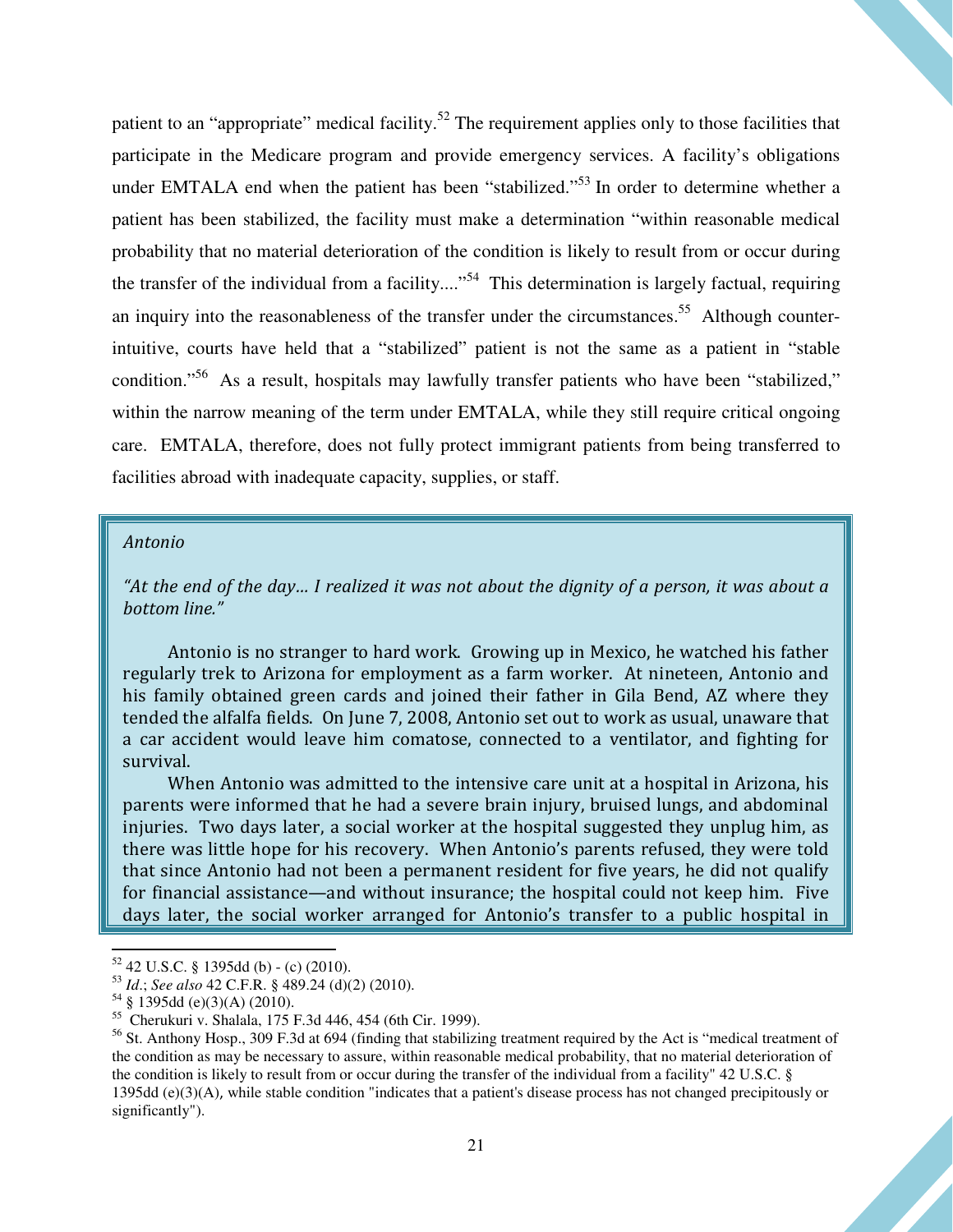Mexicali, Mexico. At the time of transfer, Antonio remained comatose, dependent on a portable ventilator, and suffering the lingering effects of pneumonia. The director of the Mexicali hospital where Antonio was transferred stated that he would not have transferred a patient in such a state.

 Antonio's parents were not going to give up on their son. Because he was a lawful permanent resident and due to differences in state funding schemes, Antonio's parents were able to bring their son back to the U.S. for treatment in California. Antonio arrived at the California hospital still comatose and with potentially fatal septic shock. After only eighteen days of treatment, however, Antonio awoke from his coma, had the breathing tube removed from his throat, and asked "Where's my mom?"

 Antonio's health continues to improve, and he looks forward to returning to work in the fields and driving his combine. His father is still haunted by the thought of what would have happened had he listened to the social worker at the Arizona hospital and agreed to unplug his son.<sup>57</sup>

Additionally, courts have held that a hospital's EMTALA duties to stabilize only extend to the "immediate aftermath" of the presentation of an emergency medical condition and the period of time during which the hospital decides whether it will admit or transfer the patient to another facility.<sup>58</sup> As a result, the requirements of EMTALA only apply to a very limited group of people—those who present themselves in the "immediate aftermath" of their injury and suffer from a medical condition of sufficient severity that their transfer to another facility would likely result in material deterioration of their health. EMTALA does not extend to undocumented immigrants—or any patients, for that matter—who fall outside of this category.

Furthermore, the provision that permits hospitals to transfer patients who have not yet been stabilized to "appropriate" facilities<sup>59</sup> is inadequate to prevent hospitals from transferring these patients to foreign countries where their conditions might deteriorate. First, EMTALA provisions allow a physician to transfer a patient if the physician "determines that the medical benefits of transfer outweigh the potential risks."<sup>60</sup> This standard is largely discretionary, leaving open the possibility that physicians, facing pressure from their institutions, may authorize

<sup>58</sup> Bryan v. Rectors & Visitors of the Univ. of Va., 95 F.3d 349, 352 (4th Cir. 1996); *see also* 42 C.F.R. § 489.24 (d)(2) (2010) ("If a hospital has screened an individual  $\dots$  and found  $\dots$  [an] emergency medical condition, and admits the individual as an inpatient in good faith in order to stabilize the emergency medical condition, the hospital has satisfied its special responsibilities under this section…").  $59\$  § 1395dd (c)(1).

<sup>57</sup> *See* Sontag, *Deported*, *supra* note 15.

<sup>60</sup> *Id*.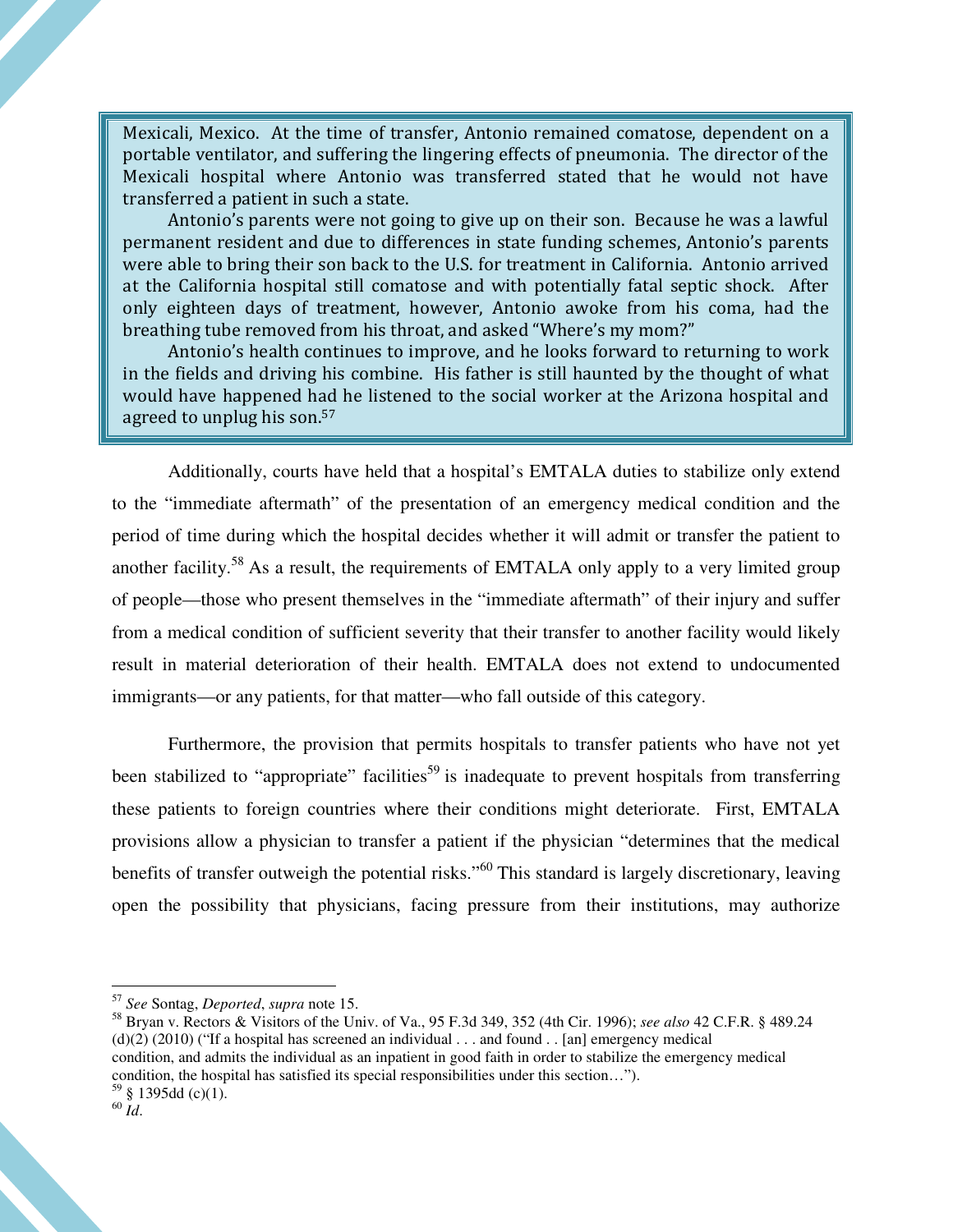transfers. Secondly, patients, who are vulnerable due to their deteriorating health and uncertain immigration status, may consent to transfer even if they are not yet in stable condition.<sup>61</sup>

Although EMTALA provides some protection to immigrant patients in need of emergency care, its reach is limited in scope because the federal government does not adequately enforce EMTALA provisions. Under EMTALA, the federal government may impose a hefty penalty of \$50,000 per violation on non-compliant hospitals or terminate their participation in Medicare.<sup>62</sup> The federal government, however, rarely invokes these remedies. Of the roughly 400 EMTALA-related investigations conducted each year, only half result in confirmed violations.<sup>63</sup> Of these confirmed violations, fewer than half have resulted in the imposition of monetary fines. It is also exceedingly rare that a hospital's Medicare agreement will be terminated due to EMTALA violations.<sup>64</sup> In addition, the federal government has not uniformly enforced these provisions: "Some hospitals have a greater chance of being investigated than others, not because they are more prone to violate EMTALA terms than others, but because they are geographically closer" to the regional offices of the Centers for Medicare & Medicaid Services (CMS), the agency charged with monitoring EMTALA compliance. <sup>65</sup> As a result of the federal government's uneven and limited enforcement of EMTALA provisions, immigrant patients in need of emergency care may not receive the care to which they are entitled.

#### Miguel

After being hit by a car, Miguel was rushed to an emergency room in Houston, Texas. He suffered a head wound and severe damage to his arm. The hospital sutured Miguel's head wound but administrators informed Miguel that it was too expensive for them to treat his broken arm, which would require prosthesis. Sitting in the hospital with his arm useless at his side, administrators interrogated Miguel about how he would pay for the prosthesis and urged him to go to Guatemala for his treatment. At first,

 $\overline{a}$ 

<sup>61</sup> Caitlin O'Connell, *Return to Sender: Evaluating Medical Repatriations of Uninsured Immigrants*, 87 WASH. U. L.REV. 1429, 1449-50 (2010).

 $62 \text{ }$ § 1395dd (d)(1)

 $^{63}$ UNITED STATES GENERAL ACCOUNTING OFFICE, REPORT TO CONGRESSIONAL COMMITTEES, EMERGENCY CARE: EMTALA IMPLEMENTATION AND ENFORCEMENT ISSUES 3(June 2001) *available at*  http://www.gao.gov/new.items/d01747.pdf.

<sup>64</sup> *Id.* at 17.

<sup>65</sup> Jeffrey Kahntroff & Rochelle Watson, *Refusal of Emergency Care and Patient Dumping*, 11 AM. MED. ASS'N J. OF ETHICS 49, 53 (January 2009) (citing U.S. DEP'T OF HEALTH & HUMAN SERV. OFF. OF THE INSPECTOR GEN. THE EMERGENCY MEDICAL TREATMENT AND LABOR ACT: SURVEY OF HOSPITAL EMERGENCY DEPARTMENTS 1-2 (2001)), *available at* http://virtualmentor.ama-assn.org/2009/01/pdf/hlaw1-0901.pdf.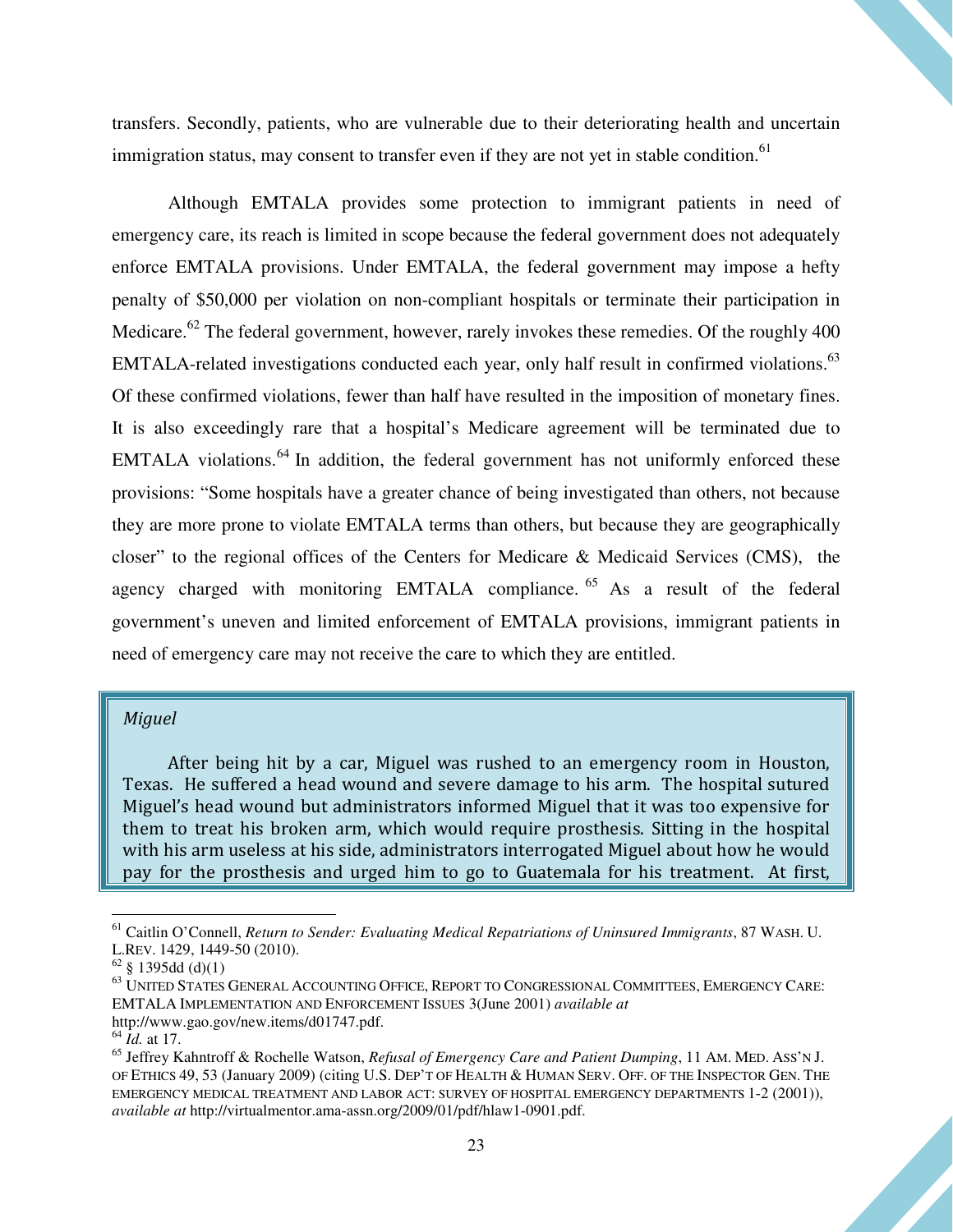Miguel protested, but eventually relented under the continuous pressure.

 While Miguel was in intense pain, arm still untreated and in need of the prosthesis, the hospital arranged his transfer to Guatemala. When Miguel arrived, he found that no post-transfer care had been arranged with a Guatemalan medical facility, leaving him to fend for himself.<sup>66</sup>

The federal government's under-funding of the treatment required by EMTALA has further exacerbated the problem. For example, in 2003, the U.S. Congress passed the Medicare Prescription Drug, Improvement, and Modernization Act ("MMA").<sup>67</sup> The MMA provided funding to reimburse hospitals for emergency treatment of uninsured immigrant patients.<sup>68</sup> Unfortunately, hospitals in states with large immigrant populations exhaust this funding quickly, and the federal government has not provided additional funding.<sup>69</sup> Further, the MMA only covers care that must be provided under  $EMTALA$ .<sup>70</sup> Therefore, patients who enter hospitals with conditions that can become life-threatening if untreated may not be covered by the MMA. This gulf between the need for non-emergency treatment and the lack of government reimbursement for such care leaves uninsured immigrants vulnerable to *de facto* deportations by hospitals that are unwilling to absorb such costs.

#### **Hector**

 In 2008, while walking down the street in New Jersey, Hector was struck by a car. Rushed to an emergency room, Hector suffered brain injuries and lapsed into a coma. Hospital administrators and a physician contacted his brother, a New Jersey resident, informing him that there was no hope for Hector. They stated that the best course of action was to transfer Hector to Guatemala and wait for him to pass away. Hector's brother and his family objected to any transfer and, in response, hospital administrators began to apply financial pressure, demanding his brother explain how he was going to pay for Hector's bills.

As Hector's family fought back against the hospital's attempt to repatriate him,

<sup>68</sup> Ctr. for Medicare and Medicaid Serv., Section 1011: Federal Reimbursement of Emergency Health Services Furnished to Undocumented Aliens Fact Sheet (2006), *available at* 

<sup>&</sup>lt;sup>66</sup>CSJ Inverview with Henry Gomez, advocate from Grupo Cajola, Cajola, Guatemala, August 3, 2010.

 $67$  All hospitals that accept federal Medicare insurance, which is virtually every facility in the nation, are bound by the regulations set forth in the MMA.

https://www.cms.gov/MLNProducts/downloads/Sect1011\_Web05-19-06.pdf.

 $69$  Ctr. for Medicare and Medicaid Serv., Section 1011: Federal Reimbursement of Emergency Health Services Furnished to Undocumented Aliens Fact Sheet (2011), *available at*

http://www.cms.gov/MLNProducts/downloads/Section 1011 Fact Sheet.pdf.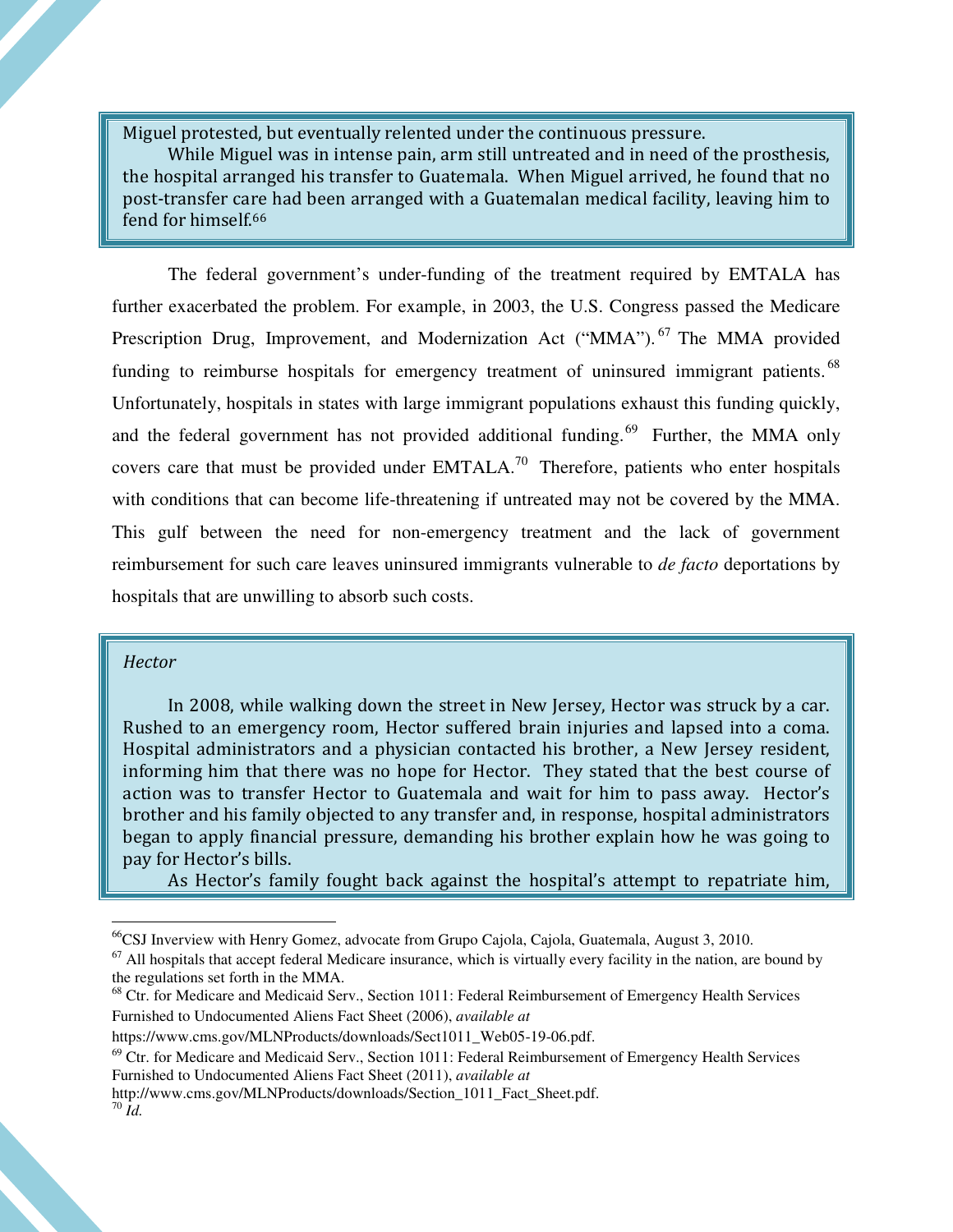Hector emerged from his coma. The hospital ceased its attempts to transfer Hector once he awoke. New Jersey police had managed to apprehend the hit-and-run driver, allowing Hector to collect insurance payment for his injuries. One advocate involved believes that the decision to allow Hector to stay was purely financial in basis. Hector's brother and family are relieved that Hector is alive and his health continues to improve.

#### Federal Discharge Law

In addition to EMTALA, federal discharge laws provide some protection to immigrant patients at risk of medical repatriation. Like the protections under EMTALA, however, discharge laws are limited in their reach. Furthermore, the federal government does not adequately enforce discharge planning requirements, placing immigrant patients at risk of medical repatriation.

#### Long-Term Care in New York City

The New York City Health and Hospitals Corporation (HHC), the country's largest municipal healthcare organization, frequently encounters the financial and ethical challenges that are associated with providing uncompensated care to undocumented immigrants. HHC's mission requires it to provide care to all New Yorkers, including undocumented immigrants, regardless of their ability to pay. As a result of its mission, HHC stands as one of the very few healthcare institutions across the country that provides post-acute care to undocumented immigrants.

Rather than medically deporting these patients, HHC either provides such patients with post-acute care at its hospitals or transfers them to its Coler-Goldwater Specialty Hospital and Nursing Facility, if there is available space. Neither of these options provides a true long-term fix. Many undocumented patients receiving care at HHC's facilities are ready to be moved to less expensive post-acute care facilities. However, because patients lack family to care for them or access to supportive housing, they cannot be discharged. Coler-Goldwater currently provides long-term care to a limited number of undocumented immigrants. Some of these patients are in a vegetative state and cannot be moved. Some of these patients have gotten well enough to leave the facility. However, they lack access to community-based supportive services and cannot be moved. Unfortunately, there are only a limited number of beds available at Coler-Goldwater and many undocumented immigrants in need of long-term care are unable to access the appropriate level of care.

HHC's experience highlights the very real challenges healthcare institutions face when providing care to undocumented immigrants. Despite these challenges, HHC refrains from engaging in medical repatriation.

As a condition of participation in Medicare, hospitals must provide discharge planning services to all patients, regardless of their insurance or immigration status, to ensure that all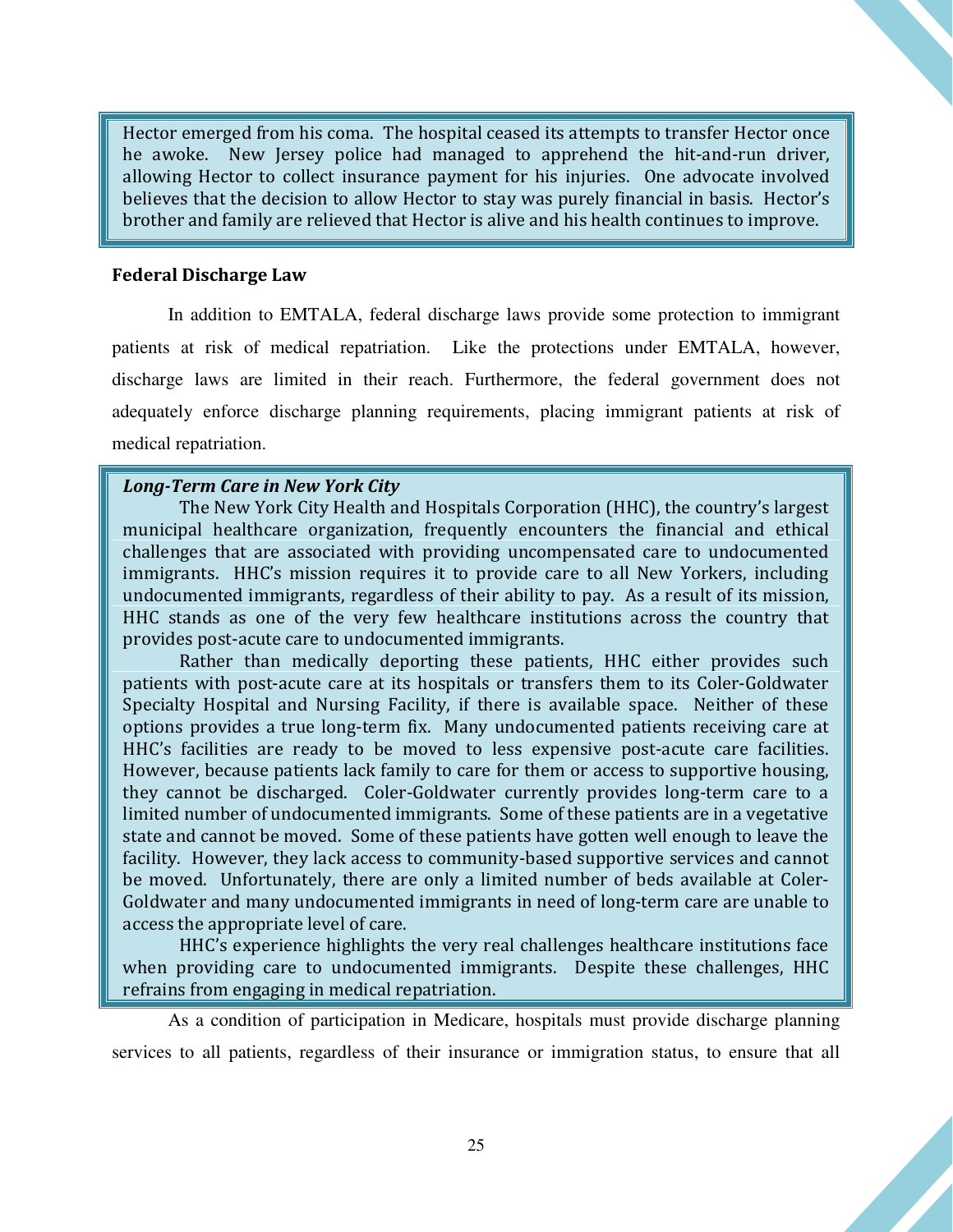patients receive appropriate post-hospital care.<sup>71</sup> The services, which may include the creation of a discharge plan, are "essential to the health and safety of all patients."<sup>72</sup> Federal discharge planning regulations require that hospitals transfer patients to "appropriate facilities, agencies, or outpatient services" that comply with federal and state health and safety standards.<sup>73</sup>

The federal discharge planning regulations provide that patients (or their representatives) should consent to their discharge plans.<sup>74</sup> As discussed below, defining "consent" within the medical repatriation context can be a murky and complicated endeavor.

#### Guidance from the American Medical Association's Council on Ethical and Judicial Affairs

CEJA cautions that physicians should not authorize discharges unless "they have confirmed that the intended destination has adequate human and material resources for the patient[s'] medical needs."<sup>75</sup>

Given the potential hazards of international transfers, the American Medical Association's Council on Ethical and Judicial Affairs ("CEJA") has provided additional recommendations to guide hospitals engaged in transporting patients abroad. Specifically, CEJA advises that before authorizing an international transfer, physicians should carefully assess the patient's specific medical stability for international transport and ensure that the patient receives sufficient care during the trip to mitigate the risks inherent in long-distance transport.<sup>76</sup>

 $\overline{a}$ 

<sup>75</sup> Relative to a local discharge, an international discharge may require additional efforts to coordinate care effectively, such as speaking with the receiving physician through an interpreter or seeking reliable information about the standard of care at the facility in question"). *Id.* The report outlines the specific factors a physician should consider when deciding whether or not to transfer a patient internationally. "The physician should clarify expectations regarding a patient's needs, and the minimum technological capabilities as well as provider expertise necessary to deliver an appropriate level of care." *Id.* ("For patients with extensive care needs, the physician should keep in mind that many countries throughout the world are struggling to provide even basic medical care for their citizens, and are unlikely to be able to provide resource intensive care with public funds. Regardless of whether or not the discharging hospital is the best environment for the patient's needs, the physician should not discharge the patient to care conditions that are inadequate to his or her needs."). Physicians should also verify the country's "availability of appropriate sustainable care at the destination." *Id*. Medical ethicists have confirmed that it is imperative to "make sure that if we send someone abroad, there is no question that the foreign facility can properly take care of them." Joseph Wolpin, *Medical Repatriation of Alien Patients*, 37 J.L. MED. & ETHICS 152, 155 (2009). <sup>76</sup> Dudley M. Stewart, Jr., AM. MED. ASS'N, CEJA REPORT 2-I-09, PHYSICIAN RESPONSIBILITIES FOR SAFE PATIENT DISCHARGE 5 (2009), *available at* http://www.ama-assn.org/ama1/pub/upload/mm/interim-2009/i-09-councilreports.pdf. (Physicians must ensure patients are "medically stable enough to leave the hospital setting and to travel distances … before authorizing a discharge").

 $71$  42 C.F.R. § 482.43 ("The hospital must have in effect a discharge planning process that applies to all patients").

 $72$  *Id.* at (a), (b)(1).

 $^{73}$  *Id.*at (d).

<sup>74</sup> *See* § 482.43 (c)(7) ("The hospital, as part of the discharge planning process, must inform the patient or the patient's family of their freedom to choose among participating Medicare providers of post-hospital care services and must, when possible, respect patient and family preferences when they are expressed").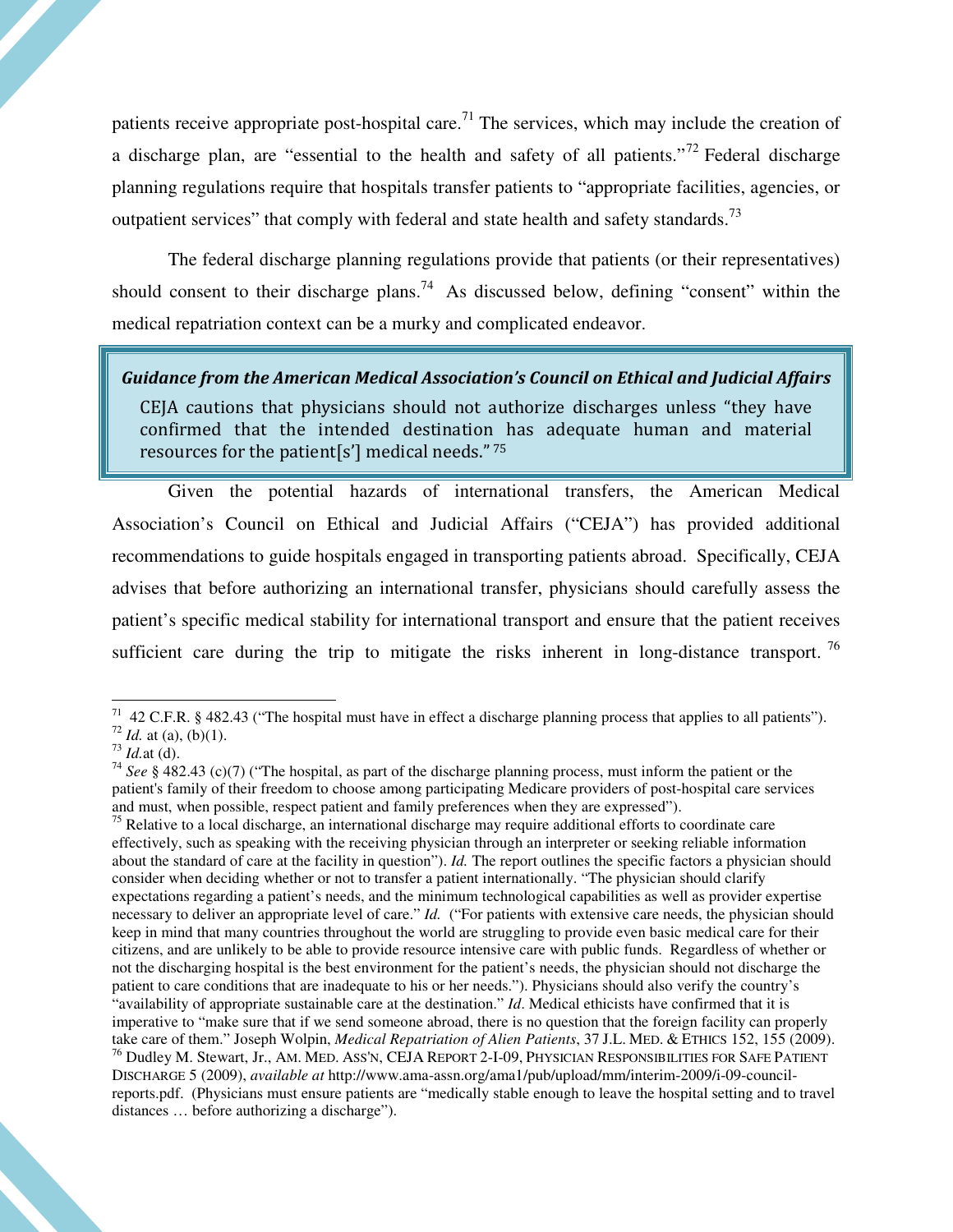Recognizing the limited health resources in countries outside the U.S., CEJA recommends that physicians assess the standard of care in the receiving country as well as the available technological and professional resources.

Despite CEJA's guidelines, hospitals rarely exercise such care in examining the appropriateness of international transfer for immigrant patients. Furthermore, due to weaknesses in federal discharge law, immigrant patients often find themselves in facilities that cannot meet their needs. For example, the U.S. Department of Health and Human Services (HHS) is charged with ensuring that discharges are appropriate. While HHS may be able to investigate and sanction hospitals that transfer patients to inappropriate domestic facilities, the federal government lacks the legal authority to investigate the appropriateness of international facilities. As a result, critically ill immigrant patients may be transferred to facilities that simply lack the capacity, supplies, or staff to adequately care for the patient.

#### Eduardo

 As a result of a car accident, Eduardo suffered from severe head injuries and was admitted to a hospital in Charlotte, NC. The injuries from the accident induced a stroke and a brain hemorrhage. Eduardo was placed on a ventilator and in May of 2009, the hospital transferred him to Guatemala.<sup>77</sup>

 The hospital did not arrange for Eduardo to receive continued care at a Guatemalan hospital upon his arrival. A physician in Guatemala City who diagnosed Eduardo once he arrived said that he was in terminal condition. Eduardo had suffered an aneurism, which caused further brain injury and required the continued use of a ventilator. He was unable to communicate and could only move his head. Eduardo spent one night in a hospital and then was taken to his family's home in San Marcos where he died 15 days later.<sup>78</sup>

Additionally, while virtually all domestic facilities are bound by discharge and transfer laws including EMTALA and the federal discharge requirements, international facilities may not be similarly bound by comparable laws. As a consequence, even when critically ill immigrant patients are discharged to facilities abroad with adequate services to treat them, they may

 $77$ Case of Eduardo P, documented by the CSJ.

<sup>&</sup>lt;sup>78</sup>CSJ Interview with Dr. Herbert Castillo on August 9, 2010 in Guatemala City, Guatemala; Email correspondence with Dr. Castillo, October 13, 2010.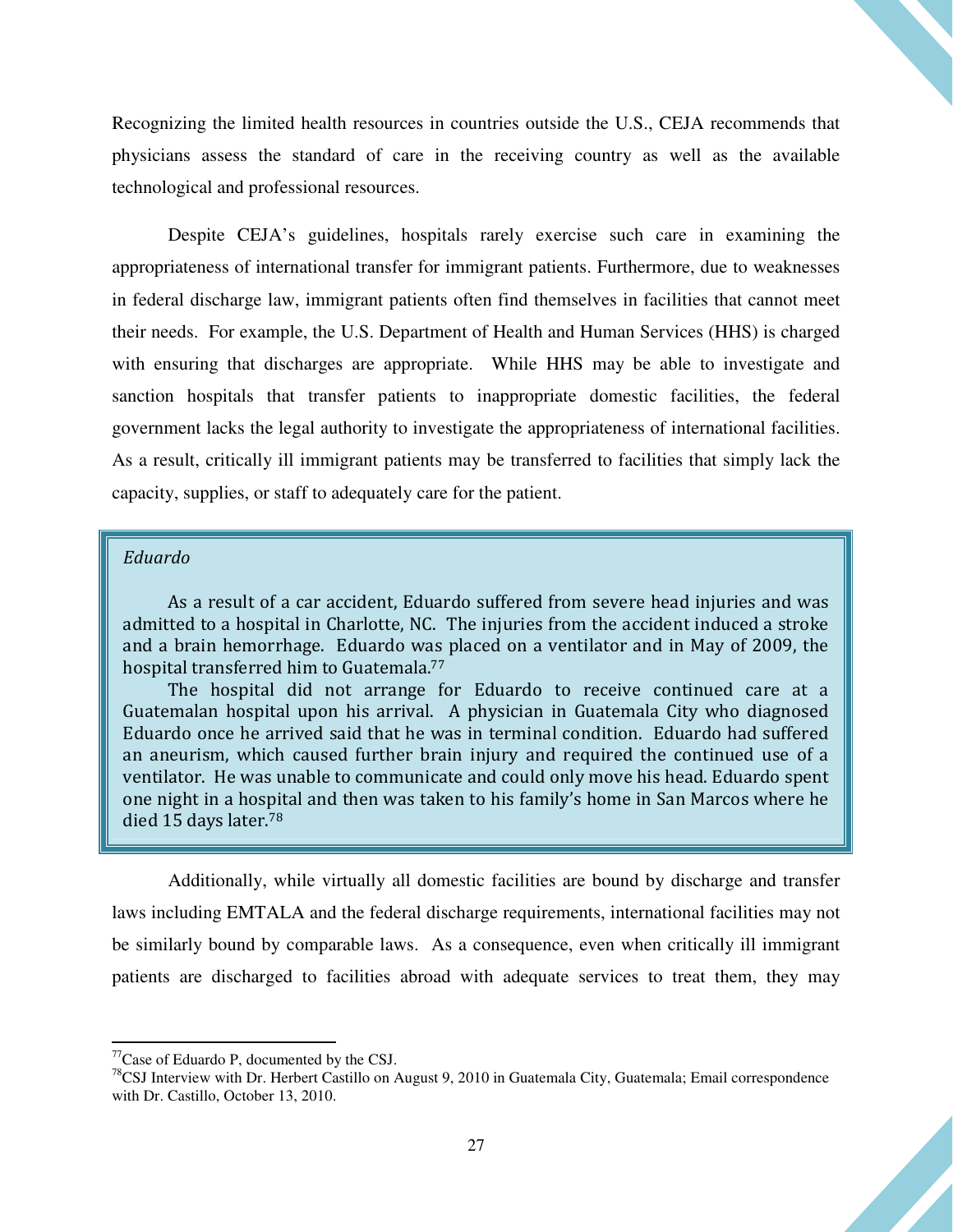subsequently be transferred to facilities that lack proper resources to provide for their care. These patients may languish or even die as a result.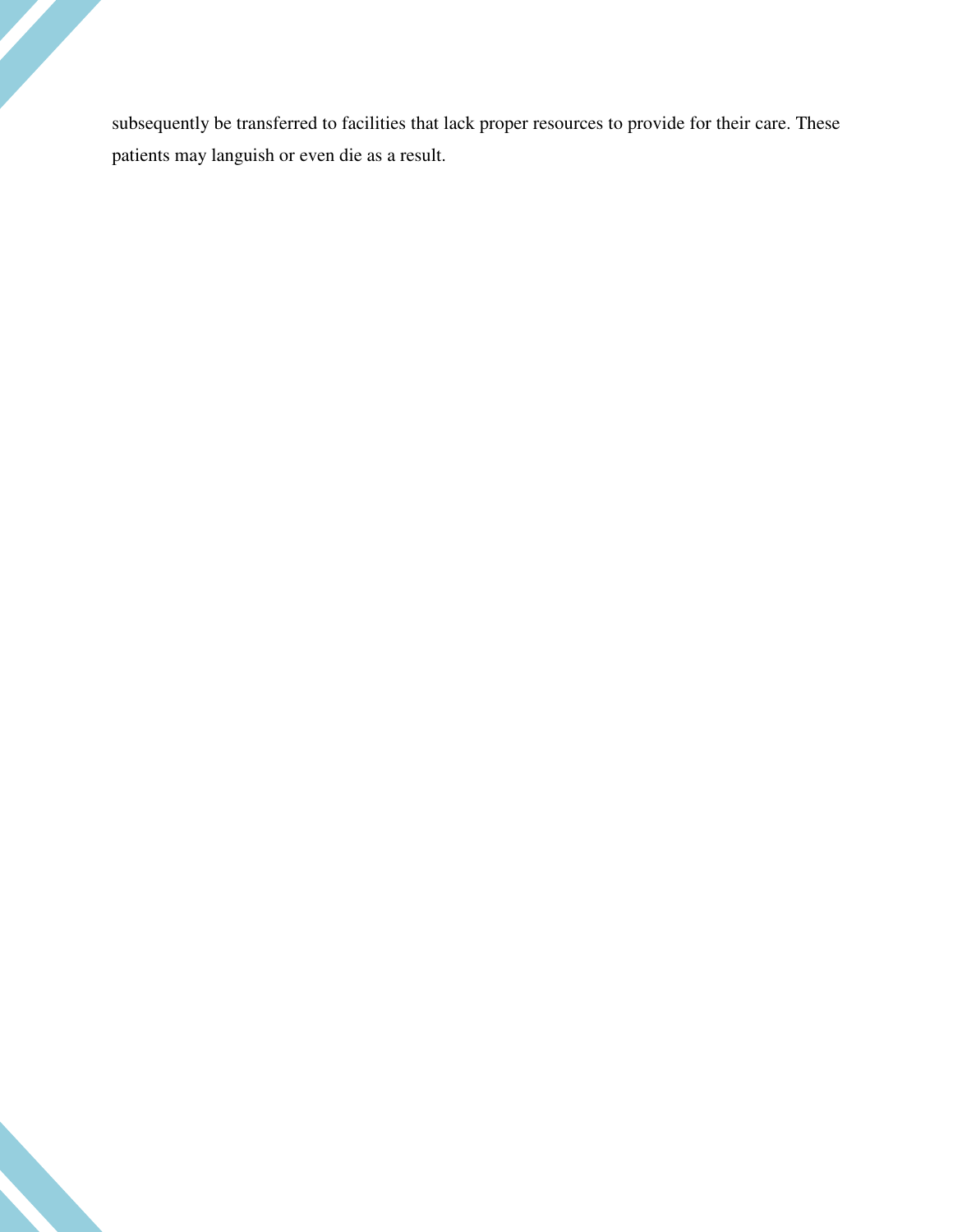### (UN)INFORMED CONSENT

Hospitals engaging in medical repatriation do so with varying degrees of patient consent.<sup>79</sup> Patients may consent to transfers without receiving the information necessary to make their decisions in a truly informed manner, including information about the medical risks and immigration consequences of transfer. $80$  The issue of consent becomes even murkier in cases where a patient is comatose or otherwise lacks the capacity to consent by virtue of his or her medical condition, has a mental disability, or has a guardian appointed. In addition, even when an immigrant patient possesses the capacity to consent to transfer, hospitals may fail to provide adequate translation or interpretation services when necessary, $81$  rendering the patient's consent meaningless.

#### Enrique

 In 2008, a stroke left Enrique brain-damaged and paralyzed on one side of his body. A New Jersey hospital admitted and treated Enrique but also immediately began efforts to repatriate him to Guatemala.

 A nurse called Enrique's sister in Guatemala multiple times to convince her to consent to his repatriation, questioning her about Enrique's ability to pay and his immigration status. Enrique's sister made clear her family did not wish to have him sent back to Guatemala because he would not be able to obtain the care he needed. Despite his sister's objections, the hospital persisted in its calls and eventually informed her that Enrique's condition was near-death, even though Enrique was alive and undergoing rehabilitative therapy. Based on the hospital's false representation, Enrique's sister and family agreed to the repatriation. The hospital flew Enrique to Guatemala on a commercial plane where he was met by his family. In a rented van, they journeyed to their home in Chimaltenango.

 The New Jersey hospital did not arrange for Enrique to receive any medical services once he reached Guatemala. The hospital simply sent him home with prescriptions for medication and provided his sister—who has no medical training with instructions on his dietary needs and restrictions and for exercises to aid his

<sup>79</sup> See Sontag, *Deported*, *supra* note 15.

<sup>80</sup> *See* Agarwal, *supra* note 9.

 $81$  Title VI of the Civil Rights Act of 1964 and its regulations require hospitals and health care providers to provide language assistance and interpretation services where appropriate. *See* 42 U.S.C. § 2000d ; *see also* U.S. DEP'T OF HEALTH AND HUMAN SERV., NAT'L STANDARDS ON CULTURALLY AND LINGUISTICALLY APPROPRIATE SERV. (CLAS), *available at* http://minorityhealth.hhs.gov/templates/browse.aspx?lvl=2&lvlID=15 (last visited Aug. 9, 2011). All 50 states have enacted language access laws in order to adequately address the health care needs of limited English proficient patients. *See* JANE PERKINS & MARA YOUDELMAN, NAT'L HEALTH L. PROGRAM, SUMMARY OF STATE LAW REQUIREMENTS: ADDRESSING LANGUAGE NEEDS IN HEALTH CARE , *available at*  http://www.healthlaw.org/images/stories/issues/nhelp.lep.state.law.chart.final.0319.pdf (Last visited Aug, 9, 2011).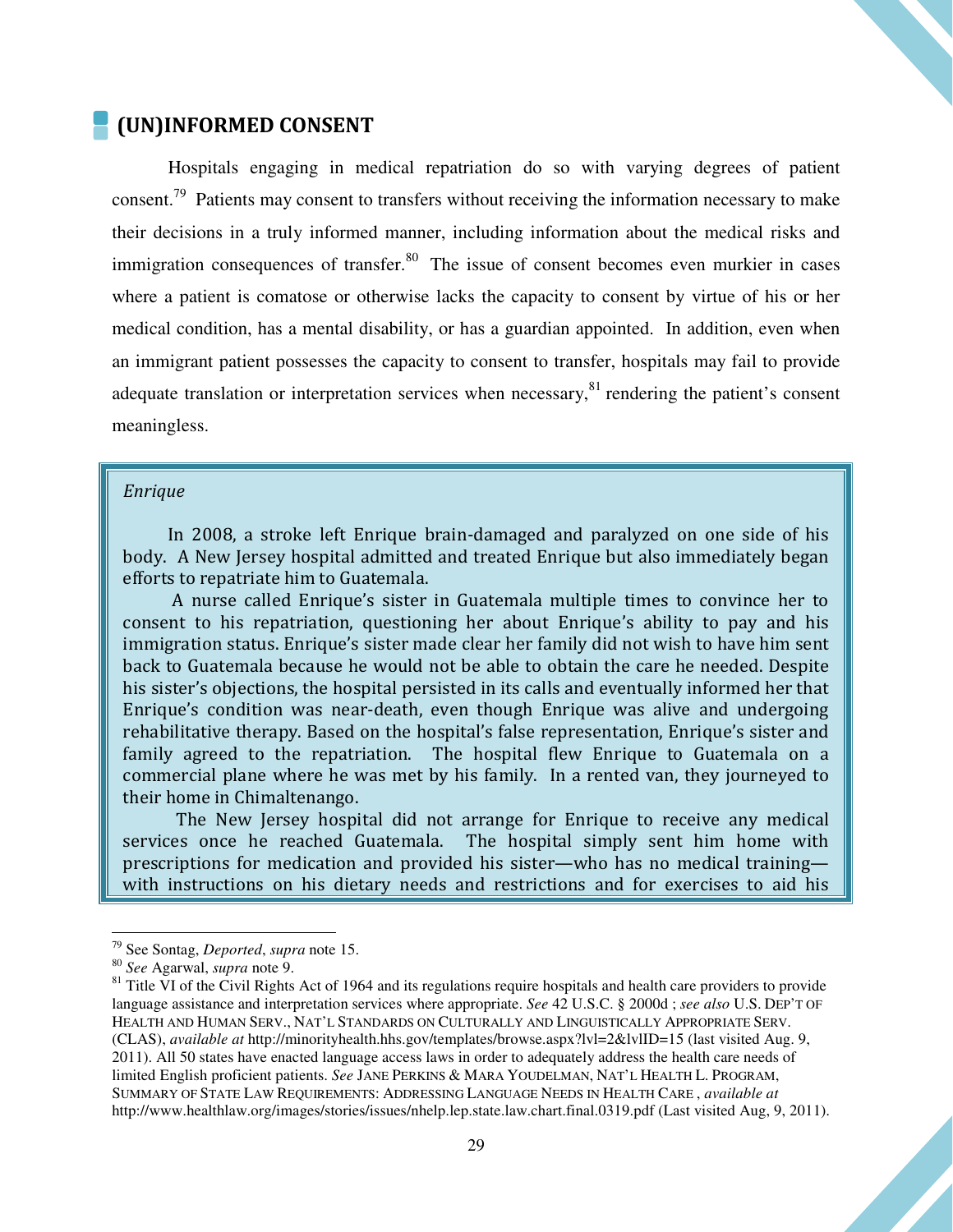recovery. Enrique's sister has five children and works all day. She does not have sufficient time to care for Enrique, nor does she or other members of Enrique's family have the financial means to pay for the prescribed medications. In addition, the nearest medical facility that has the capacity to care for Enrique's special needs is more than an hour away. Since Enrique arrived in Guatemala, he received none of the treatment or rehabilitation required for his recovery.<sup>82</sup>

#### (DIS)UNITY IN INFORMED CONSENT LAWS AND GUIDELINES

There are no uniform federal requirements for obtaining informed consent from a patient regarding medical treatment or procedures, let alone medical repatriation.<sup>83</sup> Individual states develop their own parameters for informed consent. The majority of states follow the "professional community standard," which requires doctors to provide patients with "information as would be disclosed by a doctor of good standing within that community."<sup>84</sup> Under this standard, doctors must disclose "available choices with respect to proposed therap[ies] and… the dangers inherently and potentially involved in each."<sup>85</sup> This standard, however, is so nebulous that at least one state Supreme Court has noted that physicians could potentially exercise unlimited discretion in determining the amount and type of disclosure a patient receives.<sup>86</sup> Other states have adopted a "materiality standard," which requires physicians to disclose such

 $82$ CSJ interview with Enrique and his family members, San Martin Jilotepepue, Chimaltenango, Guatemala, August 11, 2010.

<sup>83</sup> *See* Constantine A. Mathous, Angela DeGirolamo, Christopher Haddad and Yaw Amaoteng-Adjepong, *Informed Consent for Medical Procedures: Local and National Practices*, CHEST, November 2003, at 1978 ("Although informed consent is mandated for surgical procedures, there are no explicitly stated national standards of practice regarding patient/surrogate consent for invasive medical procedures."). Hospitals that participate in Medicare or Medicaid must comply with federal regulations that prescribe requirements for informed consent forms as a condition for participation. The Center for Medicaid and Medicare Services has issued interpretative guidelines for informed consent for medical procedures, stating "…[T]he [patient's] right to make informed decisions…includes the patient's participation in the development of their plan of care..and in planning for care after discharge from the hospital." CTR. FOR MEDICAID AND MEDICARE SERV., STATE OPERATIONS MANUAL, APPENDIX A,-0131, INTERPRETIVE GUIDELINES FOR 42 CFR § 481.13(B)(2), *available at* 

http://www.cms.gov/manuals/Downloads/som107ap\_a\_hospitals.pdf. However, these guidelines do not specifically outline the information that should be provided to patients so that they can make informed decisions. <sup>84</sup> Cobbs v. Grant, 8 Cal 3d. 229, 241 (1972).

<sup>85</sup> *Id.* at 243.

<sup>&</sup>lt;sup>86</sup> *Id.* ("Even if there can be said to be a medical community standard as to the disclosure requirement for any prescribed treatment, it appears so nebulous that doctors become, in effect, vested with virtual absolute discretion… Unlimited discretion in the physician is irreconcilable with the basic right of the patient to make the ultimate informed decision regarding the course of treatment to which he knowledgeably consents to be subjected").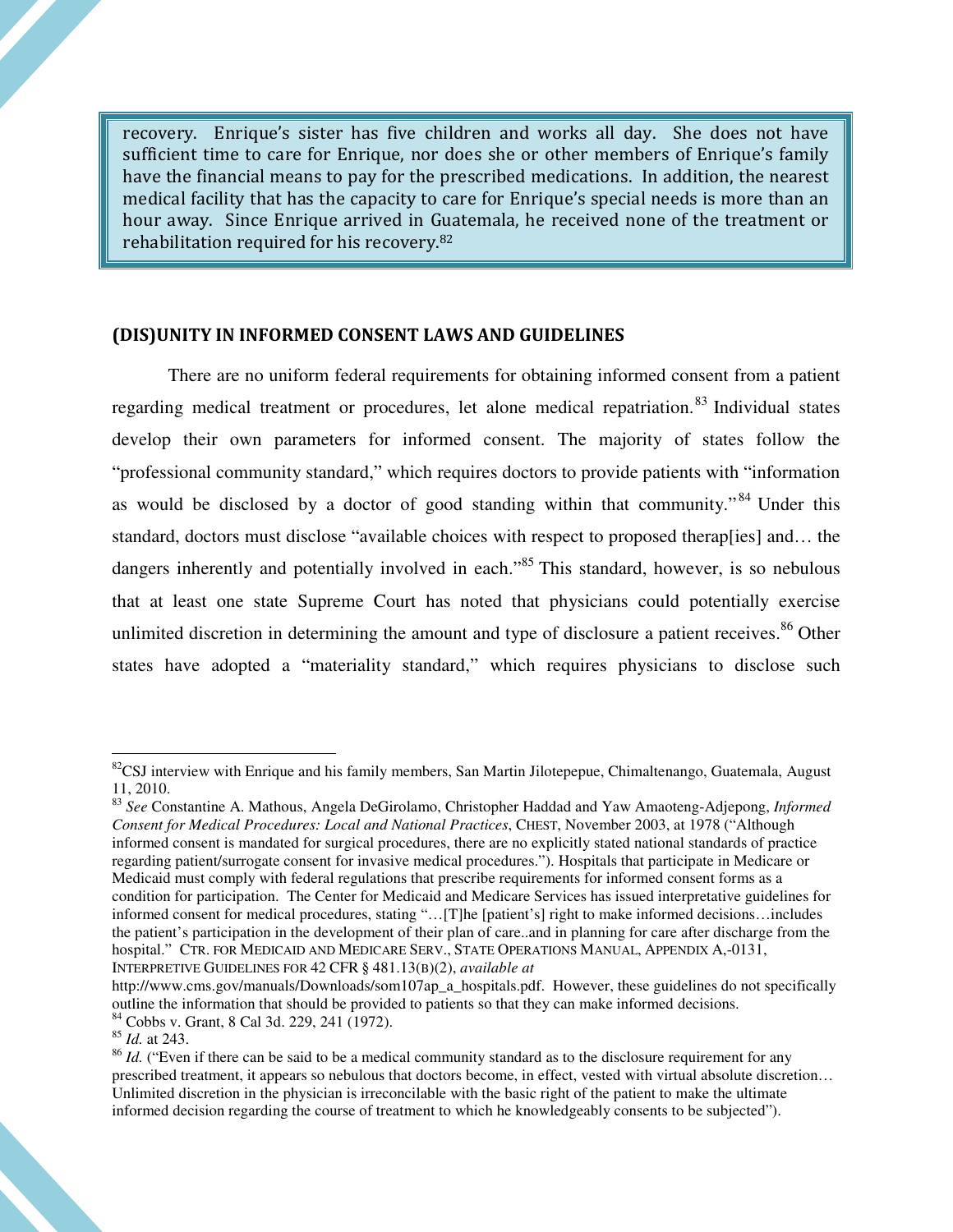information that would be material to a reasonably prudent patient in the patient's position.<sup>87</sup> The laws with respect to informed consent differ even for states that have adopted the same standard.<sup>88</sup> Despite the differences among state informed consent laws, a physician must, at a minimum, provide the patient with information concerning the risks of treatment in order for a patient's consent to be fully informed.<sup>89</sup> To date, no state laws regarding informed consent have dealt squarely with the issue of medical repatriation, specifying the types of information a patient must receive to make an informed decision.<sup>90</sup>

#### Barbara

l

 In September 2009, 58-year-old Barbara, a Polish citizen who had overstayed her visa, suffered a massive stroke while scrubbing a bathtub in a La Grange, Illinois home where she worked as a maid. The homeowner called 911, and Barbara was transported to La Grange Memorial Hospital for emergency care. The bleeding in her brain left her weak and paralyzed on her left side. As a result of the stroke, Barbara required aroundthe-clock care.

The day after she was admitted, the hospital social work team began planning her discharge. The team contacted over 30 agencies and facilities to find resources to assist Barbara with her long-term care needs. Because of her undocumented status, none of the agencies were willing to help her. The hospital considered medically repatriating Barbara. However, since no person or facility in Poland agreed to care for her, the hospital initially refrained from dumping her there.

La Grange Memorial Hospital provided care to Barbara, who lacked insurance and family resources, for two-and-a-half years at a cost of over \$1.4 million. Hospital administrators knew they could not afford to keep her indefinitely, but staff acknowledged that her departure would feel like losing a family member.<sup>91</sup> In early

<sup>&</sup>lt;sup>87</sup> Other states such as Oregon, Ohio and Texas have adopted the materiality standard, which requires physicians to disclose to patients such information that would be material to a reasonably prudent patient in the patient's position. Ohio Rev. Code Ann. § 2317.54 (2011); Or. Rev. Stat. § 677.097 (2011); Tex. Code Ann. art. 4590i-6.02.

<sup>&</sup>lt;sup>88</sup> State laws subtly differ from one another. Oregon requires detailed disclosure and Ohio requires disclosure of reasonably known risks. Ohio also does not require written informed consent in certain situations and sets forth elements of informed consent for the written consent form, which, if satisfied, will constitute valid informed consent absent lack of good faith, fraud, or language barriers. *See generally* OHIO REV. CODE ANN. § 2317.54 (LexisNexis 2010).

<sup>&</sup>lt;sup>89</sup> For example, California follows the professional community standard, imposing a duty upon doctors to disclose the "available choices with respect to proposed therapy and of the dangers inherently and potentially involved in each." *See* Cobbs, 8 Cal 3d. at 241. New York adopts a similar standard and provides that informed consent should include the specific treatment and the reasons for it, reasonably foreseeable risks and benefits involved, and alternatives for care" N. Y. PUB. HEALTH LAW § 2805-D (McKinney 2010). *See also* N.Y. COMP. CODES R. & REGS. tit. 10, § 405.7 b (9)(2010).

<sup>90</sup> *See* Wolpin, *supra* note 75, at 153.

<sup>&</sup>lt;sup>91</sup>Becky Schlikerman, *Undocumented immigrant's hospital stay stretches to 2 years*, CHI. TRIB., Sept. 18, 2011, http://articles.chicagotribune.com/2011-09-18/news/ct-met-polish-immigrant-hospital-20110918\_1\_undocumentedpatients-emergency-care-closest-hospital.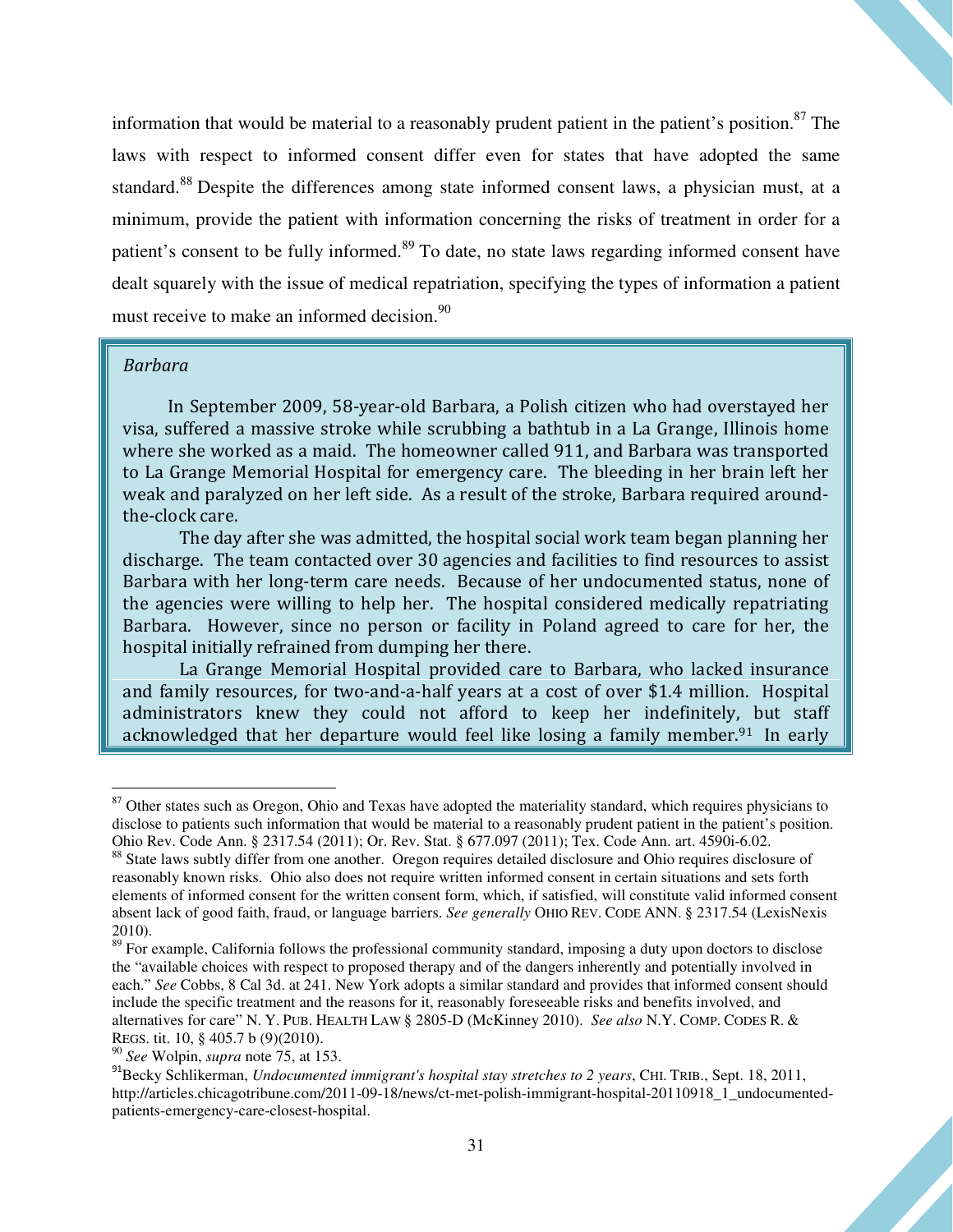2012, arrangements were made to transfer Barbara to a stroke specialty unit in Poland. Barbara refused to consent to the transfer, which would permanently separate her from her immediate family and rip her from the U.S., her home of over twenty years. In the face of her refusal, La Grange Memorial sought judicial permission to send Barbara to Poland. A Cook County judge granted their request at the end of February. <sup>92</sup>

 Barbara faced the relocation with reticence; she understood the financial burden she had placed on the hospital, but she knew she'd never be able to return to the U.S. the place she'd called home. <sup>93</sup>

In addition to state standards for informed consent, the American Medical Association has outlined elements of informed consent, requiring physicians to inform patients of their diagnosis—the nature, purpose, risks, and benefits of a proposed treatment or procedure, alternatives to the procedure and their associated risks and benefits, and the risks and benefits associated with foregoing the proposed treatment altogether.<sup>94</sup>

#### IMMIGRATION CONSEQUENCES

 $\overline{\phantom{a}}$ 

Neither the standards set forth under state law, nor those set forth under the AMA, adequately address the unique circumstances surrounding patients facing medical repatriation. Patients at risk of medical repatriation are often non-citizens, with undocumented or limited status. For these patients, medical repatriation implicates a host of immigration concerns. One commentator, cognizant of the gravity of these concerns, has suggested that hospitals inform patients at risk of medical repatriation of the immigration consequences of their departure in much the same way that attorneys must inform non-citizen defendants in criminal cases of the immigration consequences of entering a not guilty plea.<sup>95</sup>

<sup>92</sup> Kate Snow, Janet Klein, and Dustin Stephens, *Health care laws leave hospitals overwhelmed by 'permanent patients,'* Rock Center with Brian Williams, MSNBC, Apr. 24, 2012,

http://rockcenter.msnbc.msn.com/\_news/2012/04/24/11371569-health-care-laws-leave-hospitals-overwhelmed-bypermanent-patients?lite.

<sup>93</sup> Becky Schlikerman, *Polish immigrant headed home*, CHI. TRIB., Mar. 1, 2012, http://articles.chicagotribune.com/2012-03-01/news/ct-met-polish-immigrant-goodbye-20120302\_1\_hospital-staffpoland-adventist-midwest-health.

<sup>&</sup>lt;sup>54</sup> Patient Physician Relationship Topics: Informed Consent, AM. MED. ASS'N, http://www.amaassn.org/ama/pub/physician-resources/legal-topics/patient-physician-relationship-topics/informed-consent.page (last visited Aug. 9, 2011).

<sup>95</sup> *See Wolpin*, *supra* note 75, at 154 (noting that awareness of immigration consequences is

<sup>&</sup>quot;particularly important for non-citizen patients because once outside the country, they will face significant logistical obstacles to obtaining legal remedies in U.S. courts and will be unable to challenge any part of their repatriation").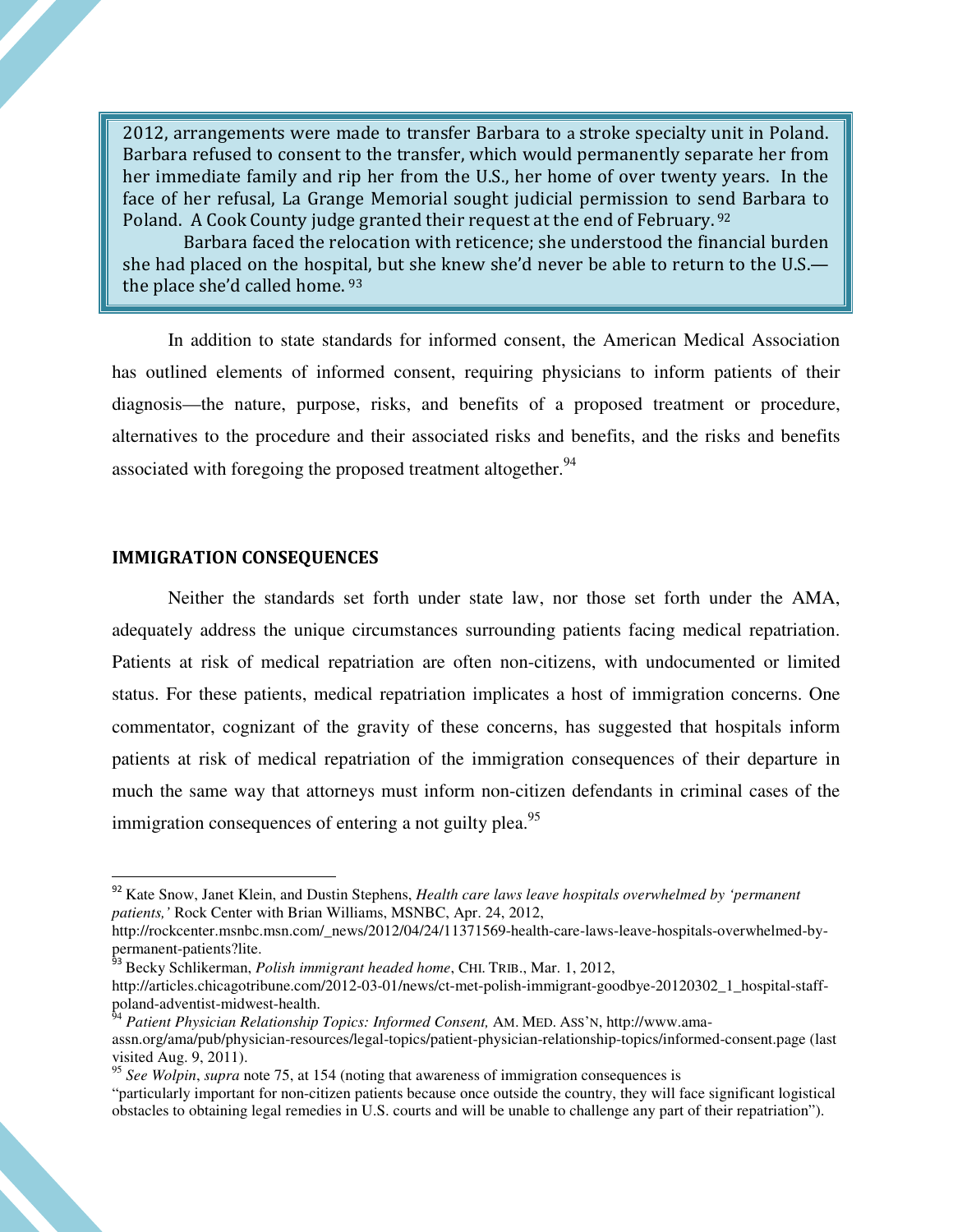For noncitizen patients, the immigration consequences of medical repatriation may be extremely important. For example, a lawful permanent resident may be ineligible for naturalization if, as a result of medical repatriation, s/he is absent from the U.S. for a period of six months or more. S/he may not be able to satisfy the continuous residency requirement<sup>96</sup> or physical presence requirement<sup>97</sup> necessary for naturalization and his or her application may be dismissed. Depending on the length of absence, the federal government may consider him or her to have abandoned his or her lawful permanent resident status.<sup>98</sup> A lawful permanent resident who abandons his or her status may not be able to re-enter the U.S. without first seeking admission, triggering the entire immigration process again.<sup>99</sup>

Medical repatriation also has serious immigration consequences for undocumented immigrants. Federal immigration law prohibits persons who are unlawfully present within the U.S. for at least six months but less than a year from re-entering the U.S. for three years.<sup>100</sup> Also, as mentioned above, immigrants who are unlawfully present within the U.S. for more than a year and then voluntarily leave may not return to the U.S. for ten years.<sup>101</sup>

An undocumented patient, depending on his or her circumstances, may be eligible to adjust his or her status and remain in the  $U.S.<sup>102</sup>$  When patients do not receive this type of

<sup>&</sup>lt;sup>96</sup> The applicant must have a continuous residence in the U.S. subsequent to admission as a legal permanent resident for a period of at least five years. INA § 316 (a)(1), 8 U.S.C. § 1427 (a)(1) (2010).

<sup>97</sup> *See* INA §§ 316(a)(1), 319(a), 8 U.S.C. §§ 1427 (a)(1), 1430(a) (2010). The applicant must have been physically present in the U.S. for at least half the five (or three) years immediately prior to application.  $^{98}$  Matter of Huang, 19 I&N Dec. 749, 14 (BIA 1988).

<sup>99</sup> *See* 8 U.S.C. §§ 1101 (a)(13)(c)(i)-(ii) ("An alien lawfully admitted for permanent residence in the United States shall not be regarded as seeking an admission into the United States for purposes of the immigration laws unless the alien -(i) has abandoned or relinquished that status, (ii) has been absent from the United States for a continuous period in excess of 180 days…").

<sup>&</sup>lt;sup>100</sup> INA § 212 (a)(9)(B)(i)(I), 8 U.S.C.§1182 (a)(9)(B)(i)(I) (2010).

<sup>101</sup> INA § 212 (a)( 9) (B) (i) (II), 8 U.S.C § 1182 (a)(9)(B)(i)(II) (2010).

 $102$  Immigration options that allow persons facing traditional deportation to remain in the United States are also available to those facing medical repatriation. For example, in the deportation context, undocumented aliens may actually qualify for cancellation of removal if they have resided in the United States for more than ten years and if their deportation would result in extreme and exceptional unusual hardship to a US citizen or legal permanent resident family member. INA § 240A (b)(1), 8 U.S.C. § 1229b (b)(1); s*ee also* Nessel, *supra* note 17, at 1741. Certain undocumented immigrants with mental disabilities can also qualify for political asylum if they can demonstrate that they have a well-founded fear of future persecution within their home country as a result of their mental disability. *Id*. at 1735. Others can also qualify for asylum under the United Nations Convention Against Torture if they can demonstrate that the medical treatment within their home country is so grossly inadequate as to constitute torture. *Id.* Still other undocumented persons can qualify for temporary protected status if they are from certain designated countries, such as Haiti. *Id.* Patients who are victims of certain serious crimes can also qualify for a U visa and later apply for adjustment of status and remain in the United States. INA § 245(m); 8 U.S.C. 1255. These crimes include rape, torture, felonious assault, domestic violence, trafficking in persons, among others. INA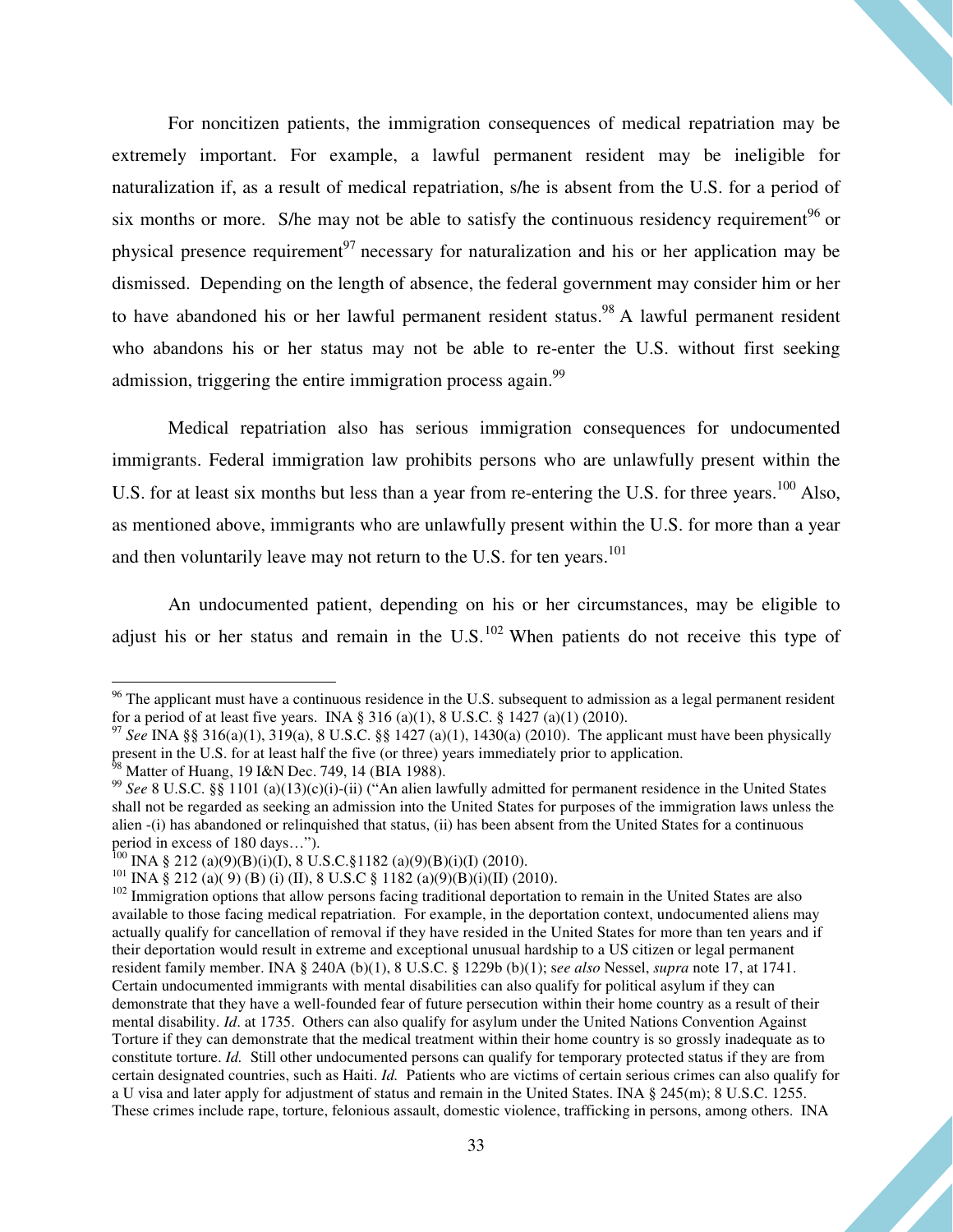information, they may unwittingly consent to transfers that place their health and ability to return to the U.S. at risk. Patients who consent to medical repatriation without understanding the full ramifications of their decisions may deprive themselves of the ability to return to the U.S., with the unfortunate consequence of severing their connections to family members who remain in the U.S.

§ 101 (a)(15)(U)(iii), 8 U.S.C. § 1101 (a)(15)(U)(iii)(2010). Patients who are victims of human trafficking (and their immediate family members) may also be eligible to apply for a T visa which allows them to remain and work temporarily in the U.S. if they assist law enforcement in investigating and prosecuting their trafficking perpetrators. Once a T nonimmigrant visa is granted, a victim can apply for permanent residence after three years. INA § 101  $(a)(15)(T)(i)$ , 8 U.S.C. § 1101  $(a)(15)(T)(i)(2000)$ .

 $\overline{\phantom{a}}$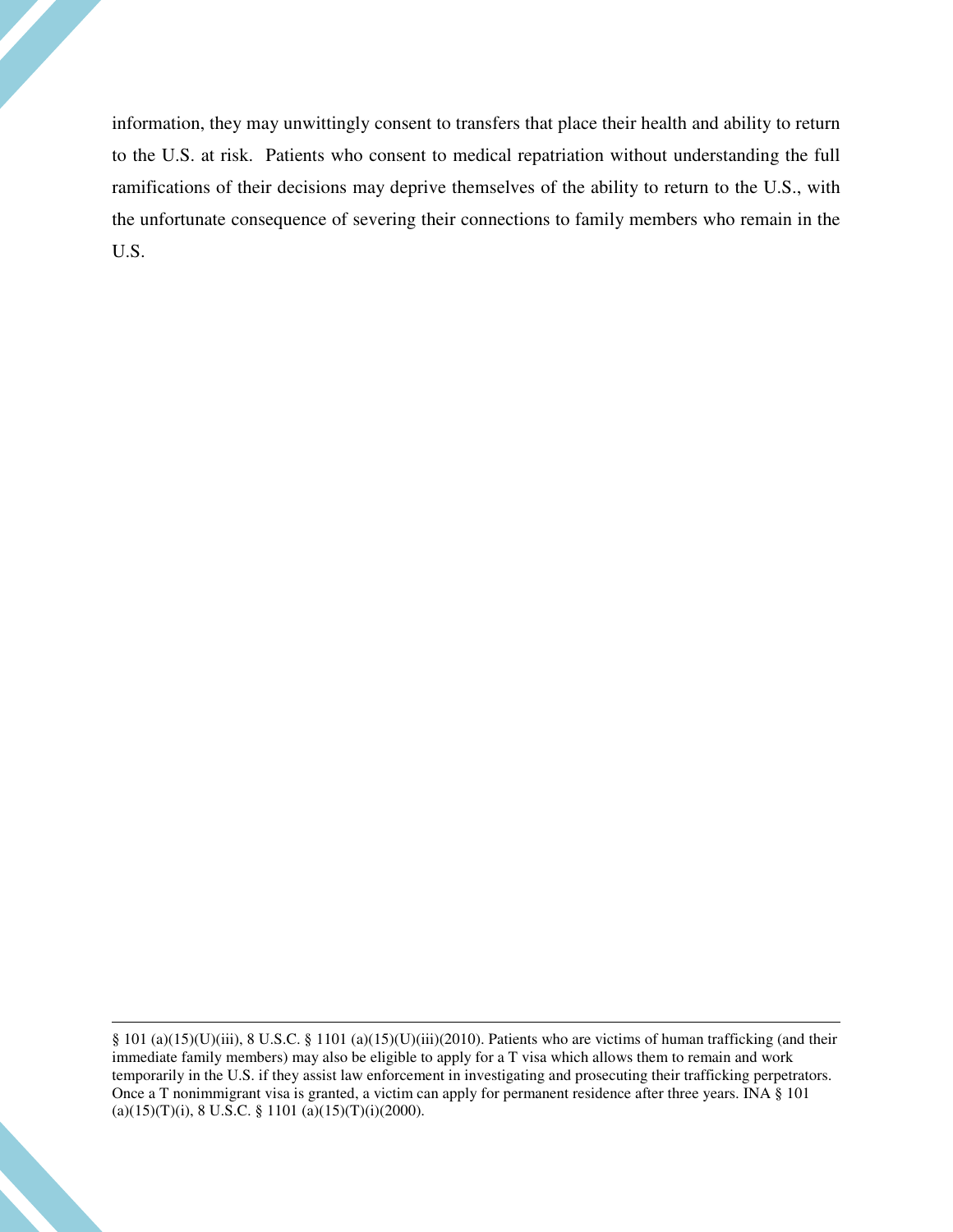#### GUARANTEED HUMAN RIGHTS

 *"We were so scared. They said we had no rights, the baby neither. They said they would send the baby with or without me. When Elliot was two weeks, they told me to gather my things because the baby was leaving in fifteen minutes with a lady."* 

*-Gricelda Mejia Medehuari* 

#### RIGHT TO DUE PROCESS

 $\overline{\phantom{a}}$ 

When hospitals remove immigrant patients from the U.S. against their will or through coercion, this action is tantamount to a *de facto* deportation, which violates the patients' right to due process. The U.S. is bound to protect immigrants' right to due process under both international law and the Constitution.<sup>103</sup>

#### Due Process under International Human Rights Law

The U.S. has signed a number of international treaties that explicitly mandate protection of the right to due process for immigrants. Pursuant to Article 13 of the ICCPR, the U.S. has agreed that any immigrant "lawfully in its territory" will only be removed by "a decision reached in accordance with law," after that individual has had the opportunity to "submit reasons against … expulsion" and after the case has been "reviewed by… the competent authority or a person or persons especially designated by the competent authority."  $104$  The UN Human Rights Committee, which monitors compliance with the ICCPR, has broadened the definition of who is considered "lawfully in its territory" to include immigrants whose "entry or stay is in dispute."<sup>105</sup> As will be explained in further detail below, immigrant patients who are subject to removal by hospitals may have multiple bases through which to challenge their deportation. However, when hospitals deport immigrants unlawfully, they usurp the government's responsibility to interpret

<sup>103</sup> *See* U.S. CONST. amend. V ("No person shall… be deprived of life, liberty, or property, without due process of law…"); *See also* amend. XIV ("…nor shall any State deprive any person of life, liberty, or property, without due process of law…")

<sup>104</sup> International Covenant on Civil and Political Rights, *opened for signature* Dec. 19, 1966, 999 U.N.T.S. 171 [hereinafter ICCPR] (signed by the United States Oct. 5, 1977 where the United States declared that "the provisions of articles 1 through 27 of the Covenant are not self-executing.") Thus, the provisions of the ICCPR and other nonself-executing treaties only come into force in domestic law when the treaty is included in domestic legislation. As of the present time, the United States has not enacted such legislation.

<sup>&</sup>lt;sup>105</sup> See Human Rights Comm., General Comment No. 15, The position of aliens under the Covenant, UN Doc. HRI/GEN/1/Rev.1 at 18 (April 11, 1994), *available at* http://www1.umn.edu/humanrts/gencomm/hrcom15.htm.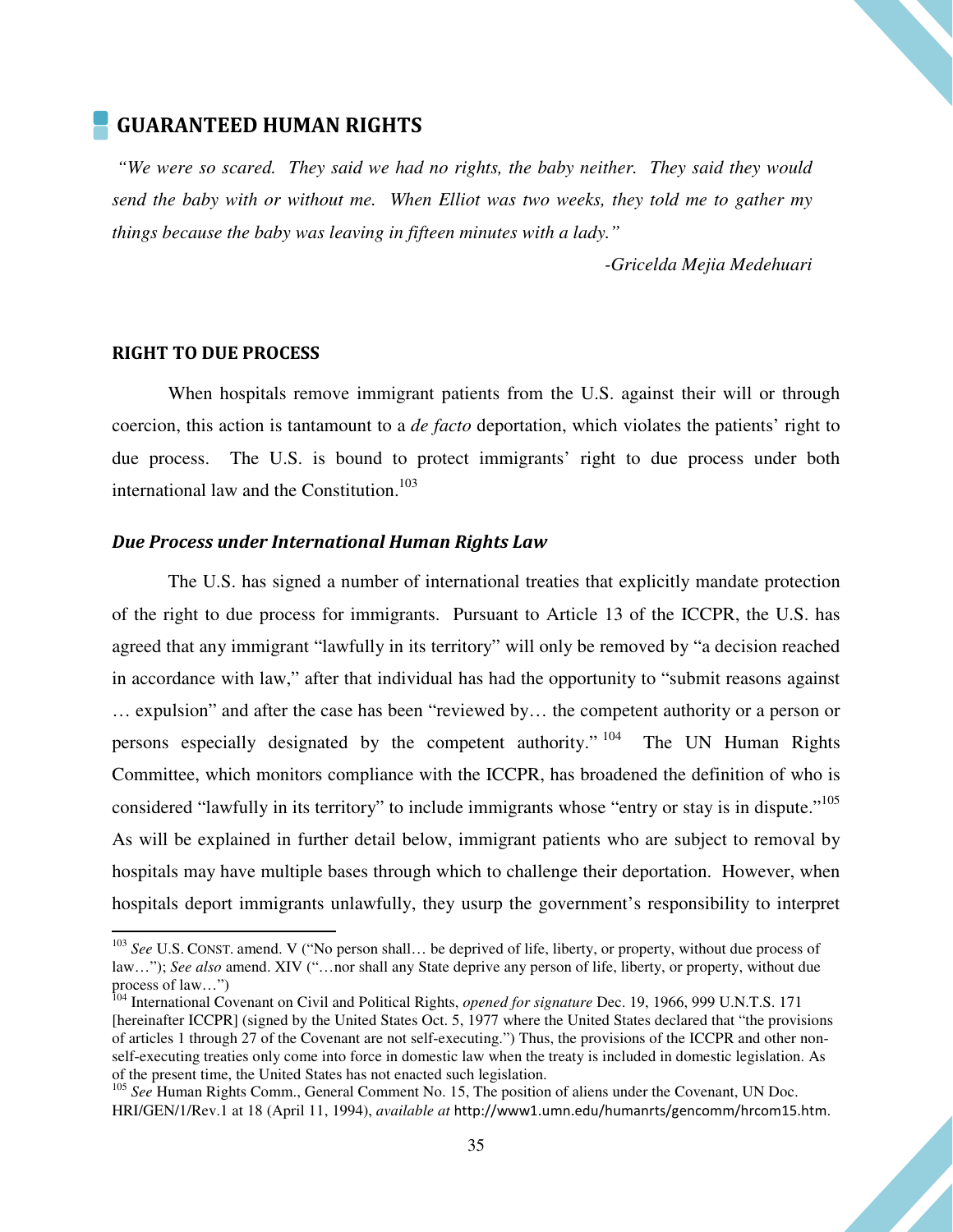and apply domestic immigration law and deny immigrant patients the opportunity to pursue these avenues for immigration relief.

#### Marlene

"… they moved Marlene, a patient with an unhealed wound, through the area where they remove the hospital's garbage…"

 Marlene was a typical teenager. An athletic and vibrant nineteen-year-old, she loved to dance, play baseball, and was described by her aunt as "always smiling." Marlene dreamed of becoming a police officer and serving on the SWAT team. But just two months after her high school graduation, a family friend entered her home and shot Marlene in the head. She was rushed to a public hospital in Arizona.

 Marlene was different than many Arizona teenagers in one way—she was an undocumented immigrant. As a one-year-old, prior even to her first memory, Marlene was brought into the U.S. by her parents. Therefore, despite living virtually her entire life in America, Marlene was not eligible for medical financial assistance. Upon arrival at the hospital, Marlene was admitted and initially "stabilized" by doctors. After learning that she was undocumented, the hospital began pressuring Marlene's relatives to agree to repatriation. The pressure by the hospital persisted while the family attempted to find any avenue of assistance. Meanwhile, Marlene developed an intestinal infection, severe fever, pneumonia, and suffered a heart attack.

 Desperate to get Marlene treatment, the family agreed to her transfer, but still asked their attorney to investigate any possible relief which would allow Marlene to stay in the U.S. One option was a U-Visa, which, if granted, would have allowed Marlene to remain in the country to assist in the investigation of the crime. The hospital, however, would not delay Marlene's transfer, and the doctors at the hospital said that she was stable and able to travel. At 9:00 AM on August 10, 2010, Marlene was wheeled out a back entrance of the hospital and taken to Mexico. Upon her arrival, she was diagnosed with septicemia, pneumonia, and meningitis. Marlene died at 5:05 AM on August 11, 2010.

Additionally, within the Inter-American system of human rights, there are a number of provisions that aim to protect the due process rights of all individuals, regardless of their immigration status. Article XXVI of the American Declaration of the Rights and Duties of Man establishes that "[e]very person accused of an offense has the right to be given an impartial and public hearing, and to be tried by courts previously established in accordance with pre-existing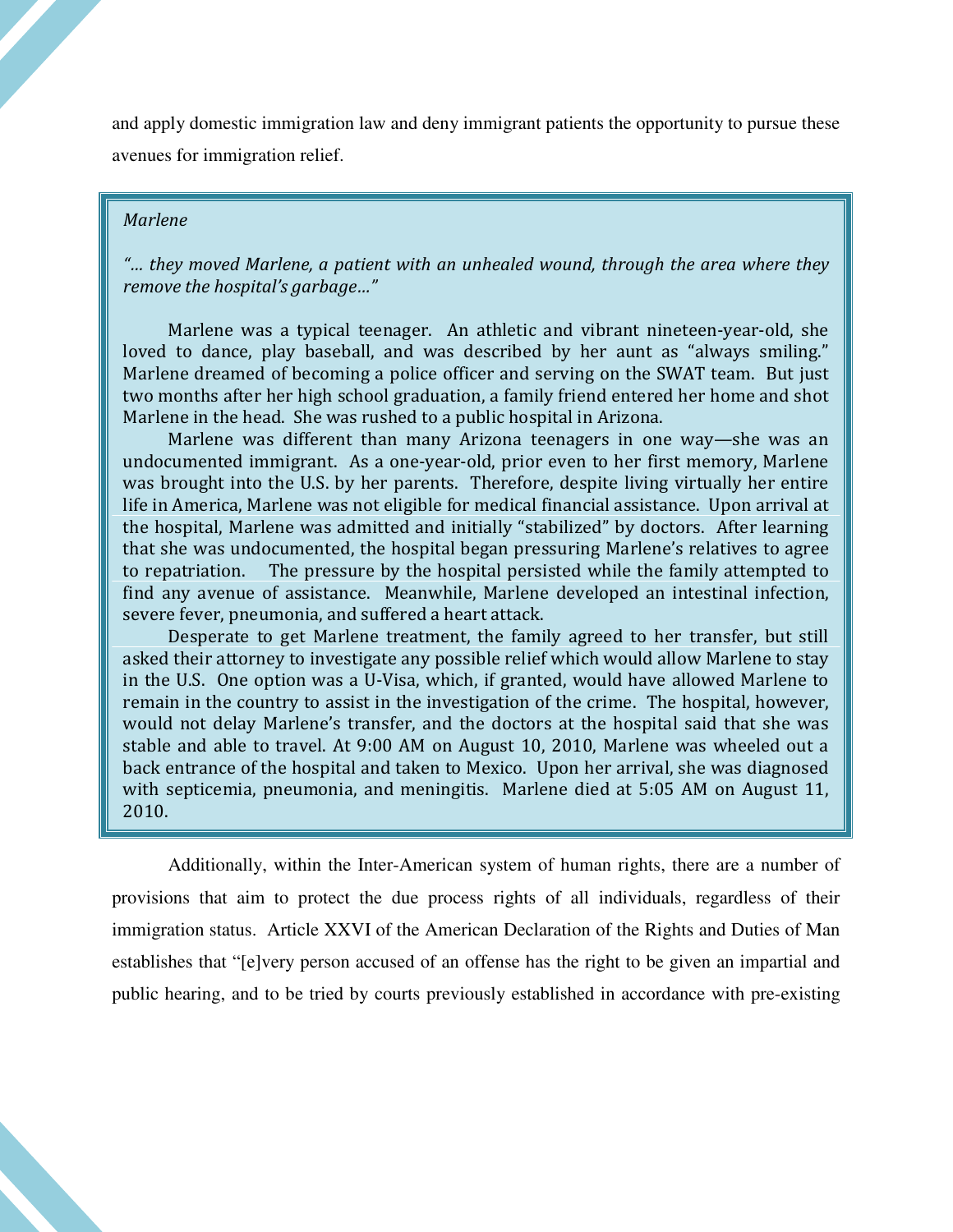laws, and not to receive cruel, infamous or unusual punishment."<sup>106</sup> The Inter-American Court has observed that the due process of law guarantee must be observed in administrative proceedings.<sup>107</sup> The Inter-American Commission on Human Rights (IACHR) has therefore concluded that mechanisms regulating entry and departure of immigrants "must *always* be applied with *strict regard* for the guarantees of due process and respect for human dignity,"<sup>108</sup> and further established that "to deny an alleged victim the protection afforded by Article XXVI simply by virtue of the nature of immigration proceedings would contradict the very object of this provision and its purpose."<sup>109</sup>

The IACHR has also examined the relationship between the right to due process and the right to be free from inhumane treatment in the context of deportation to a country that cannot provide required medical treatment. In a case involving a critically ill woman in need of lifesustaining medication that was unavailable in Jamaica, the IACHR recommended that the U.S. refrain from deportation. The Commission also provided important guidance for balancing the right of a sovereign nation to control its borders with the individual's right to humane treatment and due process when lack of medical care in the home country is at issue. As set forth by the IACHR,

The appropriate test is whether the humanitarian appeal of the case is so powerful that it could not reasonably be resisted by the authorities of a civilized State. More specifically, the question to answer is whether, on humanitarian grounds, a person's medical condition is such that he or she should not be expelled unless it can be shown that the medical and social facilities that he or she undeniably requires are actually available in the receiving state. Therefore, the applicable standard will consist of whether the deportation will create extraordinary hardship to the deportee and her family and may well amount to a death sentence given two principal considerations: (1) the availability of medical care in the receiving country and (2) the availability of social services and support, in particular the presence of close relatives. $110$ 

 $\overline{\phantom{a}}$ 

<sup>&</sup>lt;sup>106</sup> American Declaration of the Rights and Duties of Man, O.A.S. Res. XXX, adopted by the Ninth International Conference of American States (1948), reprinted in Basic Documents Pertaining to Human Rights in the Inter-American System, OEA/Ser.L.V/II.82 doc.6 rev.1, art. XXVI (1992).

<sup>&</sup>lt;sup>107</sup> Sawhoyamaxa Indigenous Community v. Paraguay, Merits, Reparations and Costs, Judgment, Inter-Am. Ct. H.R. (ser. C) No. 146, ¶ 82 (March 29, 2006).

 $^{108}$  INTER-AM. CT. H.R., REPORT ON IMMIGRATION IN THE UNITED STATES: DETENTION AND DUE PROCESS 11 (2010), *available at* http://cidh.org/pdf%20files/ReportOnImmigrationInTheUnited%20States-DetentionAndDueProcess.pdf [hereinafter REPORT ON IMMIGRATION].

<sup>109</sup> Mortlock v. United States*,* Admissibility and Merits, Judgment, Inter-Am. Ct. H.R. (ser. C) No. 12.534, ¶ 83 (July 25, 2008). 110 *Id.* at ¶ 91.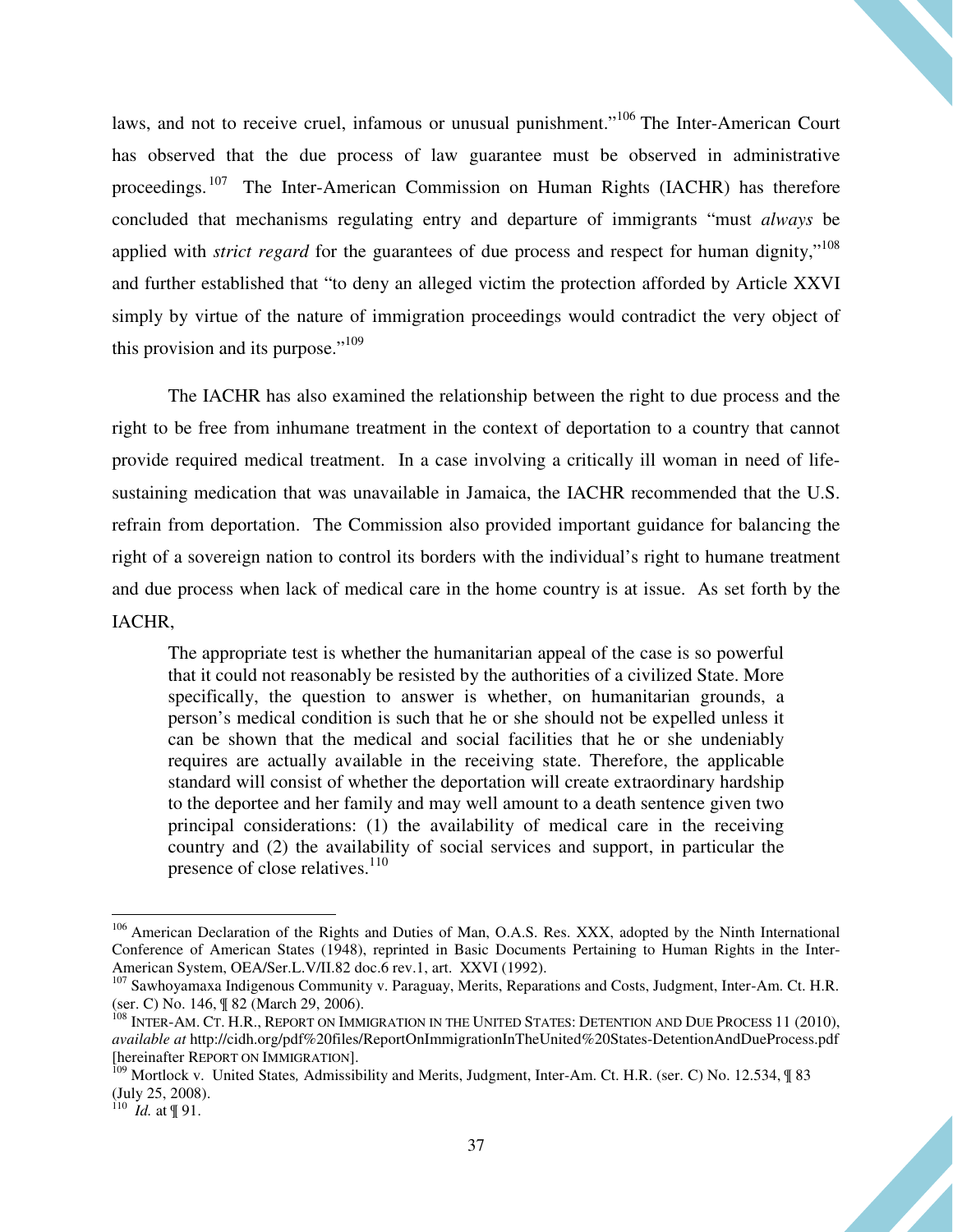The due process rights protected in Article XXVI of the American Declaration were further reaffirmed in Article 8 of the American Convention.<sup>111</sup> Article 8 provides that "every" person has the right to a hearing, with due guarantees and within a reasonable time, by a competent, independent, and impartial tribunal, previously established by law."<sup>112</sup> The IACHR has observed that the due process rights set forth in Article 8 of the American Convention "establish a baseline of due process to which all immigrants, whatever their situation, have a right."<sup>113</sup> Additionally, Article XXV of the American Declaration states that "[n]o person may be deprived of his liberty except in the cases and according to the procedures established by preexisting law."<sup>114</sup>

When hospitals engage in forced or coerced medical repatriations of ill or injured immigrants directly from their hospital beds, such actions are tantamount to deportation. However, because the hospitals circumvent immigration proceedings and there is no governmental involvement or oversight, the repatriated immigrants are denied the right to due process that is guaranteed by international human rights law. As the IACHR articulated in the *Mortlock* case above, deporting a critically ill immigrant to a country which lacks both required medical care and a social support network violates the right to due process and to be free from inhumane treatment. Hospitals should not be allowed greater leeway to violate immigrant patients' human rights than would be afforded to the governmental entities entrusted to control the admission and removal of noncitizens.

<sup>113</sup> *See* INTER-AM. CT. H.R., SECOND PROGRESS REPORT OF THE SPECIAL RAPPORTEURSHIP ON MIGRANT WORKERS AND THEIR FAMILIES IN THE HEMISPHERE, ¶ 90 (April 16, 2001), *available at* 

<sup>&</sup>lt;sup>111</sup> Although the United States has not ratified the American Convention, it has a duty as a signatory not to undermine the object and purpose of the treaty. Vienna Convention on the Law of Treaties, adopted May 29, 1969, UN Doc. A/Conf.39/27, 1155 U.N.T.S 331, entered into force Jan. 27, 1980, art. 18(1). *See* Report on Immigration, *supra* note 41, at 19.

<sup>112</sup> American Convention on Human Rights, O.A.S.Treaty Series No. 36, 1144 U.N.T.S. 123, *entered into force* July 18, 1978, *reprinted in* Basic Documents Pertaining to Human Rights in the Inter-American System, OEA/Ser.L.V/II.82 doc.6 rev.1 at 25 (1992).

http://www.cidh.oas.org/annualrep/2000eng/chap.6.htm; *see also* Wayne Smith v.United States, Admissibility, Judgment, Inter-Am. Ct. H.R. (ser. C) No. 12.562, ¶ 51 (July 20, 2006); and Loren Laroye Riebe Star et al. v. Mexico,Merits, Judgment, Inter-Am. Ct. H.R. (ser. C) No. 11.610, ¶ 46 (April 13, 1999) (finding that three legal residents of Mexico were arbitrarily deprived of their liberty by being expelled in a summary fashion and without a hearing).

<sup>114</sup> American Declaration, *supra* note 39, at Art. XXV.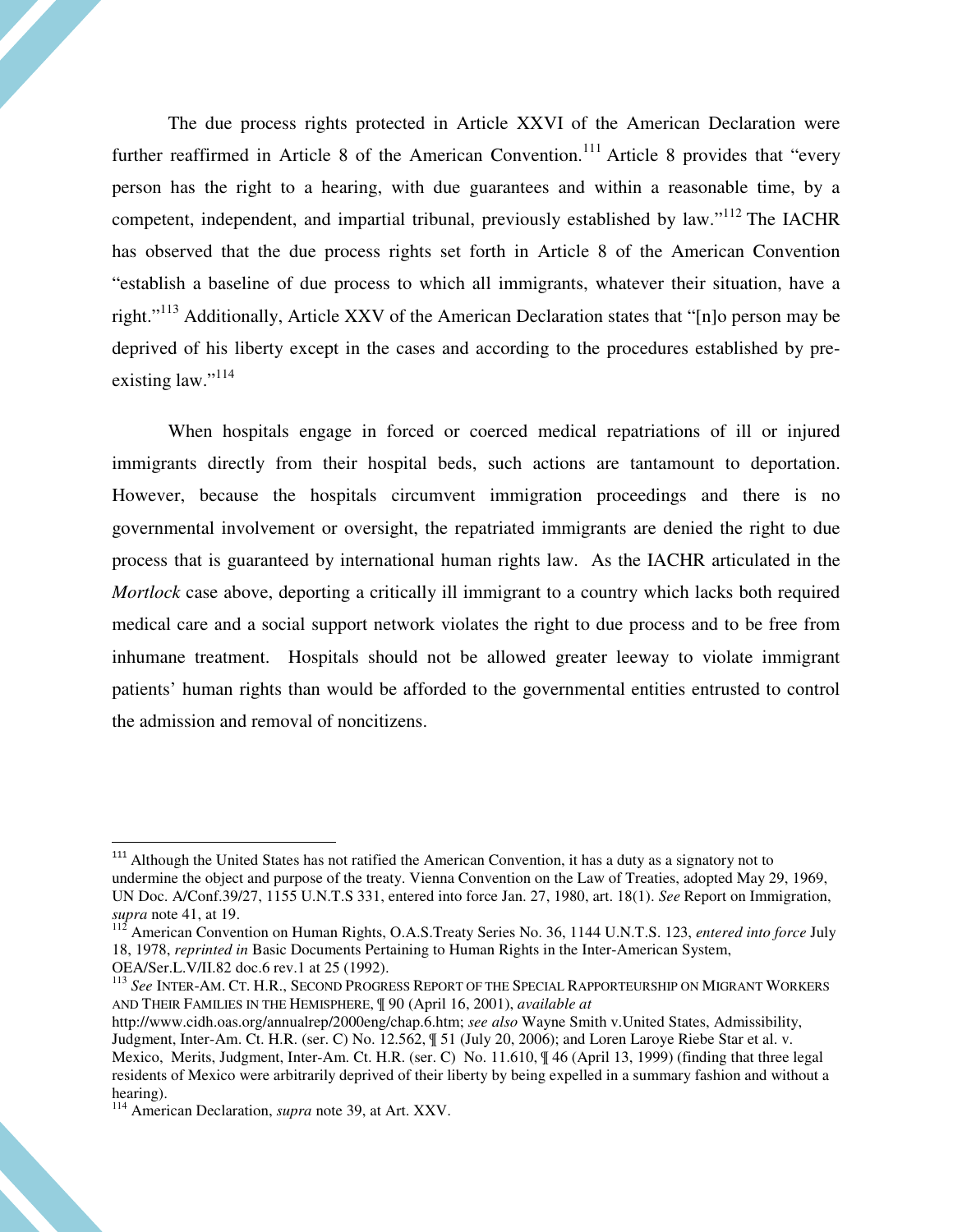#### Due Process Pursuant to the Constitution

U.S. domestic law regarding the rights of immigrants comports with these international standards. Since the early  $20<sup>th</sup>$  Century, the Supreme Court of the U.S. has recognized that immigrants within the U.S. are entitled to due process under the U.S. Constitution. The Fifth and Fourteenth Amendments provide all "persons" the protection from being deprived "of life, liberty, or property, without due process of law."<sup>115</sup> As articulated by the Supreme Court, even immigrants "whose presence in this country is unlawful, have long been recognized as 'persons' guaranteed due process of law by the Fifth and Fourteenth Amendments."<sup>116</sup> Furthermore, the courts have long held that the power to regulate immigration is plenary and rests exclusively with the Executive and Legislative branches of the federal government.<sup>117</sup>

Thus, non-citizens can only be deported from the U.S. in accordance with a carefully designed federal statutory and regulatory scheme and due process protections. Specifically, Congress has delegated to the Secretary of Homeland Security and the U.S. Attorney General the exclusive authority to deport persons<sup>118</sup> and mandated that deportation "proceeding[s] under [the Immigration and Naturalization Act] shall be the *sole and exclusive procedure* for determining whether an alien may be…removed from the U.S."<sup>119</sup> This proceeding entails: a hearing before an Immigration Judge<sup>120</sup> at which the government carries "the burden of establishing by clear and convincing evidence that...the alien is deportable;"<sup> $121$ </sup> notice of the right to appeal the decision;<sup>122</sup> an opportunity to move the immigration judge to reconsider;<sup>123</sup> an opportunity to seek discretionary relief of removal;  $124$  and an opportunity to obtain habeas review of the

l

<sup>116</sup> Plyler v. Doe, 457 U.S. 202, 210 (1982), *citing* Shaughnessy v. Mezei, 345 U.S. 206, 212 (1953).

<sup>115</sup> U.S. CONST. amend. V, XIV.

<sup>&</sup>lt;sup>117</sup> See e.g. Chae Chan Ping v. United States ("The Chinese Exclusion Case"), 130 U.S. 581 (1889); Kleindienst v. Mandel, 408 U.S. 753 (1972)

<sup>&</sup>lt;sup>118</sup> 8 U.S.C. § 1103 (a)(1) (2010) ("The Secretary of Homeland Security shall be charged with the administration and enforcement of this chapter and all other laws relating to the immigration and naturalization of aliens").

 $1198$  U.S.C.S. § 1229a (a)(3) (2010) ("[A] proceeding under this section shall be the sole and exclusive procedure for determining whether an alien may be... removed from the United States").

 $1208$  U.S.C. §1229a(1) (2006).

 $1218$  U.S.C. §1229c(3)(A) (2006).

 $1228$  U.S.C. §1229c(5) (2006).

 $1238$  U.S.C. §1229c(6) (2006).

 $1248$  U.S.C. §1229c(4) (2006).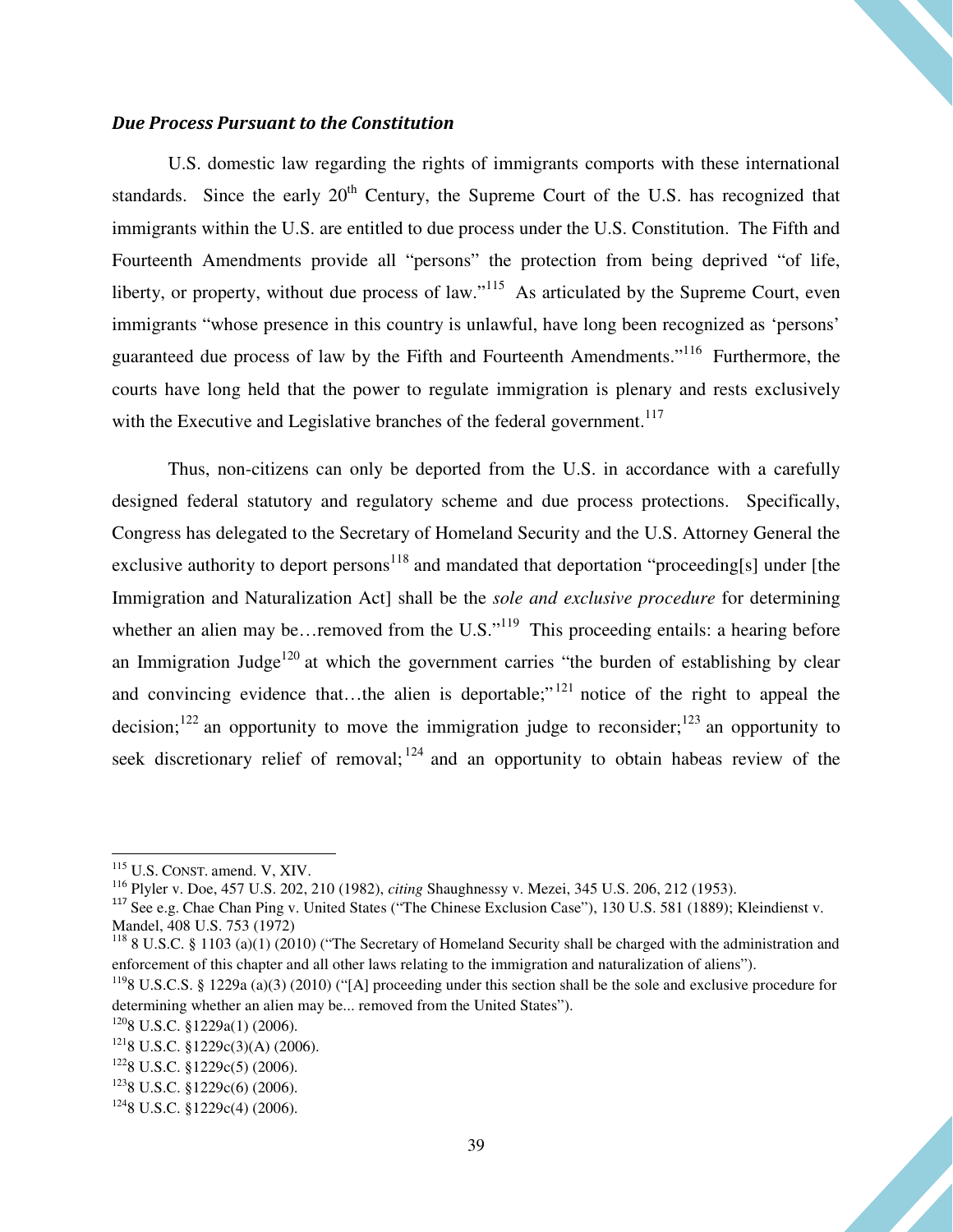decision not to consider waiver of deportation.<sup>125</sup> Immigrants must be notified of the grounds for their removal, their right to an attorney, and their right to a fair hearing that allows them a reasonable opportunity to examine the evidence against them and to present evidence on their behalf.<sup>126</sup> As a further protection, the Immigration Judge who oversees the hearing must inform immigrants of their eligibility for relief from deportation—such as fear of ill-treatment or hardship they may suffer as a result of removal—and afford them the opportunity to apply for such relief.<sup>127</sup> If a judge orders an immigrant deported, the immigrant still has the right to appeal to the Board of Immigration Appeals and a federal court.<sup>128</sup> In each stage of this process, an immigrant must be informed of all of his or her rights in this process in a language s/he understands or the deportation order will be considered invalid.<sup>129</sup>

Given the federal government's plenary power to determine immigration policy and the procedures explicitly established by Congress, state courts and private actors such as hospitals have no legal authority to deport people.<sup>130</sup> Immigration status is complex, often changes over

 $1288$  U.S.C. § 1252.

 $125$  INS v. St. Cyr, 533 U.S. 289, 314 (2001). For a discussion of the due process rights of immigrants in removal proceedings, *see* Kit Johnson, *Patients Without Borders: Extralegal Deportation by Hospitals*, 78 U. CIN. L. REV. 657, 680 (2009).

<sup>126</sup> 8 U.S.C. § 1229a, § 1229b (2010); and 8 C.F.R. §§ 287.3 (c), 1240.10.

<sup>&</sup>lt;sup>127</sup>*See e.g.*, United States. v. Muro-Inclan, 249 F.3d 1180, 1183-4 (9th Cir. 2001); 8 C.F.R. § 1240.49(a),  $1240.11(a)(2)$  ("The immigration judge shall inform the alien of his or her apparent eligibility to apply for any of the benefits enumerated in this chapter and shall afford the alien an opportunity to make application during the hearing"). *See also* United States. v. Arrieta, 224 F.3d 1076, 1079 (9th Cir. 2000) ("[W]here the record contains an inference that the petitioner is eligible for relief from deportation, 'the immigration judge must advise the alien of this possibility and give him the opportunity to develop the issue'") (internal citations omitted) and Moran-Enriquez v. I.N.S., 884 F.2d 420, 422 (9th Cir. 1989) (holding that there is a due process right to be informed if one appears to be eligible for relief from deportation).

<sup>129</sup>*See* United States v. Mendoza-Lopez, 481 U.S. 828, 840 (1987) (failure of immigration judge to advise alien of his right to appeal and his eligibility for a waiver of deportation violated his due process rights and "amounted to a complete deprivation of judicial review of the determination"); United States v. Lopez-Vasquez, 1 F.3d 751, 754 (9th Cir. 1993) (holding that hearing deprived petitioner of his right to due process even where the immigration judge explained the right to appeal and provided petitioner with a form explaining his right to an appeal in Spanish because the information was given to him in a group format). If an immigrant forgoes her right to appeal the removal order, her waiver of appeal "must be both 'considered and intelligent.'" *Arrieta,* 224 F.3d. at 1079,citing *Mendoza-Lopez*. An immigrant who does not speak English must also be provided an interpreter during immigration proceedings. *See, e.g.,* Matter of Tomas, 19 I&N Dec. 464 (BIA Aug. 6, 1987).

<sup>&</sup>lt;sup>130</sup> *See* Hines v. Davidowitz, 312 U.S. 52, 66 (1941) (holding that "...where the federal government, in the exercise of its superior authority in this field, has enacted a complete scheme of regulation, states cannot, inconsistently with the purpose of Congress, conflict or interfere with, curtail or complement, the federal law, or enforce additional or auxiliary regulations).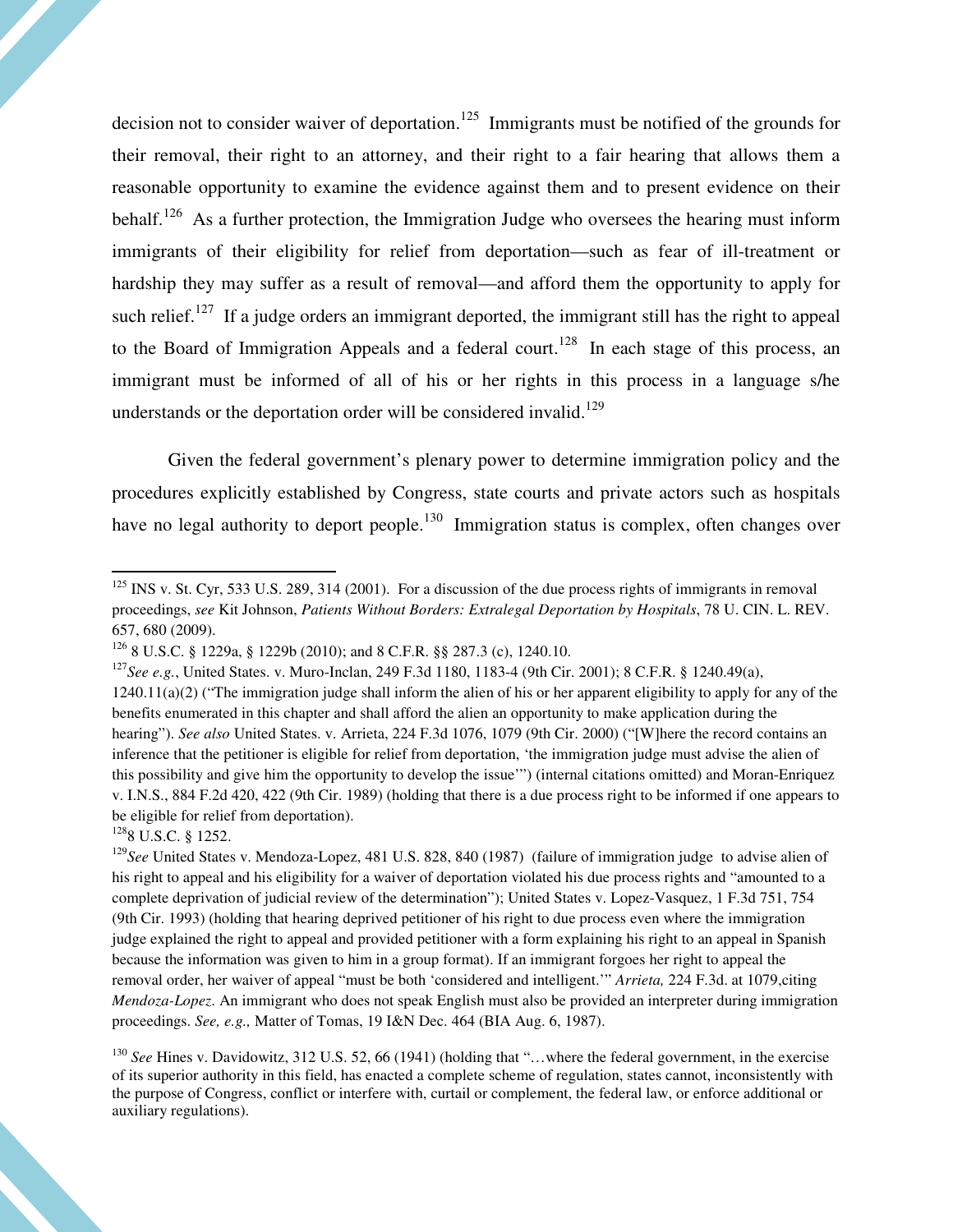time, and varies among members of a household.<sup>131</sup> Immigrants who currently lack legal status may be in the process of acquiring legal status<sup>132</sup> or may not be subject to deportation pursuant to U.S. policies. In certain circumstances, even immigrants who are present in the U.S. without formal permission are eligible to adjust their immigration status or apply for a visa.<sup>133</sup> Due process safeguards ensure an accurate determination of immigration status before an individual is forced to leave the country. Without a federal immigration hearing, immigrants are at risk of being repatriated without being advised about the potential ways to obtain lawful immigration status as well as the immigration consequences associated with voluntarily departing from the U.S. after a period of undocumented status. Additionally, as the cases documented in this report illustrate, hospitals have repatriated immigrants who were lawfully present or eligible for immigration relief, or even held U.S. citizenship status.

#### Elliot

 $\overline{\phantom{a}}$ 

While two-day-old U.S. citizen Elliot slept in the neonatal intensive care unit of a hospital in Arizona, the hospital began making arrangements to transfer him to a hospital in Mexico. Born with down syndrome as well as a heart problem, Elliot was in need of continuing care, but the hospital stated that its policy was to transfer patients to their "community of residence" when they had such needs. It was irrelevant, according to the hospital, that Elliot was a U.S. citizen.

 When Elliot was two weeks old, the hospital informed his mother that they were moving Elliot to Hermosillo, Mexico. Terrified, Elliot's mother contacted the Mexican consulate, who in turn put her in touch with a local lawyer, Fernando Gaxiola. Mr. Gaxiola called the hospital asking them to delay the transfer while he sought a court order of protection, but an attorney for the hospital stated it was too late. Elliot was already en route to the airport.

With time running out, Mr. Gaxiola had Elliot's parents transfer custody to him, at

<sup>131</sup>*See e.g.,* Drax v. Reno, 338 F.3d 98, 99 (2d Cir. 2003) (describing "the labyrinthine character of modern immigration law" as "a maze of hyper-technical statutes and regulations").

<sup>&</sup>lt;sup>132</sup>See e.g., 8 U.S.C. §§ 1255 (i) (allowing immigrants to adjust status to lawful permanent residence), 1158 (authorizing asylum to refugees fleeing persecution abroad), 1229b (b) (providing relief from deportation to certain persons otherwise subject to removal); 8 C.F.R. § 244.2 (granting certain immigrants temporary protected status).

<sup>&</sup>lt;sup>133</sup>See generally Nessel, *supra* note 17. These remedies can result in postponement of removal, cancellation of removal, or even adjustment of status to that of lawful permanent resident. *See* 8 U.S.C. §§ 1229a (c)(4), 1229b. *See also* 8 U.S.C. §§ 1158, 1254a (protection from removal for fear of persecution or ongoing armed conflict in home country),  $1182 \text{ (d)(5)(A)}$  (parole for "urgent humanitarian reasons or significant public benefit"),  $1227 \text{ (a)(1)(E)(iii)}$ (waiver of a ground of deportability for purposes of family unity). An immigrant who has suffered past persecution is eligible for a discretionary grant of asylum on humanitarian grounds if he has established a reasonable possibility that he may suffer other serious harm upon removal to that country, unrelated to the past persecution. 8 C.F.R. § 1208.13 (b)(1)(iii).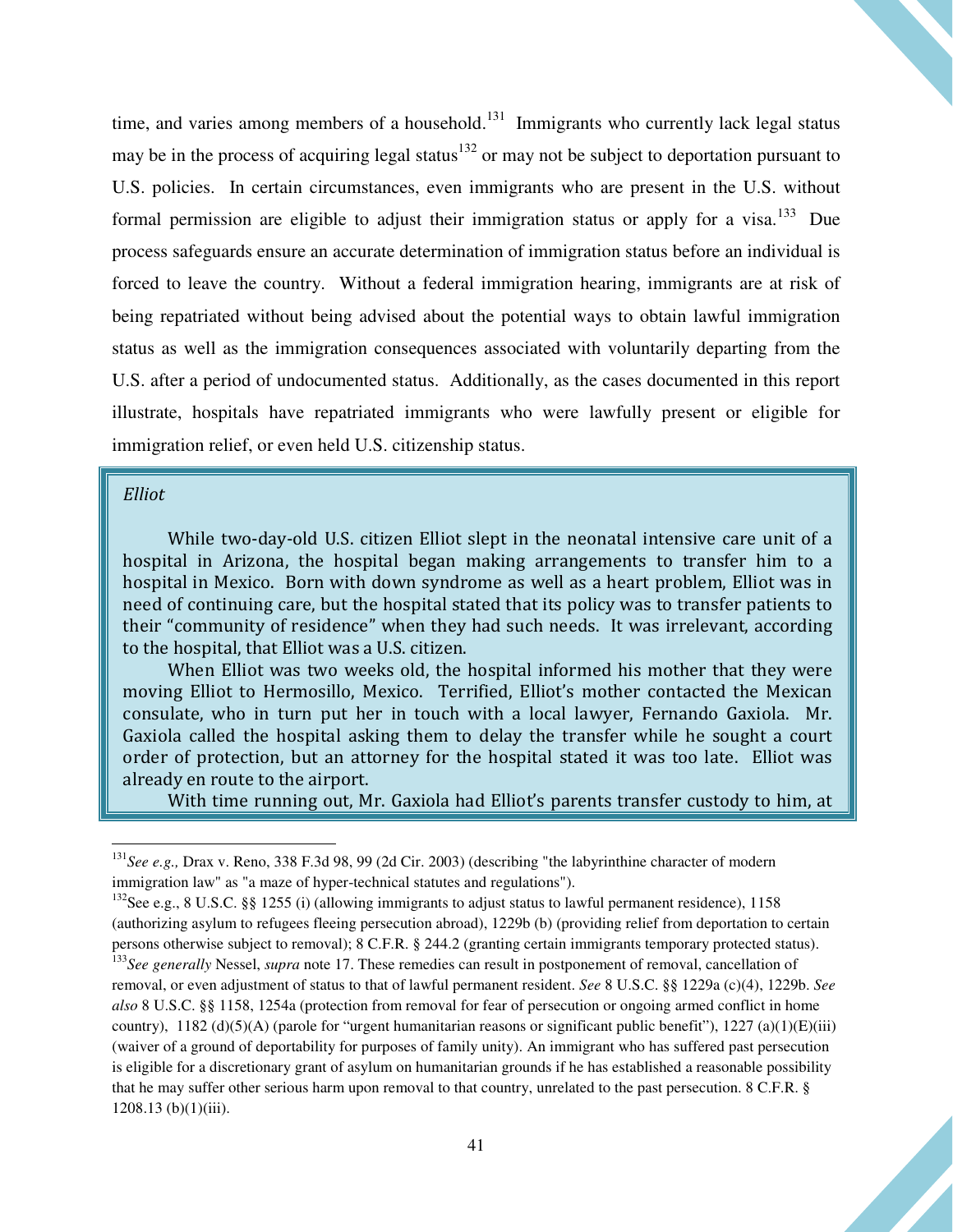which point he called 9-1-1 and informed the police that a kidnapping was occurring. He subsequently called the hospital to inform them that his consent was required to move Elliot. The police arrived at the airport in time to stop the flight, and Elliot was returned to the hospital.

 As a citizen, Elliot was eventually approved by the Arizona Medicaid system for coverage. Mr. Gaxiola pointed out that the "medical pretext for the transfer disappeared once they found the money." <sup>134</sup>

#### RIGHT TO LIFE AND PRESERVATION OF HEALTH AND WELL-BEING

When critically ill or catastrophically injured immigrant patients are transferred to facilities abroad that cannot adequately provide the care they require, their health, and in some instances their lives, are put in jeopardy. Accordingly, these patients' rights to life and preservation of health and well-being are undermined. These rights are protected by the ICCPR, the American Convention, and the American Declaration, and the ICESCR. However, the U.S. current legislative scheme fails to protect immigrant patients' rights to life and the preservation of health.

#### International Human Rights Law

The U.S. is bound by the ICCPR, which it has signed and ratified, to protect the right to life. Article 6 of the ICCPR provides that "[e]very human being has the inherent right to life. This right shall be protected by law. No one shall be arbitrarily deprived of his life."<sup>135</sup> The UN Committee on Human Rights—the monitoring body of the ICCPR—has explained that the right to life under Article 6 "should not be interpreted narrowly,"<sup>136</sup> and in order to sufficiently protect the right, countries should adopt positive measures to ensure the protection of this right.<sup>137</sup>

Within the Inter-American system, there are also significant protections for the right to life. Article 4 of the American Convention guarantees the right to life using the same language contained in Article 6 of the ICCPR. Article I of the American Declaration also provides that

<sup>134</sup> Tim Vanderpool, *Baby on Board*, Tucson Weekly, Sept. 4, 2008, http://www.tucsonweekly.com/tucson/baby-onboard/Content?oid=1092330.

<sup>135</sup> ICCPR, *supra* note 104, at Art. 6.

<sup>&</sup>lt;sup>136</sup> Human Rights Comm., General Comment No. 6: The Right to Life (Article 6), UN Doc. HRI/GEN/1/Rev.9 (Vol.I), ¶ 1 (Apr. 30, 1982) *available at* 

http://www.unhchr.ch/tbs/doc.nsf/(Symbol)/84ab9690ccd81fc7c12563ed0046fae3?Opendocument.  $^{137}$ *Id.* at  $\frac{1}{3}$  5.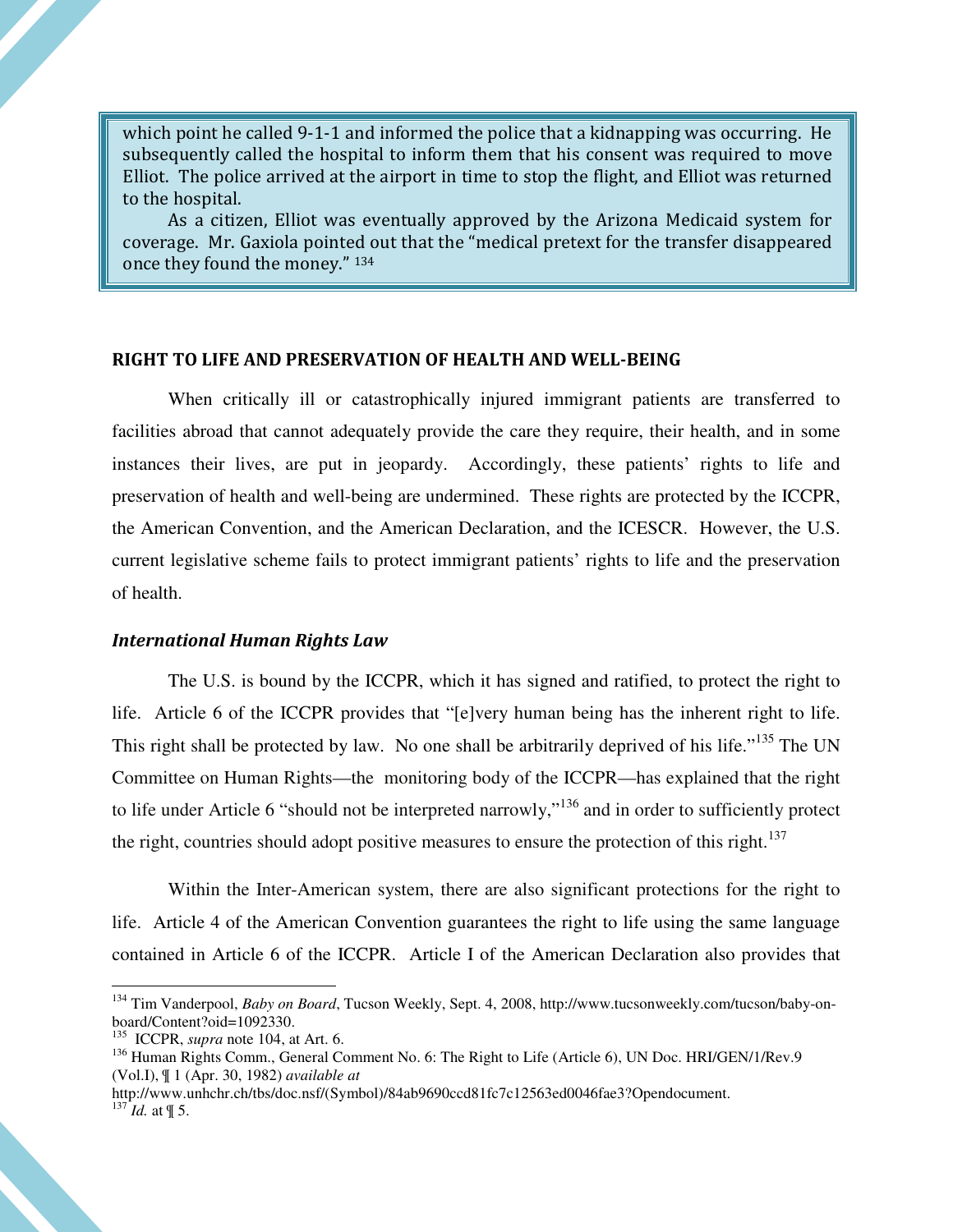"[e]very human being has the right to life, liberty, and the security of his person."<sup>138</sup> The Inter-American Court has found that Article I does not just encompass protection from death, but also speaks to the right to live a dignified life. In the *Street Children* case, petitioners brought action against Guatemala for its failure to protect the lives of five children from abuses and killings by the security forces. The Court announced that:

The right to life is a fundamental human right, and the exercise of this right is essential for the exercise of all other human rights. If it is not respected, all rights lack meaning. Owing to the fundamental nature of the right to life, restrictive approaches to it are inadmissible. In essence, the fundamental right to life includes, not only the right of every human being not to be deprived of his life arbitrarily, but also the right that he will not be prevented from having access to the conditions that guarantee a dignified existence. [Countries] have the obligation to guarantee the creation of the conditions required in order that violations of this basic right do not occur.  $\ldots$ <sup>139</sup>

Furthermore, a violation of this right occurs when the country had knowledge of a threat to the right to life and did not reasonably act within the scope of its authority to prevent it.<sup>140</sup>

Additionally, the IACHR has found that forcible repatriations may constitute a deprivation of life resulting in a violation of Article I.<sup>141</sup> For example, in the *Haitian Centre for Human Rights et al. v. United States* case, petitioners alleged that the U.S. practice of interdicting and forcibly returning Haitian refugees placed them in great danger and violated their guaranteed right to life. The Commission declared the right to life includes "a person's legal and uninterrupted enjoyment of his life, his limbs, his body, his health and his reputation."<sup>142</sup> The IACHR found that this right was violated when the U.S. "interdict[ed] Haitians on the high seas, place[d] them in vessels under their jurisdiction, return[ed] them to Haiti, and [left] them exposed to acts of brutality by the Haitian military and its supporters."<sup>143</sup>

 $\overline{\phantom{a}}$ 

<sup>138</sup> American Declaration, *supra* note 106, at 17.

<sup>&</sup>lt;sup>139</sup> Villagrán-Morales et al. v. Guatemala ("Street Children"), Judgment, Inter. Am. Ct. H.R. (Ser. C) No. 63, ¶ 144 (Nov. 19, 1999).

<sup>&</sup>lt;sup>140</sup> Sawhoyamaxa Indigenous Community v. Paraguay, Judgment, Inter. Am. Ct. H.R (Ser. C) No. 146, ¶ 155 (Mar. 29, 2006); *see also,* Yakye Axa Indigenous Community v. Paraguay, Judgment, Inter. Am. Ct. H.R., (Ser. C) No. 125, ¶ 162 (June 17, 2005) ("[T]he State has the duty to take positive, concrete measures geared toward fulfillment of the right to a decent life, especially in the case of persons who are vulnerable and at risk"). *See also* Ximenes-Lopes v. Brazil, Judgment, Inter. Am. Ct. H.R. (Ser. C) No. 149 ¶ 125, (July 4, 2006).

<sup>&</sup>lt;sup>141</sup> The Haitian Centre for Human Rights et al. v. United States, Judgment, Inter-Am. Ct. H.R. (ser. C) No. 10.675 (Mar. 13, 1997).

 $142$  *Id.* at  $\text{\textsterling} 170$ .

<sup>143</sup> *Id.* at ¶ 171.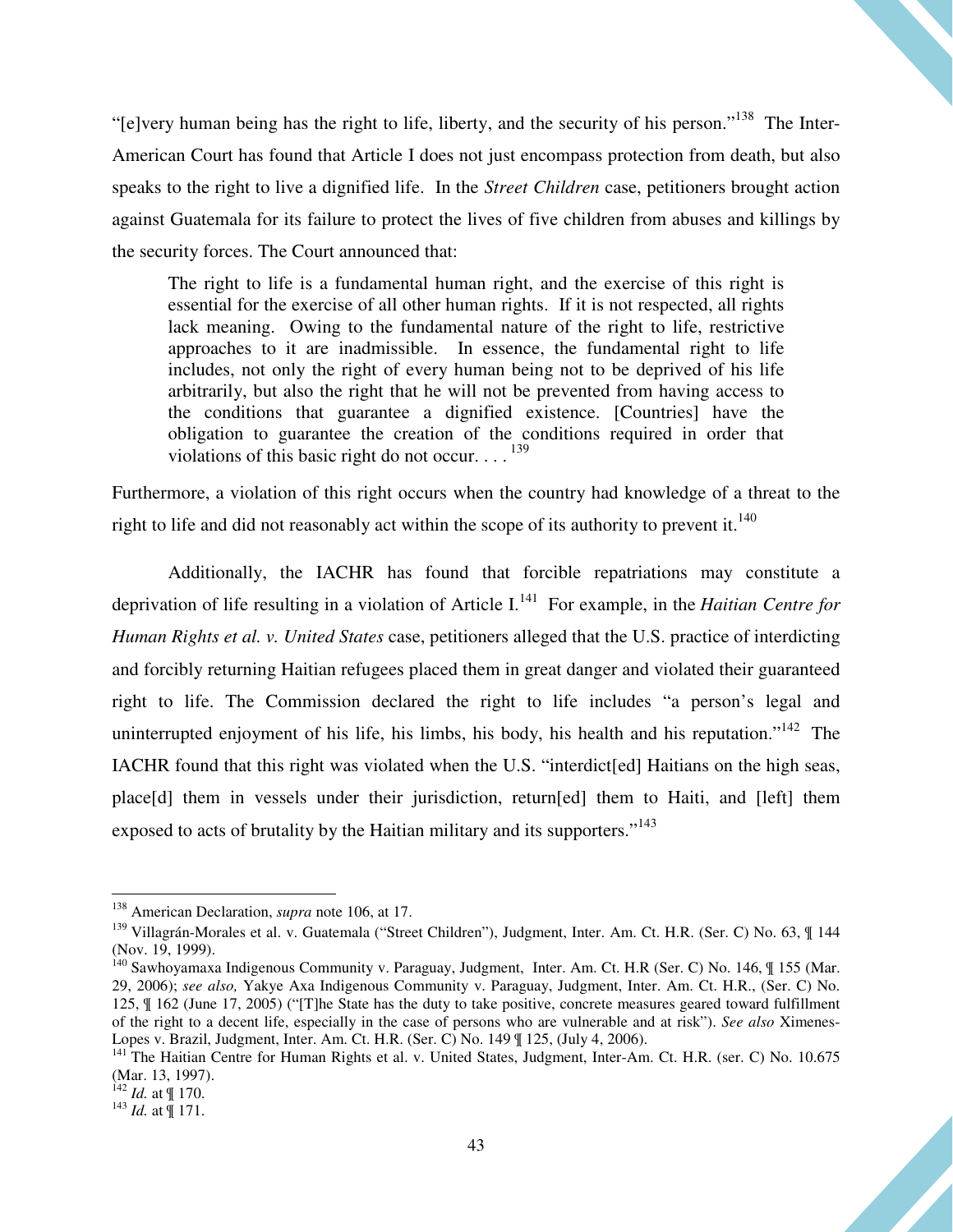This obligation extends to U.S. regulation and supervision of hospitals, whose engagement in medical repatriation amounts to *de facto* deportation and inevitably infringes upon immigrants' right to life. When patients are repatriated to inadequate facilities abroad or repatriated without transfer to another medical facility, $144$  this deprivation of vital care often results in significant deterioration of the patients' health, or in death, in violation of the right to life. These consequences are inherent risks of forced or coerced medical repatriation due to the hasty nature of the transfers abroad and the lack of continuity in medical care. By failing to act to prevent forced or coerced medical repatriations from occurring, the U.S. is interfering with the right to life guaranteed under international law.

#### Antonio

Antonio was taken to the emergency room of a Las Vegas hospital in 2009 after being hit by a car. He was diagnosed with severe spinal injuries and given preliminary treatment. However, after learning that Antonio lacked insurance, hospital administrators decided to transfer Antonio. The hospital asked his guardian and family members for permission to transfer Antonio to Guatemala. The family refused the hospital's request.

 Not heeding the family's objections, the hospital hired a plane and repatriated Antonio to Guatemala, leaving him on the tarmac where his family met him after travelling over two hours from their home in San Marcos. Since the hospital had made no arrangements for Antonio's medical care once he arrived in Guatemala, his family hired a taxi cab to drive them from hospital to hospital throughout Guatemala City in search of one that would accept him. Each hospital refused to take him because they claimed that they were at capacity. Left with no other option, Antonio's family paid an ambulance to drive him from Guatemala City to their home in San Marcos. Within weeks of his repatriation, Antonio contracted an infection and died.<sup>145</sup>

The right to life is intrinsically linked to the right to the preservation of health and wellbeing contained in Article XI of the American Declaration. This Article provides that "[e]very person has the right to the preservation of his health through sanitary and social measures relating to food, clothing, housing and *medical care*, to the extent permitted by public and community resources."<sup>146</sup> Moreover, under the Universal Declaration of Human Rights and the

<sup>&</sup>lt;sup>144</sup> Case of Antonio, documented by the CSJ.

<sup>&</sup>lt;sup>145</sup>Case of Antonio., documented by the CSJ; CSJ email correspondence with Ubaldo Villatoro, advisor to the National Council of Migrant Care in Guatemala (CONAMIGUA), August 7, 2010; CSJ Telephone Interview with family member of Antonio, July 22, 2010, and email August 8, 2010 (family member wishes to remain anonymous). <sup>146</sup> *See* American Declaration, *supra* note 106, at Art. XI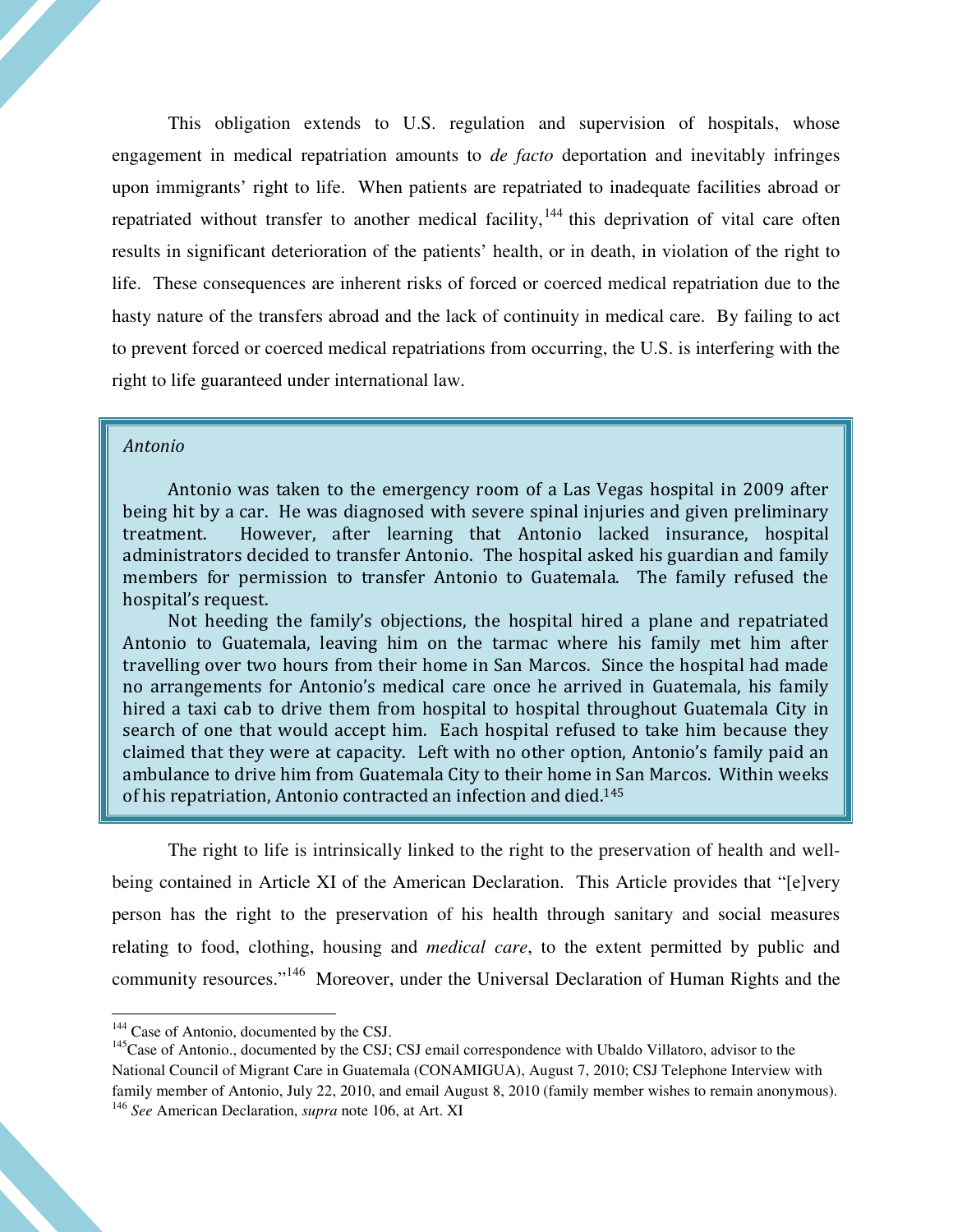ICESCR, the U.S. is also committed to protecting the right to health. Specifically, the Universal Declaration of Human Rights states, "[e]veryone has the right to a standard of living adequate for the health of himself and of his family, including food, clothing, housing and *medical care* and necessary social services."<sup>147</sup> Article 23 of the ICESCR provides that "the right of everyone to the enjoyment of the highest attainable standard of physical and mental health."<sup>148</sup> The UN Committee on Economic, Social and Cultural Rights has recognized that countries have minimum core obligations to assure that health care is accessible without discrimination, with particular emphasis on "the most vulnerable or marginalized sections of the population."<sup>149</sup> The Committee has further affirmed that all migrants deserve to enjoy the right to health, asserting that countries "are under the obligation to respect the right to health by, inter alia, refraining from denying or limiting equal access for all persons, including prisoners or detainees, minorities, asylum seekers and illegal immigrants, to preventive, curative and palliative health services."<sup>150</sup> By allowing for undocumented immigrants who are in need of medical treatment to be repatriated against their will, the U.S. is violating the right to health established under international law.

#### THE DUTY OF DUE DILIGENCE UNDER INTERNATIONAL HUMAN RIGHTS LAW

International human rights law mandates that countries exercise due diligence in order to protect individuals within its borders from human rights violations. Specifically, countries have a duty to prevent, investigate, and punish violations of human rights and, when possible, ensure adequate compensation to victims as warranted for damages resulting from these violations. Under this standard of due diligence, even when the violation of a human right is not the result of any governmental action, responsibility for violations of that right can be imputed to the country when it fails to fulfill its duties. The obligation to exercise due diligence is found in a number of

<sup>&</sup>lt;sup>147</sup> *Cf.* Universal Declaration of Human Rights, G.A. Res. 217A (III), UN GOAOR, 3d Sess., 1st plen. Mtg., UN Doc A/810, Art 25(1) (1948) [hereinafter UDHR].

<sup>&</sup>lt;sup>148</sup> *Cf.* International Covenant on Economic, Social and Cultural Rights, 993 U.N.T.S. 3, Art. 12. (entered into force Jan. 3, 1976).

<sup>&</sup>lt;sup>149</sup> *Cf.* Comm. On Econ., Soc. & Cultural Rights, General Comment No. 14: Article 12, The Right to the Highest Attainable Standard of Health, UN Doc. E/C.12/2000/4, ¶ 12 (Nov. 8, 2000).

<sup>150</sup> *Special Rapporteur On The Right Of Everyone To The Enjoyment Of The Highest Attainable Standard Of Physical And Mental Health,* OHCHR, http://www2.ohchr.org/english/issues/health/right/ (last visited Dec. 7, 2011).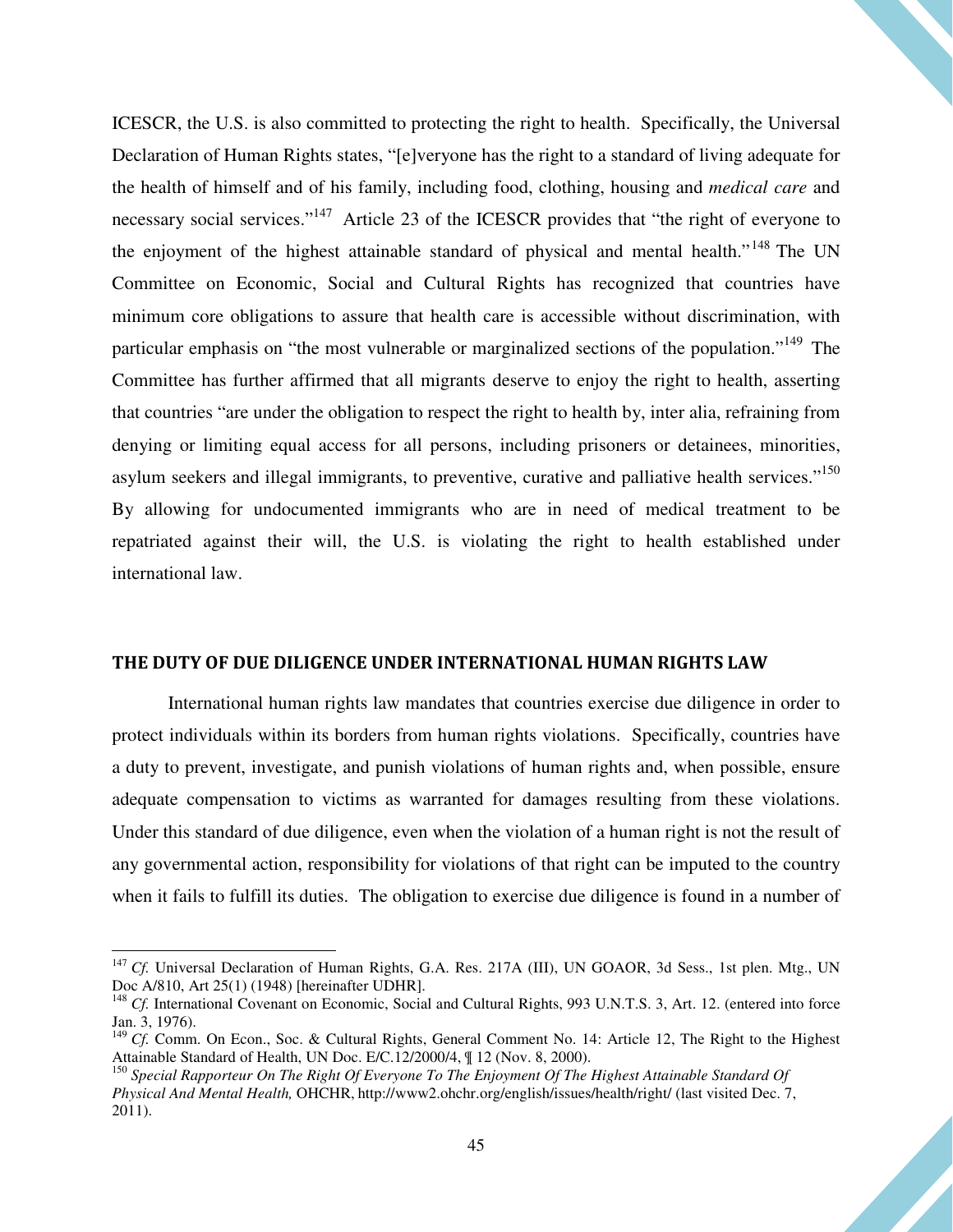treaties to which the U.S. is a signatory or party, namely the American Convention, ICCPR, and the Convention against Torture and Other Cruel, Inhuman or Degrading Treatment or Punishment (CAT).

For instance, the IACHR has interpreted Article  $1(1)$  of the American Convention<sup>151</sup> to require that countries exercise due diligence to prevent human rights violations and thus has held countries responsible for human rights violations committed by private actors.<sup>152</sup> In the seminal case of *Velasquez Rodriguez v. Honduras,*<sup>153</sup> the Inter-American Court held that a country is responsible for the actions of private parties when a violation of an individual's rights occurs "with the support or acquiescence of the government, or when the [country] has allowed the act to take place without taking measures to prevent it or punish those responsible."<sup>154</sup>

Similar to the American Convention, the ICCPR, to which the U.S. is a party, mandates that countries act with due diligence to protect individuals, investigate harms, punish violators, and redress the victims.<sup>155</sup> Article 2 Section  $1^{156}$  of the ICCPR dictates that each country must ensure that "all individuals within its territory and subject to its jurisdiction" are equally afforded the rights laid out in the ICCPR, regardless of their immigration status. The United Nations Human Rights Committee comment to this Section clarifies that, under Section 1, each country is obligated to exercise due diligence for actions committed by both governmental and nongovernmental actors.<sup>157</sup>

<sup>&</sup>lt;sup>151</sup> American Convention on Human Rights, Art. 1(1), http://www.oas.org/juridico/english/treaties/b-32.html. "The States Parties to this Convention undertake to respect the rights and freedoms recognized herein and to ensure to all persons subject to their jurisdiction the free and full exercise of those rights and freedoms, without any

discrimination for reasons of race, color, sex, language, religion, political or other opinion, national or social origin, economic status, birth, or any other social condition."

<sup>&</sup>lt;sup>152</sup> Velásquez Rodríguez v. Honduras, Merits, Reparations, and Costs, Judgment, Inter-Am. Ct. H.R. (ser. C) No. 4, ¶ 178 (July 29, 1988).

<sup>153</sup> *Id.* at ¶ 174.

<sup>154</sup> See *Velásquez Rodríguez,* Inter-Am. Ct. H.R. (ser. C) No. 12.562, at ¶ 178.

<sup>&</sup>lt;sup>155</sup> Human Rights Comm., General Comment No. 31 [80]: The Nature of the General Legal Obligation Imposed on State Parties to the Covenant, UN Doc. CCPR/C/21/Rev.1/Add.13 ¶ 11 (May 26, 2004) [hereinafter General Comment 31], *available at*

http://www.unhchr.ch/tbs/doc.nsf/0/58f5d4646e861359c1256ff600533f5f?Opendocument.

<sup>&</sup>lt;sup>156</sup> ICCPR, *supra* note 104 at Art. 2 (1). "Each State Party to the present Covenant undertakes to respect and to ensure to all individuals within its territory and subject to its jurisdiction the rights recognized in the present Covenant, without distinction of any kind, such as race, colour, sex, language, religion, political or other opinion, national or social origin, property, birth or other status."

<sup>157</sup> *See* General Comment 31, *supra* note 155, ¶ 11. "However the positive obligations on States Parties to ensure Covenant rights will only be fully discharged if individuals are protected by the State, not just against violations of Covenant rights by its agents, but also against acts committed by private persons or entities that would impair the enjoyment of Covenant rights in so far as they are amenable to application between private persons or entities. There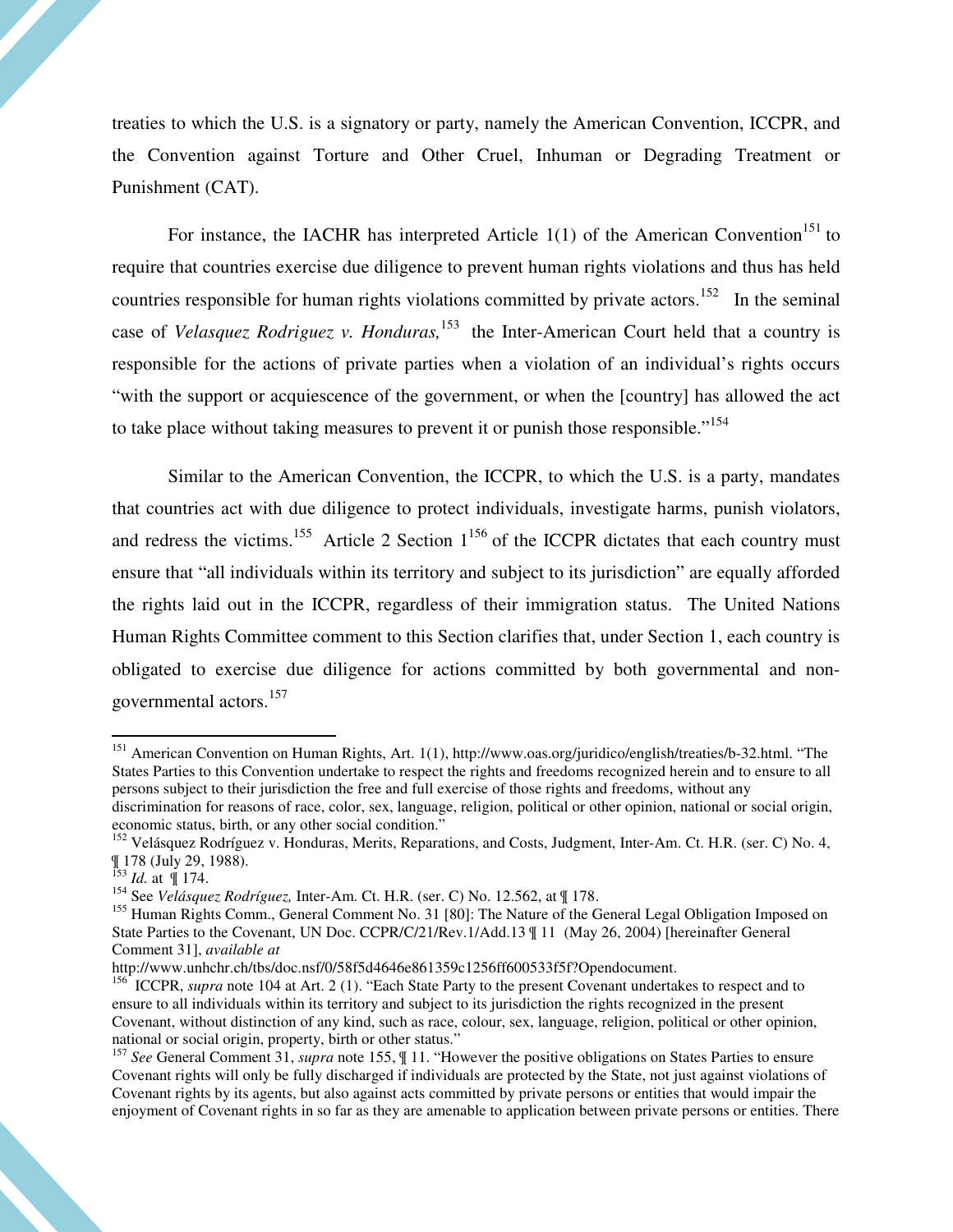Likewise, the Committee against Torture, the monitoring body for CAT, stated:

…where [governmental] authorities or others acting in official capacity or under color of law, know or have reasonable grounds to believe that acts of torture or illtreatment are being committed by non-[governmental] officials or private actors and they fail to exercise due diligence to prevent, investigate, prosecute and punish such non-[governmental] officials or private actors consistently with this Convention, the [country] bears responsibility and its officials should be considered as authors, complicit or otherwise responsible under the Convention for consenting to or acquiescing in such impermissible acts.<sup>158</sup>

In the context of medical repatriation, the U.S. government is responsible for the ensuing human rights violations because it is aware of the ongoing practice of medical repatriations and is turning a blind eye. A recent *New York Times* article quoted Kelly Nantel, a spokeswoman for ICE, as saying that ICE "does not get involved in repatriations undertaken by hospitals."<sup>159</sup> Additionally, in April 2010, CSJ submitted a report detailing medical repatriations to the United Nations Human Rights Council as part of the Human Rights Council Universal Periodic Review of U.S. compliance with international human rights norms.<sup>160</sup> The report was cited in the Office of the High Commissioner on Human Rights (OHCHR) Summary of stakeholders' information that includes "credible and reliable information" submitted by other relevant stakeholders.<sup>161</sup> To date, the U.S. government has not responded to this submission nor addressed the practice of medical repatriations by hospitals that are directly funded by the federal government and deporting immigrants under the color of law.

To make matters worse, in some cases, the U.S. government not only acquiesces, but also actively supports hospitals that engage in this practice. Pursuant to the Western Hemisphere

may be circumstances in which a failure to ensure Covenant rights as required by article 2 would give rise to violations by States Parties of those rights, as a result of States Parties' permitting or failing to take appropriate measures or to *exercise due diligence to prevent, punish, investigate or redress the harm caused by such acts by private persons or entities*" (emphasis added).

<sup>158</sup> *See* UN Comm. Against Torture, General Comment No. 2: Implementation of article 2 by States Parties, UN Doc. CAT/C/GC/2/CRP. 1/Rev.4 (Nov. 23, 2007), *available at*

http://www1.umn.edu/humanrts/cat/general\_comments/cat-gencom2.html.

<sup>159</sup> *See* Sontag, *Deported*, *supra* note 15.

<sup>160</sup> CSJ and NYLPI, *Submission to the United Nations Human Rights Council as Part of its Universal Periodic Review Regarding the Extrajudicial Involuntary Deportations of Immigrant Patients by U.S. Hospitals,* Ninth Session of the Working Group on the UPR, Human Rights Council, *available at*

http://lib.ohchr.org/HRBodies/UPR/Documents/session9/US/SHUSL\_SetonHallUniversitySchool.pdf. <sup>161</sup> *See* Office of the High Commissioner for Human Rights, *Summary prepared by the Office of the High* 

*Commissioner for Human Rights in accordance with paragraph 15 (c) of the annex to Human Rights Council resolution 5/1*, Ninth Session of the Working Group on the UPR, Human Rights Council, *available at* http://lib.ohchr.org/HRBodies/UPR/Documents/session9/US/A\_HRC\_WG.6\_9\_USA\_3.pdf.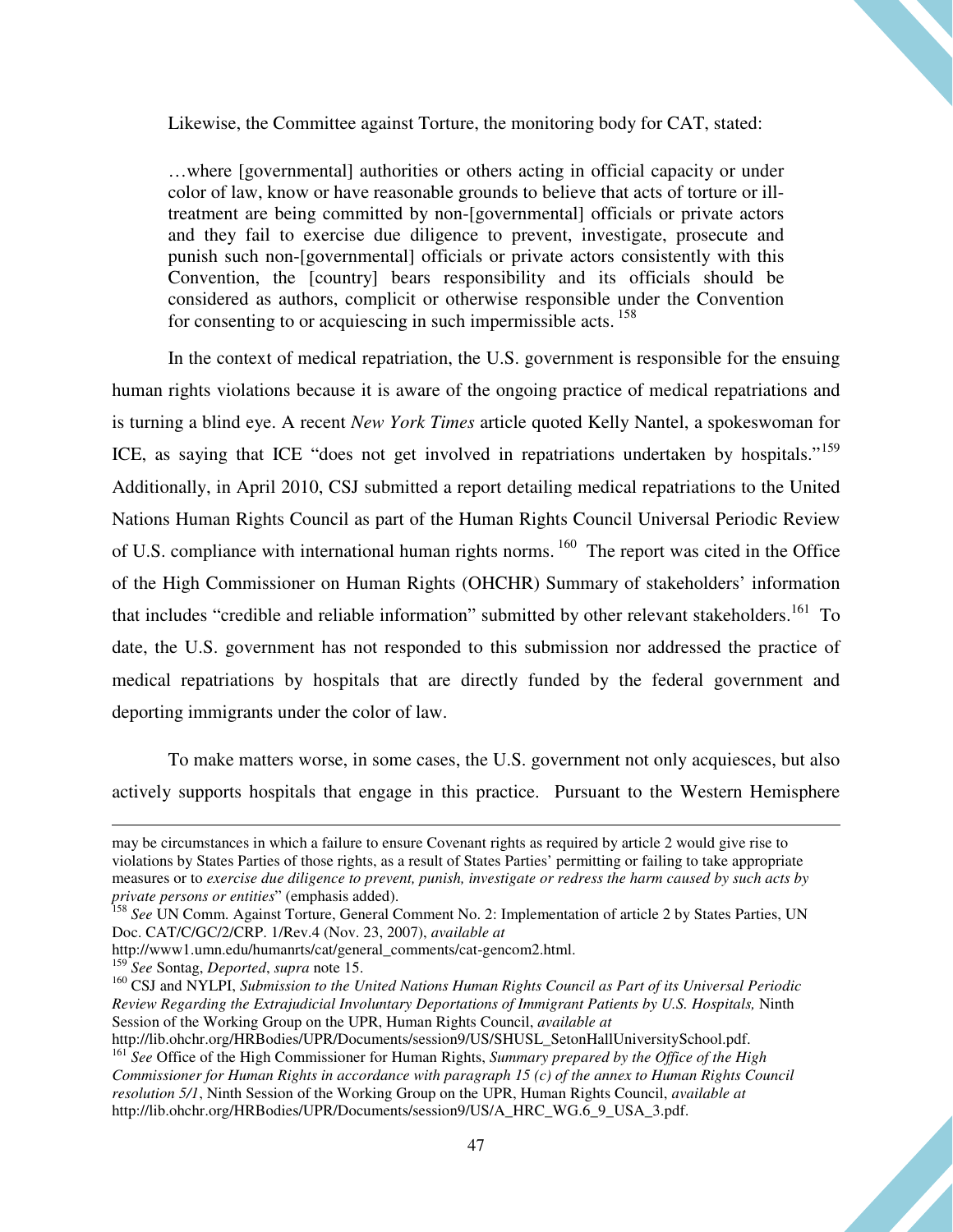Travel Initiative (WHTI), hospitals seeking to repatriate patients who do not have a passport or other identity documents must first obtain an official travel document from the Consulate establishing the patient's identity and nationality.<sup>162</sup> Consulates report that U.S. government officials have pressured them to release the travel documents for patients who have not consented to their transfer.<sup>163</sup> For instance, a consular official recalled one case in which she refused to issue travel documents for a patient because of his medical condition. The hospital responded by contacting a U.S. Senator who admonished her for her refusal.<sup>164</sup> In another instance, an advocate reported that a U.S. Congressman contacted a Guatemalan consular officer in Chicago on behalf of a hospital in Michigan. According to the advocate, although the patient at issue was unable to communicate and his family had refused to consent to repatriation, the Congressman nevertheless put pressure on the Consulate to arrange for his return to Guatemala.<sup>165</sup> Similarly, an attorney who represents many Mexican and Guatemalan Consulates reports that U.S. government officials from the Department of Homeland Security and members of Congress have pressured his clients to release the travel documents required for the

<sup>163</sup> Sontag, *Deported*, *supra* note 15. ("Hospitals need consulates' assistance in finding relatives and health care options in patients' homelands as well as in obtaining travel documents. The relationship is complicated and often contentious."). Consular officials have also expressed frustration with hospitals bypassing the Consulate in attempted repatriations that could jeopardize immigrants' health. *See, e.g.,* Judith Graham & Deanese Williams-Harris, *Undocumented Immigrant in Coma Set To Be Returned To Mexico,* CHI. TRIB., August 20, 2008, http://articles.chicagotribune.com/2008-08-20/news/0808190878\_1\_national-immigrant-law-center-long-term-carechronic-care (noting frustrations of Mexican Consulate with University of Illinois Medical Center at Chicago because the hospital failed to inform the consulate of plans to repatriate Francisco Pantelon). According to Ioana Navarrete, chief of protection at the Mexican Consulate in Chicago, hospitals contact the Consulate "on a regular basis." Sean Cooley, *The Immovable Man*, MEDILL REP.: CHICAGO, Nov 04, 2009, *available at* http://news.medill.northwestern.edu/chicago/news.aspx?id=144591. Hospital officials throughout the country have said that their ability to repatriate patients depends on their relationships with local consulates. According to Mike Leston, a spokesperson at Tucson Medical Center, how quickly undocumented patients leave for their home countries depend on the hospital's relationship with that country. Heidi Rowley, *Feds To End Funding of ER Care For Migrants*, TUCSON CITIZEN, August 28, 2008, *available at* http://tucsoncitizen.com/morgue/2008/08/28/95093 feds-to-end-funding-of-er-care-for-migrants. Barbara Felix, an international patient services coordinator at University Medical Center in Arizona, stated that her relationship with consulates makes it easier to get permission to transport a patient.

<sup>162</sup> *See* Western Hemisphere Travel Initiative (WHTI), 8 C.F.R. §§ 212, 235 (2006). (requires all air travelers departing the United States to present a passport or other accepted document that establishes the bearer's identity and nationality). A travel document can be issued in the form of a traditional passport or on consular letterhead. *Id*. *See also* AEROMEXICO, *Documentation Requirements for Departure by Air from the United States*, http://www.aeromexico.com/us/TravelInformation/BeforeYouPurchase/RegulationsAndPolicies/AMRegulationsPol icies.html (last visited Aug. 15, 2011).

 $^{164}$  CSJ interview with Consulate General, July 26, 2010.

<sup>&</sup>lt;sup>165</sup> CSJ interview with Caryn Maxim.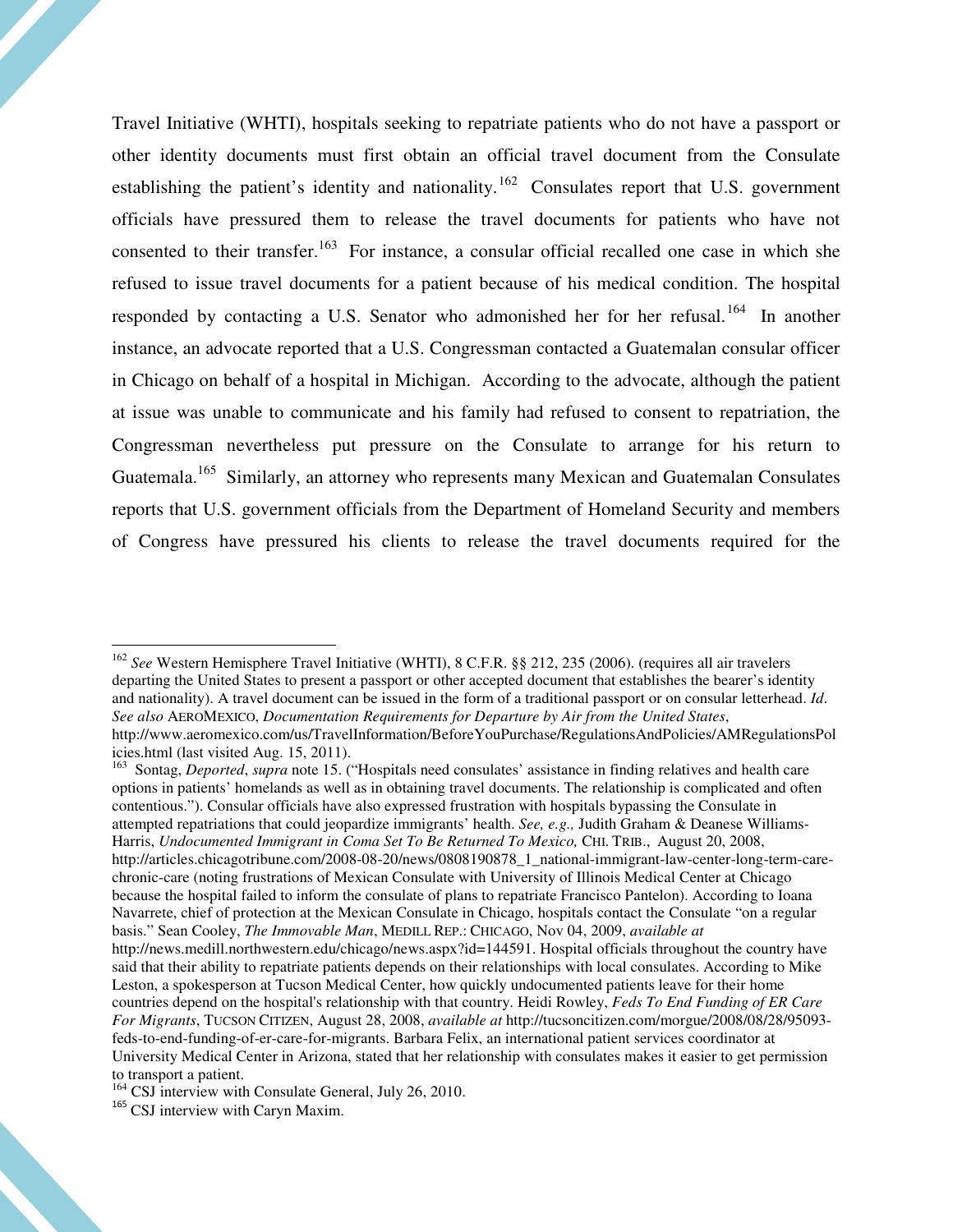repatriation of patients who have not consented to and who, upon further investigation, were not stable enough for transfer.<sup>166</sup>

#### Fernando

 In June 2010, Fernando suffered serious head injuries after an accident and was admitted to a hospital in Greensborough, NC. Fernando was comatose and could not communicate. The hospital immediately contacted Fernando's family, requesting their permission to transfer him to Guatemala. Fernando's family refused, fearing that he would not receive proper treatment in Guatemala. Despite their objections, the hospital contacted the Guatemalan Consulate to request travel documents, informing the officer that Fernando was stable even though he remained in a vegetative state.

The Consulate initially refused to issue travel documents until it had secured care for Fernando in Guatemala. However, U.S. officials contacted the Consulate on the hospital's behalf to urge the immediate issuance of travel documents. After pressure from the hospital and the U.S. officials, the family consented to the repatriation and the Consulate provided the hospital with the necessary travel documents.

In addition, the U.S. has failed to provide an adequate process through which immigrant patients who are unlawfully repatriated may seek redress, as required under the standard of due diligence. While there are some documented cases in which the hospital admits that no consent for transfer abroad was obtained from the patient,<sup>167</sup> an undocumented patient will have no redress for his or her wrongful deportation in most instances. For example, if a patient was unlawfully present in the U.S. for more than a year and is considered to have voluntarily departed, he or she is *barred* from re-entry for ten years, regardless of whether s/he had a legal basis for immigration relief that would have allowed him or her to remain within U.S. borders.<sup>168</sup> Although the INA establishes some form of recourse for immigrants ordered deported, these avenues are only available when a removal *order* exists. When a patient is repatriated by a hospital, no such order has been made.

By failing to enact laws and policies that sufficiently protect these patients' human rights and by inadequately enforcing the limited laws that do exist, the U.S. has created an environment in which medical repatriations occur with impunity. The U.S. is therefore responsible for the

<sup>&</sup>lt;sup>166</sup> Interview with John de Leon, Esq. with the Law Offices of Chavez & De Leon, P.A.

<sup>167</sup> *See* Sontag, *Deported*, *supra* note 15.

<sup>&</sup>lt;sup>168</sup> INA § 212 (a)(9) (B) (i) (II), 8 U.S.C § 1182 (a)(9)(B)(i)(II) (2011). Although it is possible to seek a waiver of the 3- and 10-year admissibility bars, it requires a showing of extreme hardship to a US citizen or lawful permanent resident spouse or parent. See INA  $\S 212(a)(9)(B)$  (v) (2011).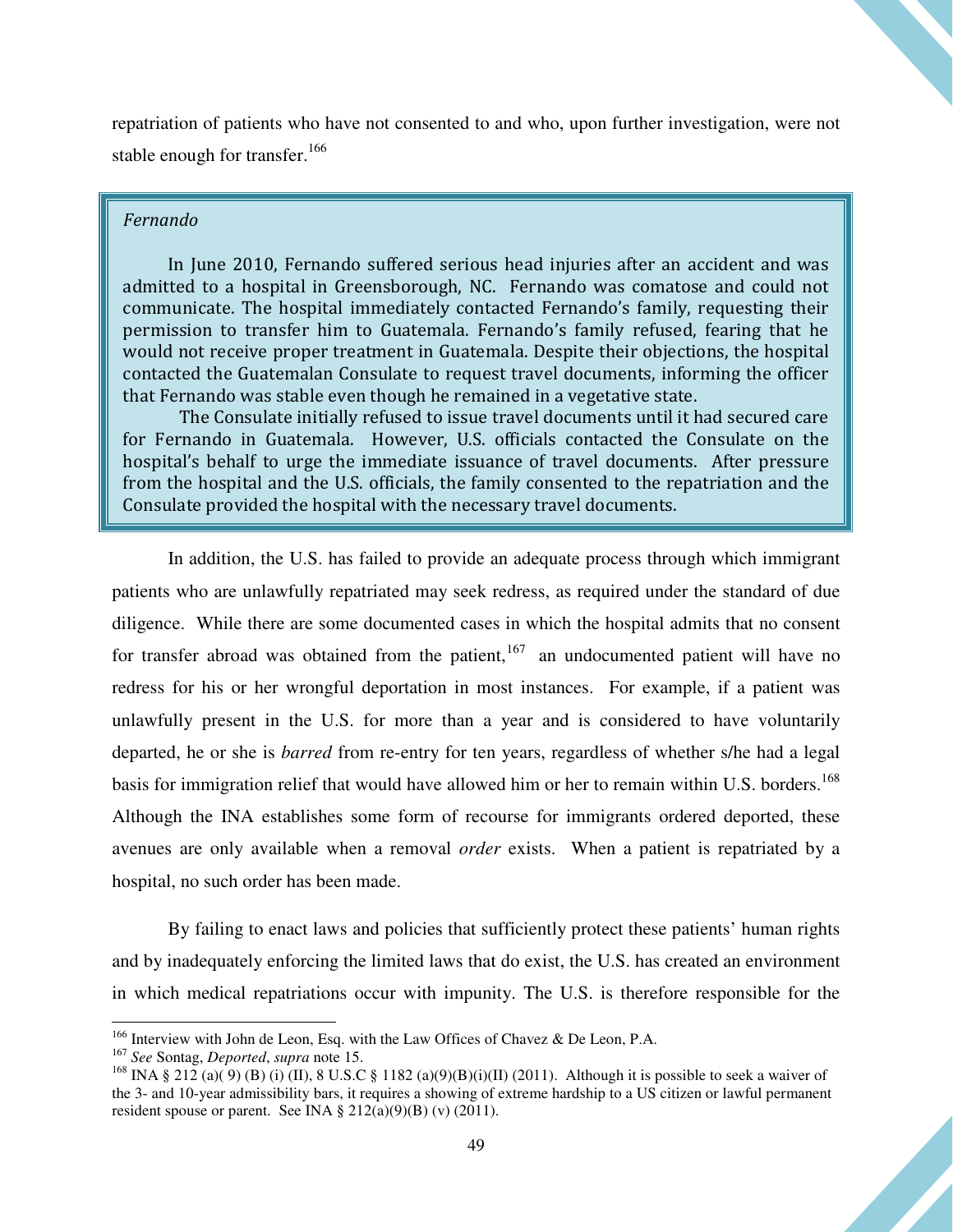resulting violations of rights enshrined in the American Declaration, the American Convention, CAT, and the ICCPR, namely the rights to life, health and well-being, humane treatment, and due process.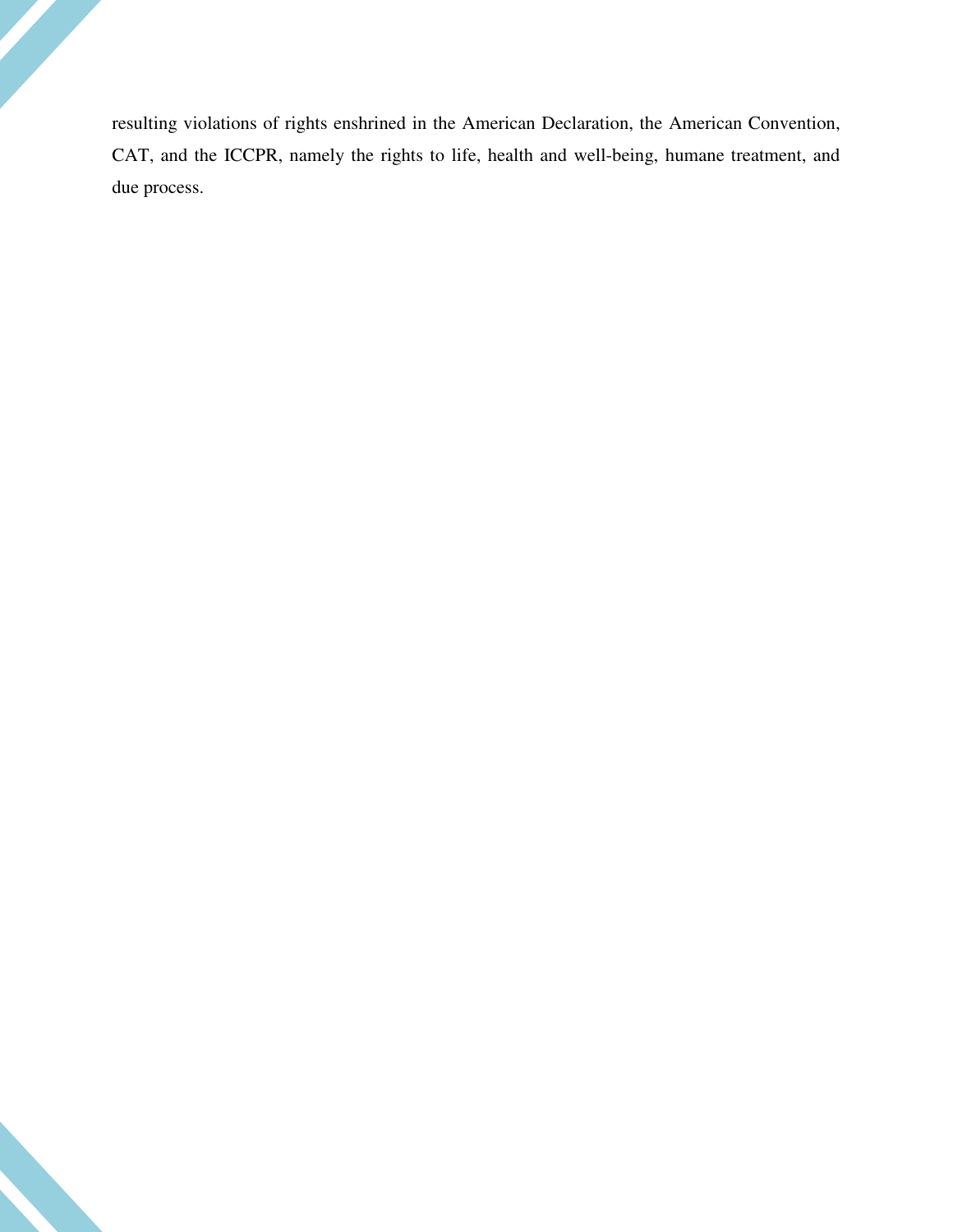# **CONCLUSION**

The practice of forced or coerced medical repatriation violates U.S. and international law and must be curtailed. The federal government has failed to remedy serious deficiencies in its overall legislative scheme, particularly with respect to the rights to due process, life, and the preservation of health and well-being. By restricting immigrants' access to public health programs, limiting hospitals' ability to seek reimbursement for the care they provide to immigrant patients, inadequately enforcing existing protections regarding patient dumping and federal discharge laws, and failing to create a relevant regulatory framework concerning informed consent, the federal government has created an environment in which hospitals engage in medical repatriation with little to no oversight—working to the detriment of immigrant patients in need of serious medical care. Additionally, medical repatriation violates immigrant patients' rights to due process under international human rights law and the U.S. Constitution. Under the standard of due diligence, the U.S. has a duty to take measures to prevent these human rights violations from occurring and to create accountability measures for hospitals that engage in this practice.

#### RECOMMENDATIONS

#### *To the U.S. Congress:*

- Convene hearings to investigate the practice of unlawful medical repatriations by private hospitals under international and domestic law.
- Repeal all laws that impose bars to Medicaid benefits based upon immigration status.

#### *To the Department of Health and Human Services:*

- Immediately promulgate regulations that prohibit and impose sanctions on any hospital that performs an involuntary repatriation.
- Develop a process by which hospitals must document and report international patient transfers.
- Develop an auditing process through which the department can monitor compliance with such rules and regulations.

#### *To the Department of State:*

• Engage in a dialogue with foreign consulates within the U.S. and implement a formal procedure for international medical transfers, so that transfers can be verified with receiving hospitals prior to travel documents being issued.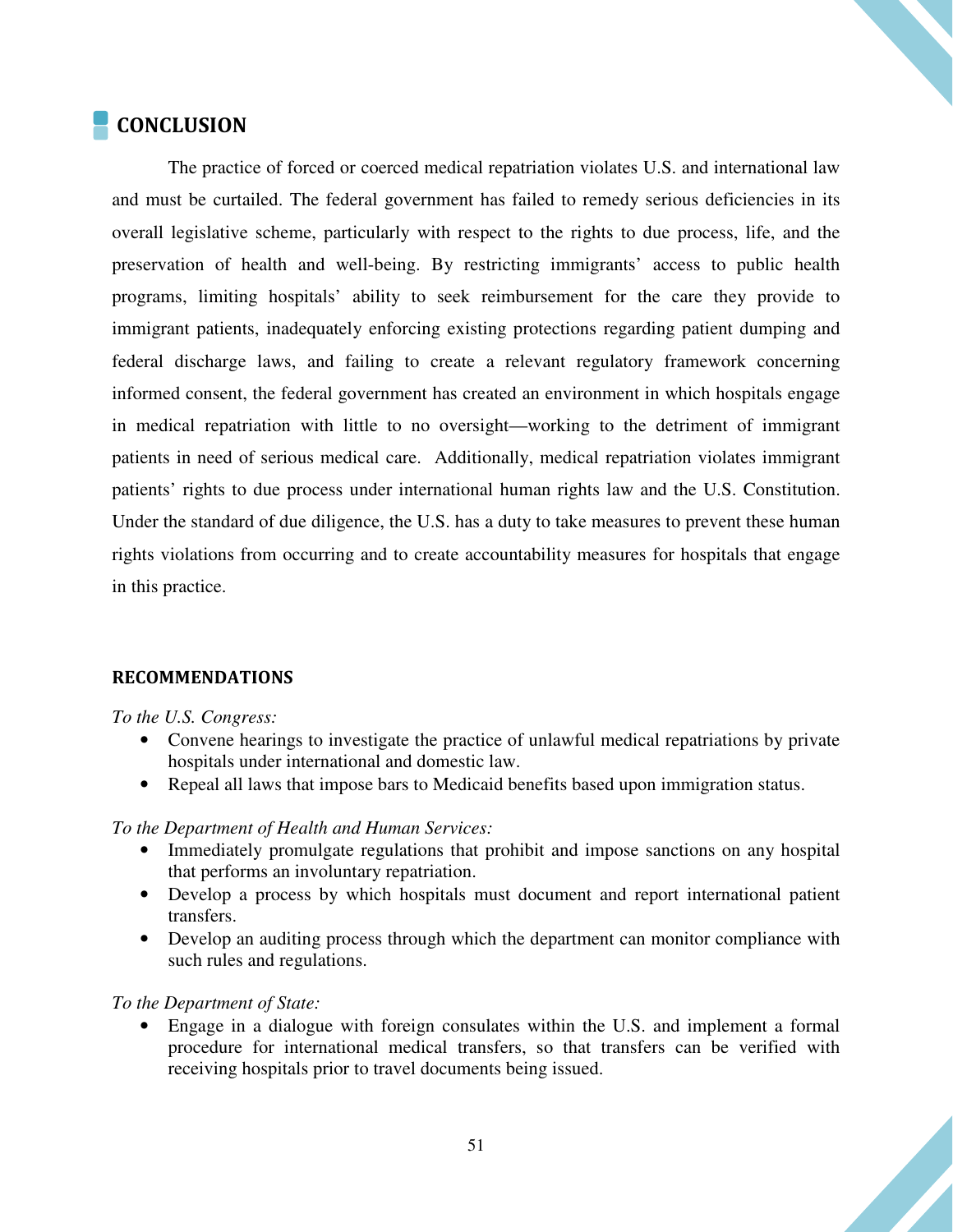#### *To Hospitals:*

- In the absence of state or federal regulations, establish protocols to ensure that consent to unlawful, international transfers is *informed* through disclosures of potential immigration consequences.
- Confirm (in cooperation with foreign consulates) that destination hospitals can provide the necessary long-term care before a transfer is deemed viable.
- Train hospital social workers and advocates on the special issues of working with immigrants, both documented and undocumented.

#### *To States:*

- Repeal any bars to funding for means-tested and long-term medical care based on immigration status.
- Establish a fund for long-term care for catastrophically injured immigrants.
- Amend legislation to allow for broader basis for PRUCOL eligibility for Medicaid.

#### *To State Courts:*

- Acknowledge federal preemption limitation on jurisdiction when discharge proceedings involve *de facto* deportations.
- Stay any orders of international discharge until determinations of immigration status, removability, and potential relief have been rendered by an Immigration Court.
- Direct any appointed guardians to consider immigration consequences when acting on behalf of the patient and seek independent assessment of the patient's situation

#### *To Community Groups and Advocates:*

- Document cases of actual or threatened medical repatriation.
- Raise awareness concerning discharge and language access rights and Emergency Medicaid.
- Create a rapid response working group to assist undocumented immigrants at risk of medical repatriation.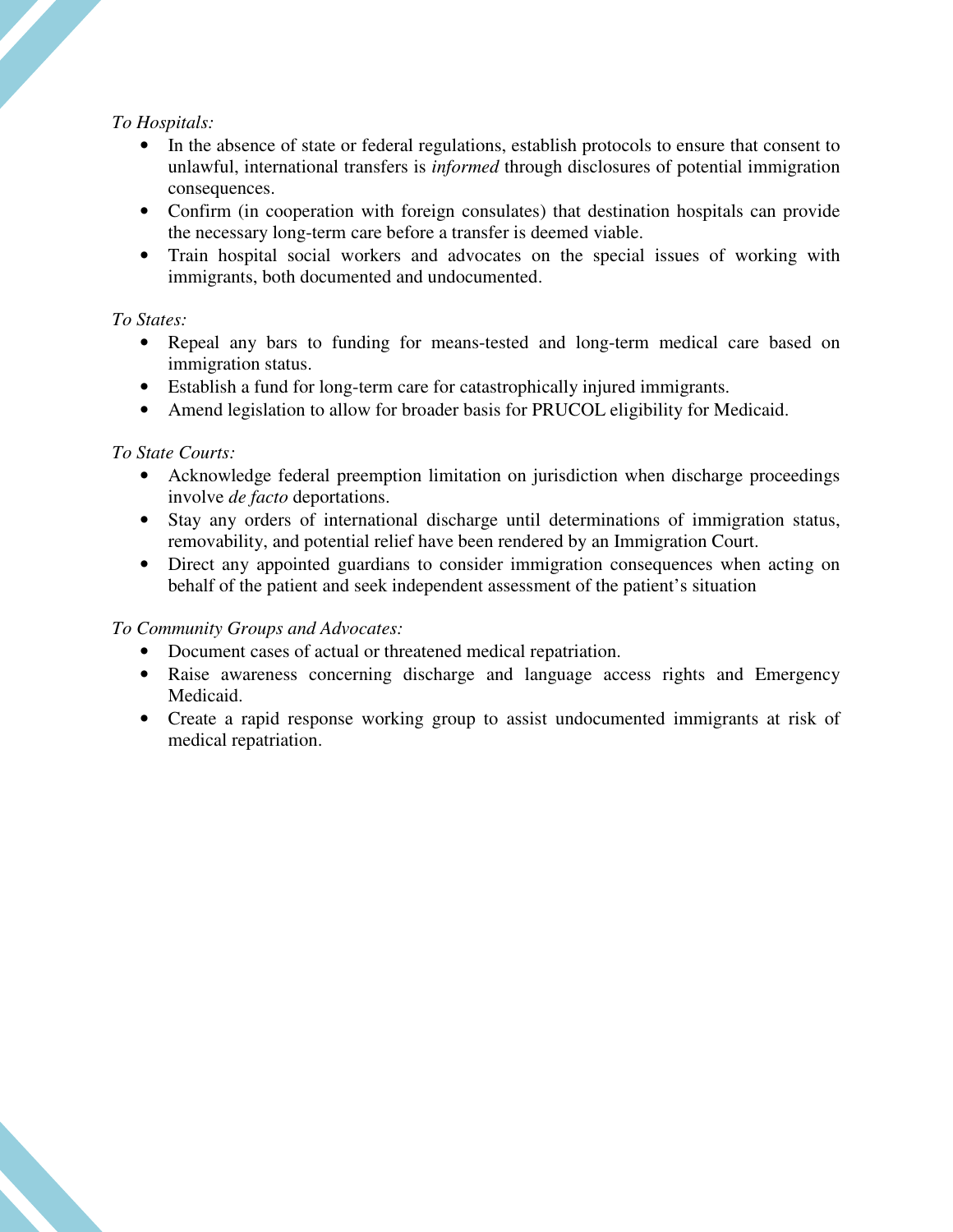# GLOSSARY OF TERMS

#### **American Convention on Human Rights (American Convention)**

Adopted in 1969, the American Convention obliges signatories to uphold and protect the human rights of all people under their jurisdiction. As per the preamble, the purpose of the Convention is "to consolidate in this hemisphere, within the framework of democratic institutions, a system of personal liberty and social justice based on respect for the essential rights of man."

#### **American Declaration of the Rights and Duties of Man (American Declaration)**

Adopted in 1948, the Declaration was the first international human rights instrument of a general nature. The Declaration sets forth aspirational standards for human rights and is a source of international obligations for members of the Organization of American States.

#### **Convention Against Torture and Other Cruel, Inhumane or Degrading Treatment or Punishment (CAT)**

Adopted by the UN General Assembly in 1984, CAT defines torture and affirms countries' commitment to its prohibition. The U.S. implemented the language of CAT into federal law with reservations and understandings in 1998.

#### **Emergency Medical Treatment and Active Labor Act (EMTALA)**

EMTALA is a federal law enacted in 1986 to prohibit the practice of "patient-dumping" by hospitals. EMTALA requires federally funded hospitals with emergency rooms to accept all emergency patients and stabilize them or otherwise transfer patients to an "appropriate" facility.

#### **Inter-American Commission on Human Rights (IACHR)**

Established in 1959, the IACHR receives, analyzes, and investigates individual petitions alleging violations of specific human rights protected by the American Convention and American Declaration. It also monitors the general human rights situation in the OAS countries and, when necessary, prepares and publishes country-specific human rights reports.

#### **International Covenant on Civil and Political Rights (ICCPR)**

Adopted by the UN General Assembly in 1966; parties of the treaty agree to uphold and respect individual civil and political rights. The U.S. has ratified the ICCPR.

#### **Immigration and Customs Enforcement (ICE)**

ICE is a federal law enforcement agency within the U.S. Department of Homeland Security that is charged with investigation and enforcement of federal immigration laws.

#### **International Covenant on Economic, Social and Cultural Rights (ICESCR)**

Adopted by the UN General Assembly in 1966, the parties of the treaty agree to recognize and uphold certain economic, social, and cultural rights, including the right to health. The U.S. has signed but not ratified the ICESCR.

#### **Lawful Permanent Resident (LPR)**

An LPR is a non-citizen in the U.S. who has been officially granted the right to residence and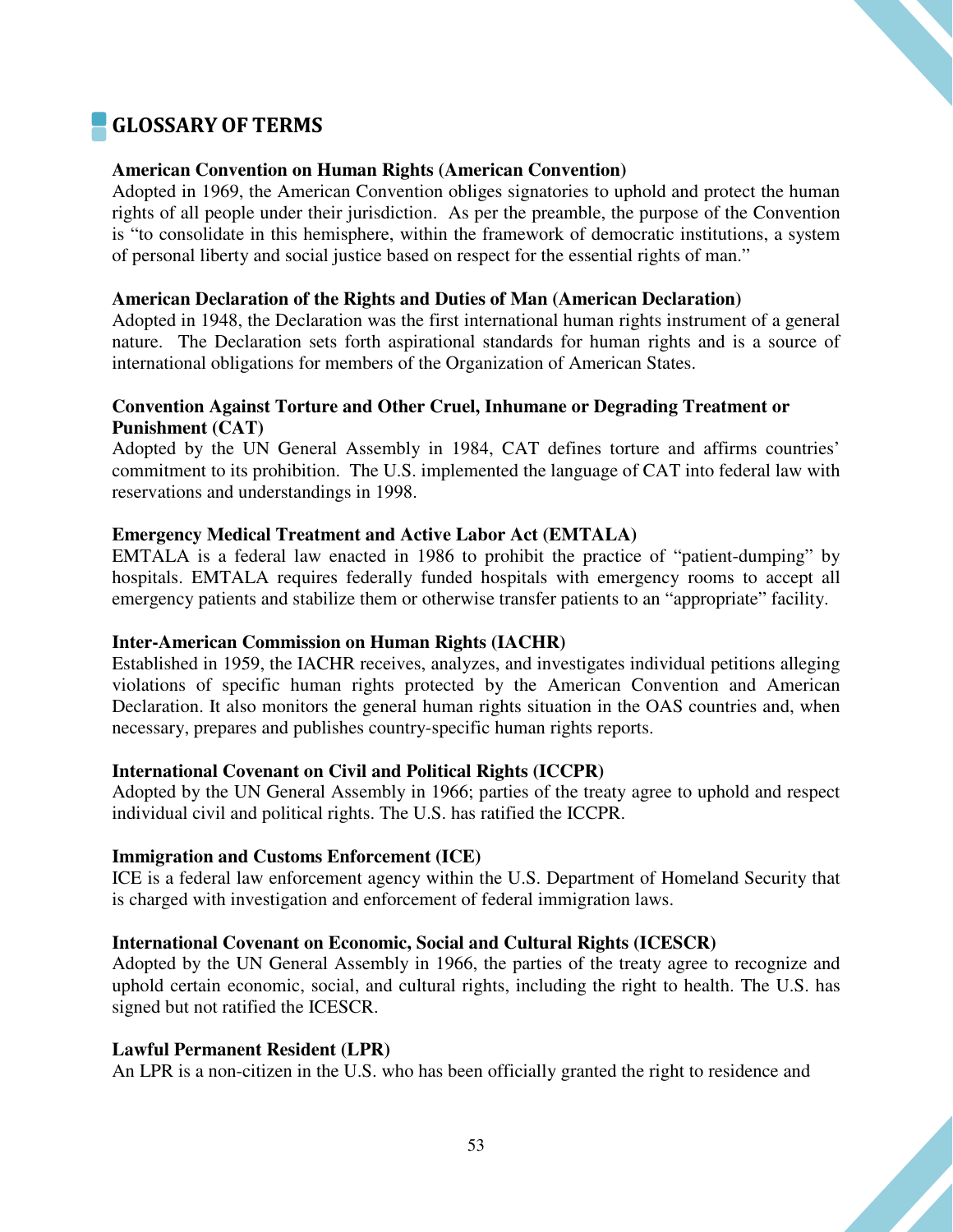employment within the country and, after fulfilling statutorily defined requirements, may apply for citizenship.

#### **Medicaid**

Medicaid is a federal- and state-funded health insurance program administered by the states for low-income and disabled individuals.

#### **Medical repatriation**

In the context of this report, the term is used to refer to the practice of U.S. medical facilities transporting ill or injured non-citizens, or those perceived to be non-citizens, to medical facilities abroad without due process and frequently without proper consent.

#### **Medicare**

Medicare is a federally funded health insurance program for the elderly and disabled. Medical facilities that accept Medicare insurance are bound by Medicare's conditions of participation in the Medicare Modernization and Prescription Drug Act, which includes the requirement of patient discharge planning.

#### **Medicare Modernization Act of 2003 (MMA)**

MMA is the largest re-vamping of Medicare since its creation in the 1960s and added prescription drug and preventative health care benefits to the Medicare program. It provides for reimbursement to hospitals that treat undocumented, uninsured immigrants pursuant to EMTALA.

#### **Patient Protection and Affordable Care Act (PPACA) of 2010**

PPACA is the legislative overhaul to the U.S. health care system that expanded the health insurance market by requiring LPRs and U.S. citizens to be insured while present in the U.S. and providing subsidies to reduce health care costs. Undocumented immigrants are explicitly excluded from this mandate.

#### **Personal Responsibility and Work Opportunity Reconciliation Act (PRWORA) of 1996**

PRWORA is a federal law that reformed the U.S. welfare system. PRWORA prohibited LPRs who have resided in the U.S. for less than five year and undocumented immigrants from receiving federal funding for health care, except for emergency care.

#### **State Children's Health Insurance Program (SCHIP)**

SCHIP is a federal- and state-funded health insurance program for children, intended to cover those who do not qualify for low-income Medicaid.

#### **T visa**

T visas provide legal status to victims of human trafficking and their immediate family members who would suffer extreme hardship if removed from the U.S. and are willing to cooperate with law enforcement in the investigation and prosecution of their trafficking perpetrators. They grant permission to remain and work in the U.S. for up to four years, and allow beneficiaries to eventually apply for permanent resident status after three years. Victims of trafficking in persons are also eligible for U visas.